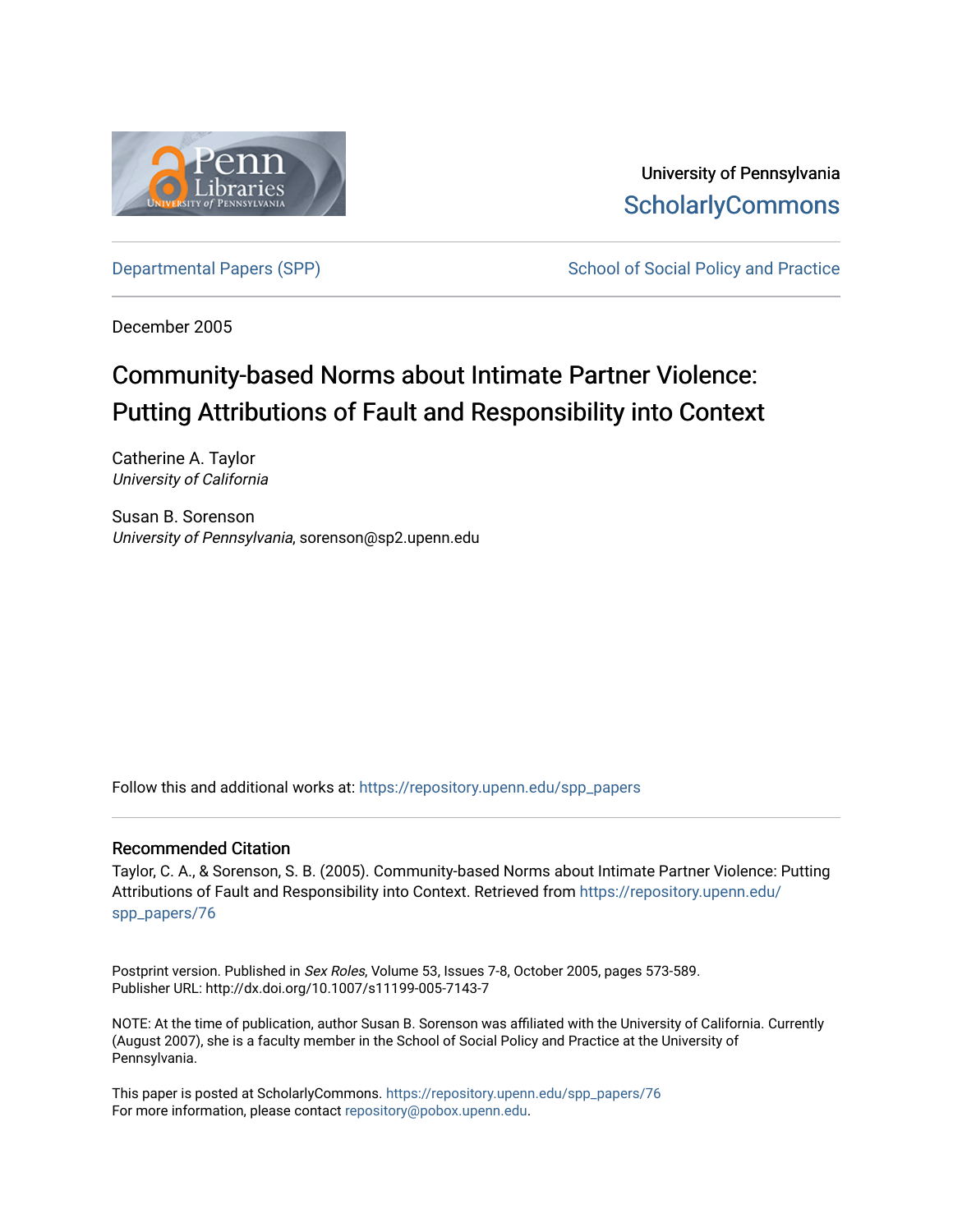## Community-based Norms about Intimate Partner Violence: Putting Attributions of Fault and Responsibility into Context

## Abstract

Fault and responsibility are key concepts in understanding how victims and assailants are, or are not, held accountable by society. We used a fractional factorial vignette design with a community-residing sample of 3,679 adults to examine judgments about intimate partner violence (IPV). Although fault, or causal responsibility, was assigned most often to assailants (69%), respondents assigned solution responsibility most often to both persons (52%) or to the victim alone (31%): interpersonal communication for couples (38%) and self-protective actions for victims (i.e., engaging formal authorities [12%] and/or leaving the assailant [11%]) were the most frequent suggestions. Potential injury to the victim and gender/ relationship-based norms had the greatest impact on judgments. Findings may inform strategies to alter social norms regarding IPV.

## Keywords

social norms, intimate partner violence, fault, responsibility, solution

## **Comments**

Postprint version. Published in Sex Roles, Volume 53, Issues 7-8, October 2005, pages 573-589. Publisher URL: http://dx.doi.org/10.1007/s11199-005-7143-7

NOTE: At the time of publication, author Susan B. Sorenson was affiliated with the University of California. Currently (August 2007), she is a faculty member in the School of Social Policy and Practice at the University of Pennsylvania.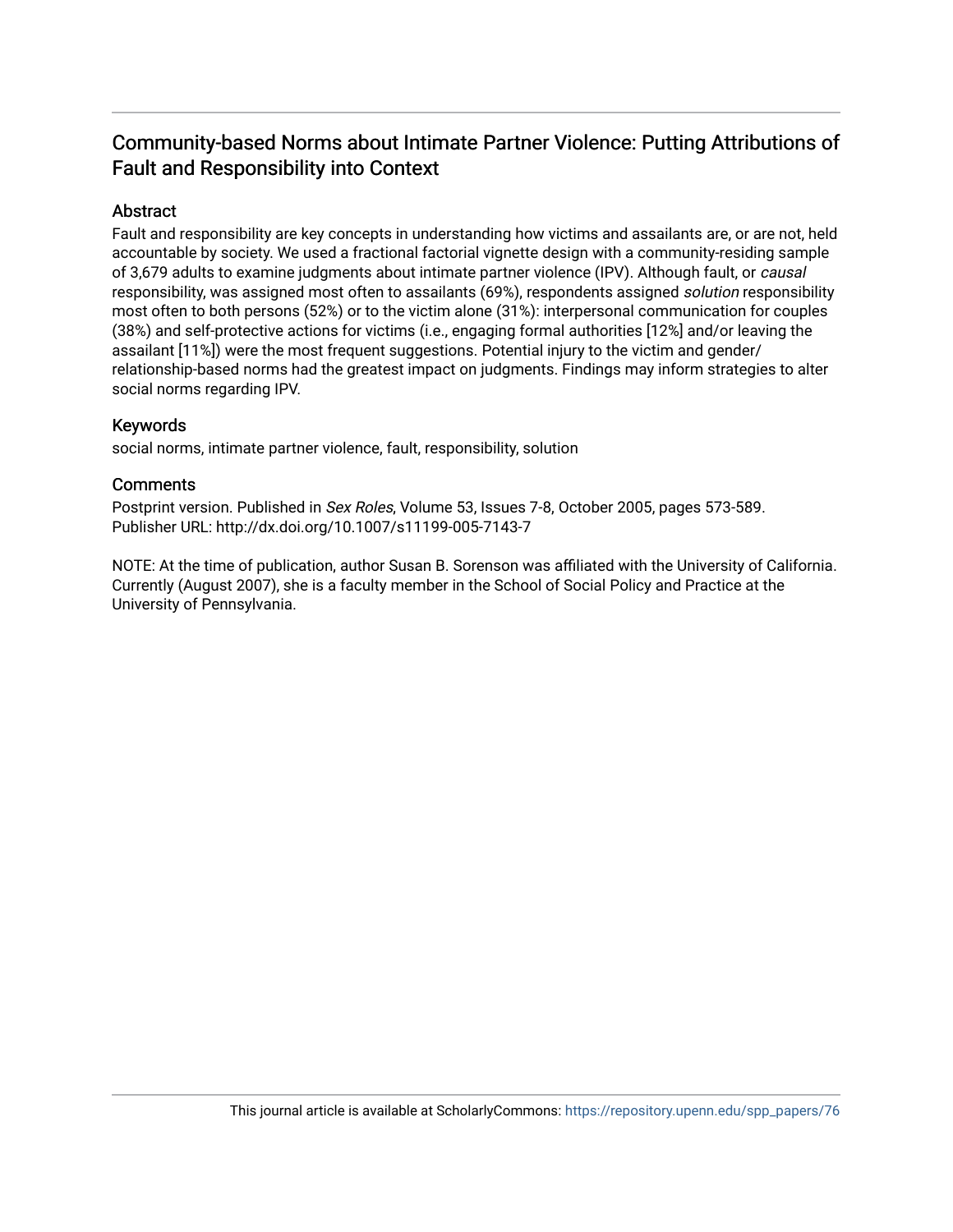## Running head: FAULT AND RESPONSIBILITY IN INTIMATE PARTNER VIOLENCE

Community-Based Norms about Intimate Partner Violence: Putting Attributions of Fault and Responsibility into Context

Catherine A. Taylor, Ph.D.<sup>1, 2</sup> and Susan B. Sorenson, Ph.D.<sup>2</sup>

 $1$  Columbia University School of Social Work

<sup>2</sup> UCLA School of Public Health, Department of Community Health Sciences

\*Correspondence for this article should be addressed to: Catherine A. Taylor, Columbia University School of Social Work, 1255 Amsterdam Avenue, New York, NY, 10027, [e-mail: cat28@cornell.edu]. The data used in this research project were obtained through a grant funded by the California Department of Health Services (CDHS). The work reported herein is that of the authors, it is not the work of nor does it represent the views of CDHS.

The authors thank the community experts' panel (Brenda Aris, Richie Cole, Charles Hall, Alva Moreno, Nilda Rimonte, Rosario Roberts, and Bernita Walker), Sally Murphy, Laurie Imhof and the other National Opinion Research Center staff who worked on this project, Richard A. Berk, Katherine A. Vittes, and the 3,679 California adults who participated in this survey.

*Sex Roles*, 2005;53:573-589. **Please access the journal's webpage for the published version of the paper.**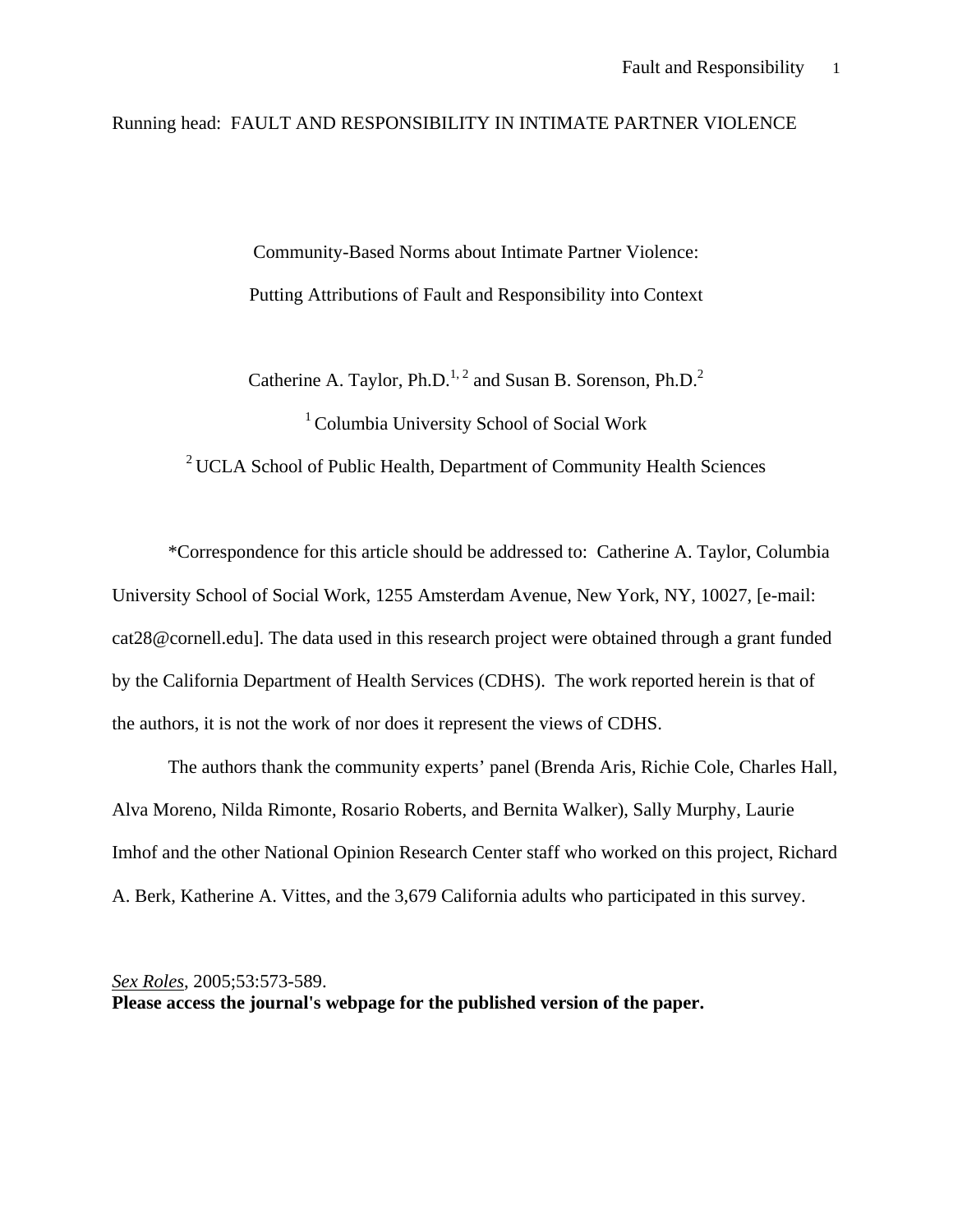## Abstract

Fault and responsibility are key concepts in understanding how victims and assailants are, or are not, held accountable by society. We used a fractional factorial vignette design with a community-residing sample of 3,679 adults to examine judgments about intimate partner violence. Although fault, or *causal* responsibility, was assigned most often to assailants (69%), respondents assigned *solution* responsibility most often to both persons (52%) or to the victim alone (31%): Interpersonal communication for couples (38%) and self-protective actions for victims (i.e., engaging formal authorities [12%] and/or leaving the assailant [11%]) were the most frequent suggestions. Potential injury to the victim and gender/relationship-based norms had the greatest impact on judgments. Findings may inform strategies to alter social norms regarding intimate partner violence.

Key words: social norms, intimate partner violence, fault, responsibility, solution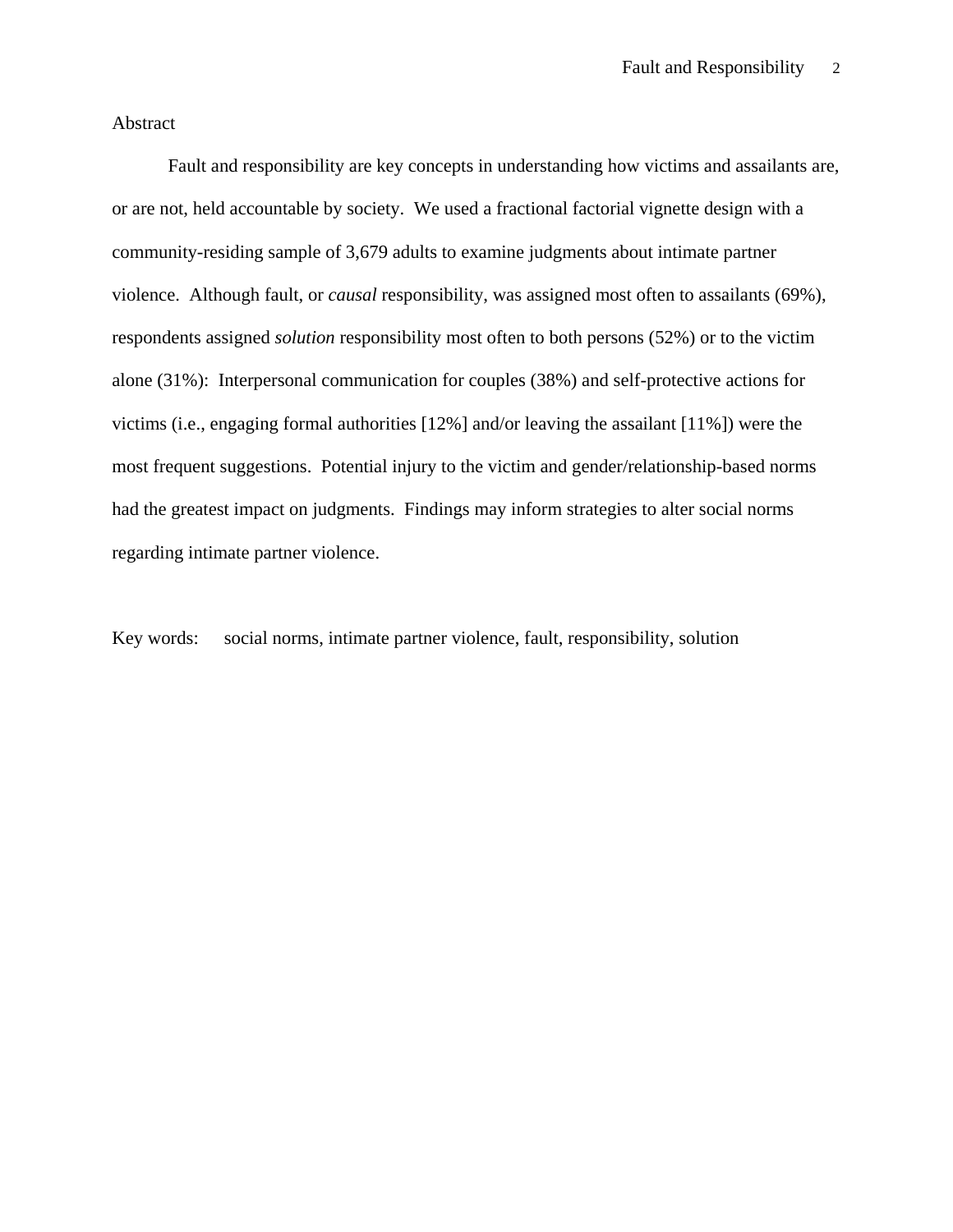Community-based Norms about Intimate Partner Violence:

Putting Attributions of Fault and Responsibility into Context

Despite the fact that formal, written social norms (i.e., laws and policies) against intimate partner violence have existed in the U.S. for more than a century (Pleck, 2004), interpersonal violence (IPV) remains a common occurrence (Tjaden & Thoennes, 2000). This is not necessarily surprising given that IPV typically occurs in private and may often escape the detection of law enforcement authorities. Unfortunately, when formal intervention does not occur, the perceived costs of IPV may not outweigh the perceived benefits for the assailant, making it more likely that the abuse will continue (Gelles, 1983). The benefits of IPV may seem especially salient for perpetrators who gain power and control in the relationship, make negative attributions about their partner's behavior, justify their use of violence, and are generally unaware that their behavior is wrong (Brownlee & Chlebovec, 2004; Moore, Eisler,  $\&$ Franchina, 2000). Moreover, the perceived costs of arrest are likely to be lowered when perceptions of privacy, relationship power, and approval of IPV are high for the assailant (Williams, 1992). Given the limitations of formal sanctions against IPV (e.g., Jackson et al., 2003; Maxwell, Garner, & Fagan, 2001), it is important to consider alternative prevention strategies.

To this end, informal social norms (i.e., collective social judgments about what is right, wrong, and expected behavior) regarding IPV should not be ignored. Informal norms operate through both the perceived and real judgments of fellow citizens, family, and friends, regarding how one ought to act (Deutsch & Gerard, 1955). According to Smithey and Straus (2004): "Research on deterrence theory suggests that primary prevention focused on informal sanctions, i.e., increasing the extent to which IPV is scorned and disapproved by peers, may be more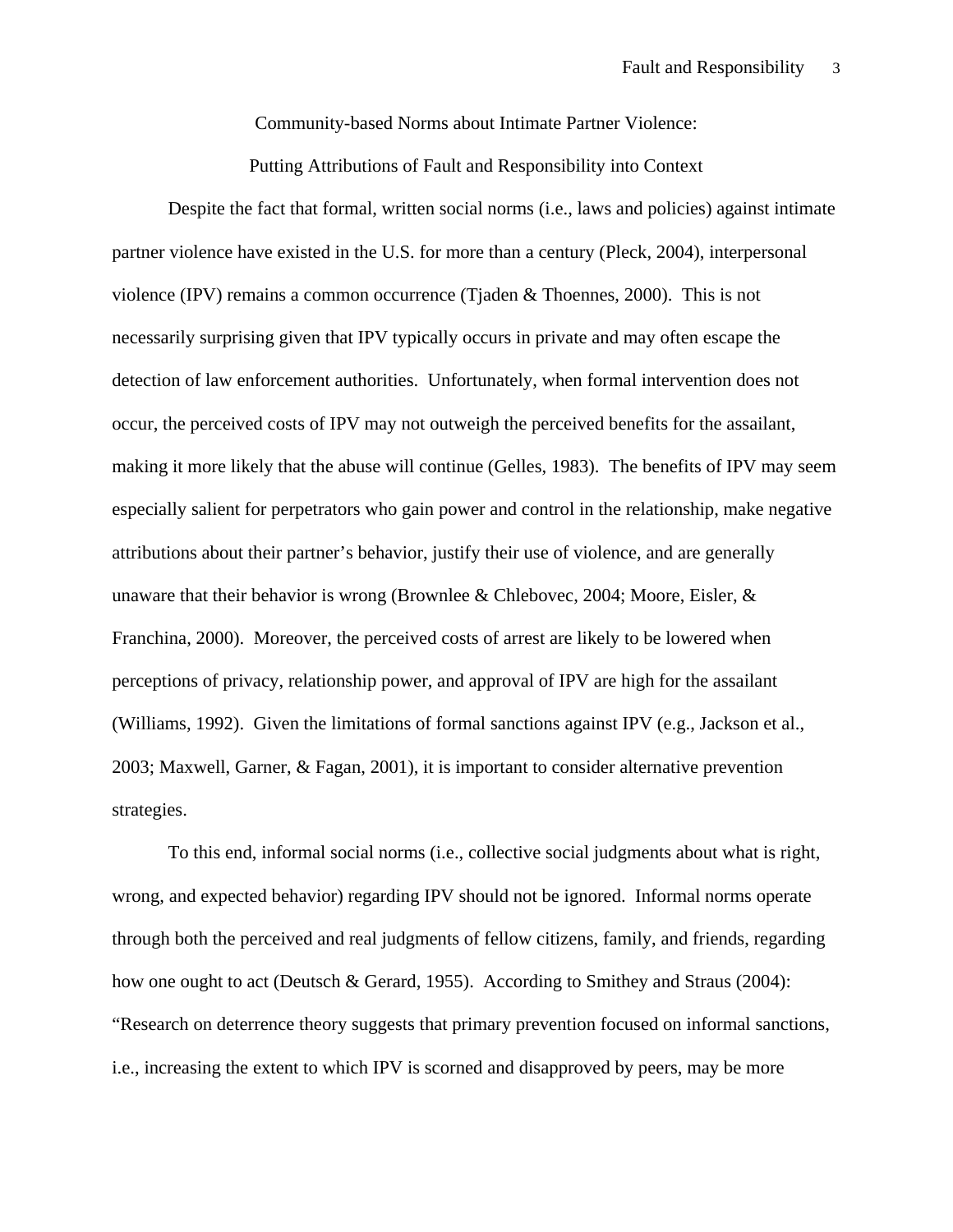effective than the current focus on increasing perception of criminal penalties for IPV" (p.257). For example, the perceived social costs of arrest, such as the potential loss of one's partner and loss of respect from friends and loved ones, are a significant deterrent of IPV (Williams & Hawkins, 1992).

However, the real judgments of informal support networks can only influence the assailant if they are aware of the violence. Other analyses of data used in the present study indicate that nearly half of the general public in California personally knows a victim of intimate partner violence, more than one-third knew the victim while the abuse was occurring, and for about 1 in 5 persons, the victim was one of their three closest friends or relatives (Sorenson & Taylor, 2003). Similar results were found in other community-based studies including one in which, among the 53% who knew of or suspected IPV, nearly 75% spoke to the woman, more than 25% spoke to the man, and 60% consulted others about the problem (Nabi, Meehan-Starck, & Sunderland, 2000). This relatively high level of personal knowledge and engagement with the problem in the general community suggests that community judgments about fault and responsibility for IPV are likely to influence IPV outcomes.

Such judgments are likely to be contingent on characteristics of the persons involved, the incident itself, and the persons making the judgments. Past studies suggest that victim and assailant gender, sexual orientation, and ethnicity may influence attributions of fault: Male victims are judged more harshly than female victims whereas findings regarding sexual orientation and ethnicity are less consistent (Harris & Cook, 1994; Harrison & Esqueda, 2000; Locke & Richman, 1999; Pierce & Harris, 1993; White & Kurpius, 2002). Studies examining the influence of situational factors found that assailants were judged more harshly when their abuse was likely to result in injury vs. not (Home, 1994; Katz & Arias, 2001), and victims were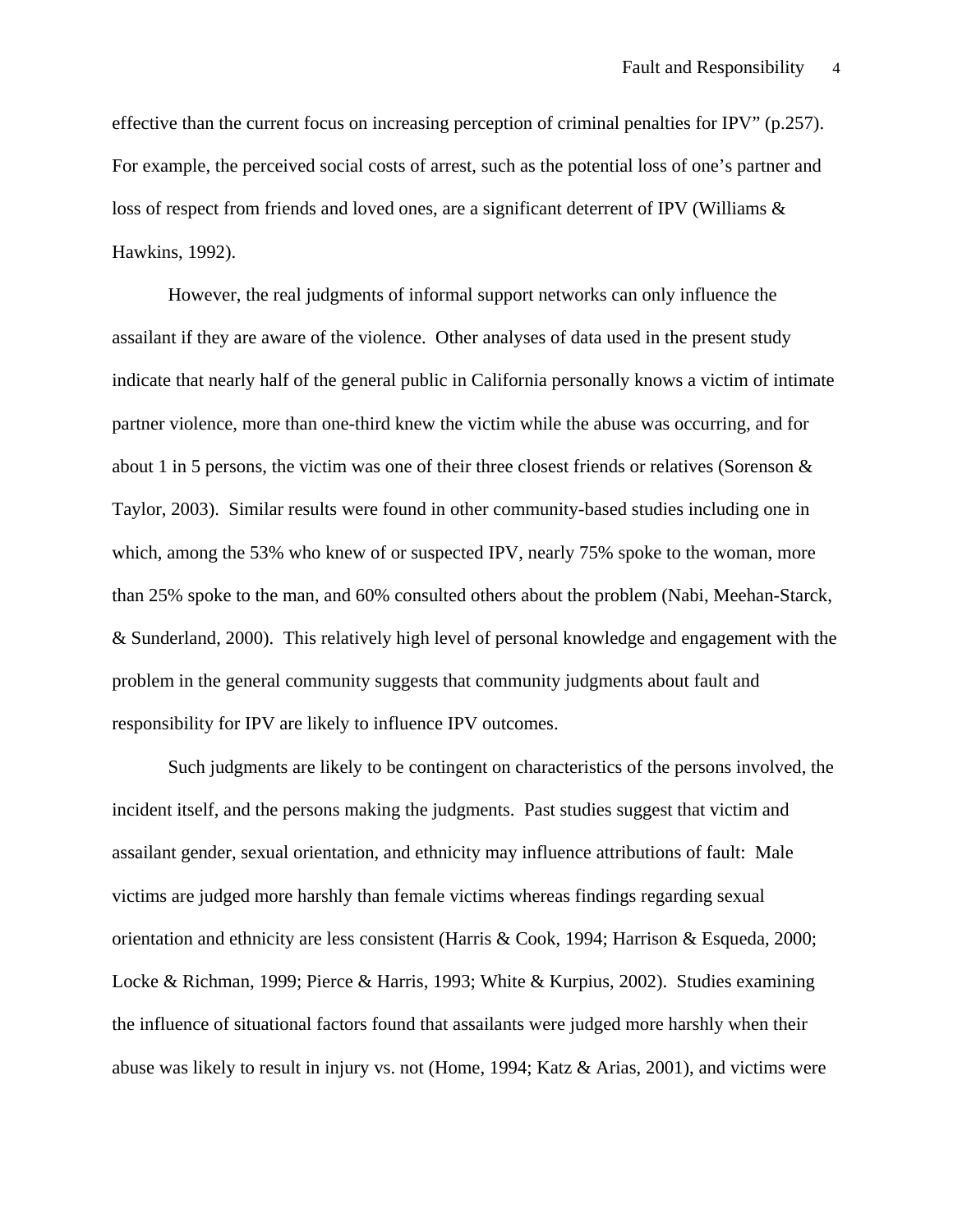judged more harshly when they were viewed as being provocative (Harris & Cook, 1994; Home, 1994; Pavlou & Knowles, 2001; Pierce & Harris, 1993; West & Wandrei, 2002), had been drinking (Harrison & Esqueda, 2000), or had been previously victimized by an intimate partner (Harrison & Abrishami, 2004; Wandrei & Rupert, 2000). Others have examined the effect of respondent characteristics and found that men often assign more blame to, or have less sympathy for, the victim than do women (Bryant & Spencer, 2003; Labine, 2001; Langhinrichsen-Rohling, Shlien-Dellinger, Huss, & Kramer, 2004; Locke & Richman, 1999; Pierce & Harris, 1993; West & Wandrei, 2002). However, some researchers have found no such effect of gender after controlling for age and education (Delgado & Bond, 1993). Findings from these vignette studies indicate that the context of an IPV incident, and to some extent characteristics of the respondent, can have an impact on attributions about IPV.

Although most of the aforementioned studies used a factorial vignette design, several important limitations exist in the assessment of social norms. First, the number of contextual variables examined and the number of categories for each were often quite limited. Second, gender was commonly the only respondent characteristic assessed. And third, convenience samples of white, middle-class college students were typical. Each of these limitations leaves important questions about relevant social norms: namely, which characteristics influence these judgments most, and how might these judgments differ in a more diverse, community-based sample?

Of further importance, an assessment of norms should go beyond examinations of fault, or *causal* responsibility, and also examine expectations for *solution* responsibility. Although it is clear that IPV is considered "wrong" by the general public in the U.S., support for formal intervention is not ubiquitous and recommended actions may be contingent on characteristics of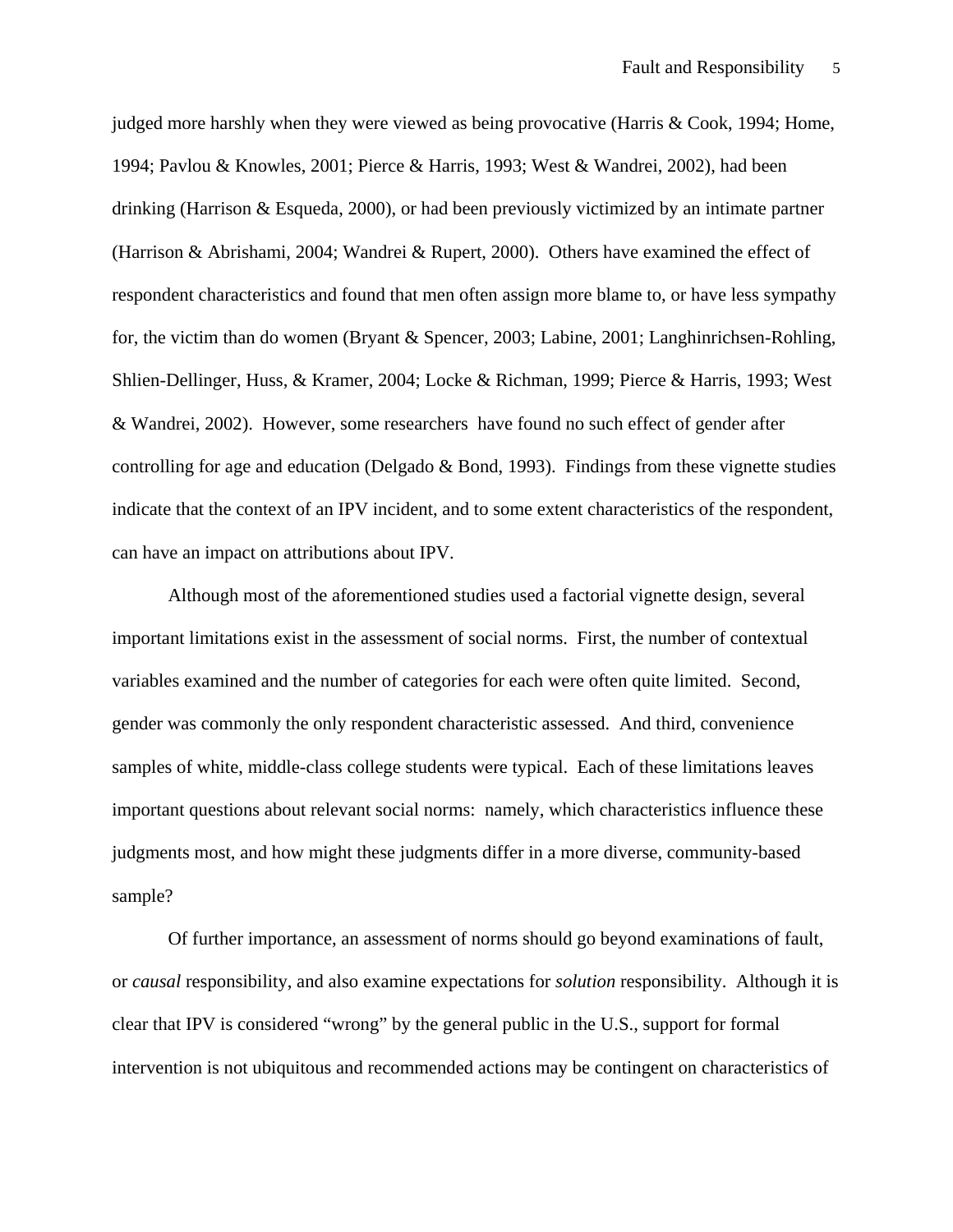the abuse (Klein, Campbell, Soler, & Ghez, 1997; Simon et al., 2001; Taylor & Sorenson, 2004). This conditional nature of norms can translate into different definitions, solutions, and outcomes, and therefore has much practical relevance for IPV intervention and prevention. For example, although a population might agree unequivocally that rape in general is wrong, characteristics of the persons involved and details of the incident can determine whether or not a *specific incident* is defined as rape and how it is responded to (Bourque, 1989; Hannon, Hall, Nash, Formati, & Hopson, 2000) both formally (e.g., in criminal and civil trials) and informally through personal social networks; the nature of the latter response is the focus in the current study.

The present study is designed to assess and examine informal social norms regarding IPV and may inform intervention and prevention strategies designed to alter such norms. To this end, this study has four primary aims: 1) assess attributions of fault for IPV (i.e., *causal* responsibility), 2) assess attributions of responsibility to do something about the IPV (i.e., *solution* responsibility), 3) assess respondents' suggestions for how the victim and assailant could make things better, and 4) examine the contingency of each of these judgments on multiple contextual and respondent characteristics simultaneously. The contextual characteristics included victim and assailant traits and conditions (i.e., gender, sexual orientation, age, ethnicity, nativity, occupational status, and relationship status), which were examined to uncover potential biases that certain persons might face, as well as situational characteristics; the latter were examined to better understand the influence of perceived victim provocation (i.e., "motivation"), risk of harm to the victim (i.e., weapon use, abuse type, alcohol use, and frequency of the incident), and the presence of children on IPV attributions. Limitations of previous studies, with regard to norm assessment, will be addressed by combining the benefits of an experimental vignette design with those of a large and diverse community-based survey.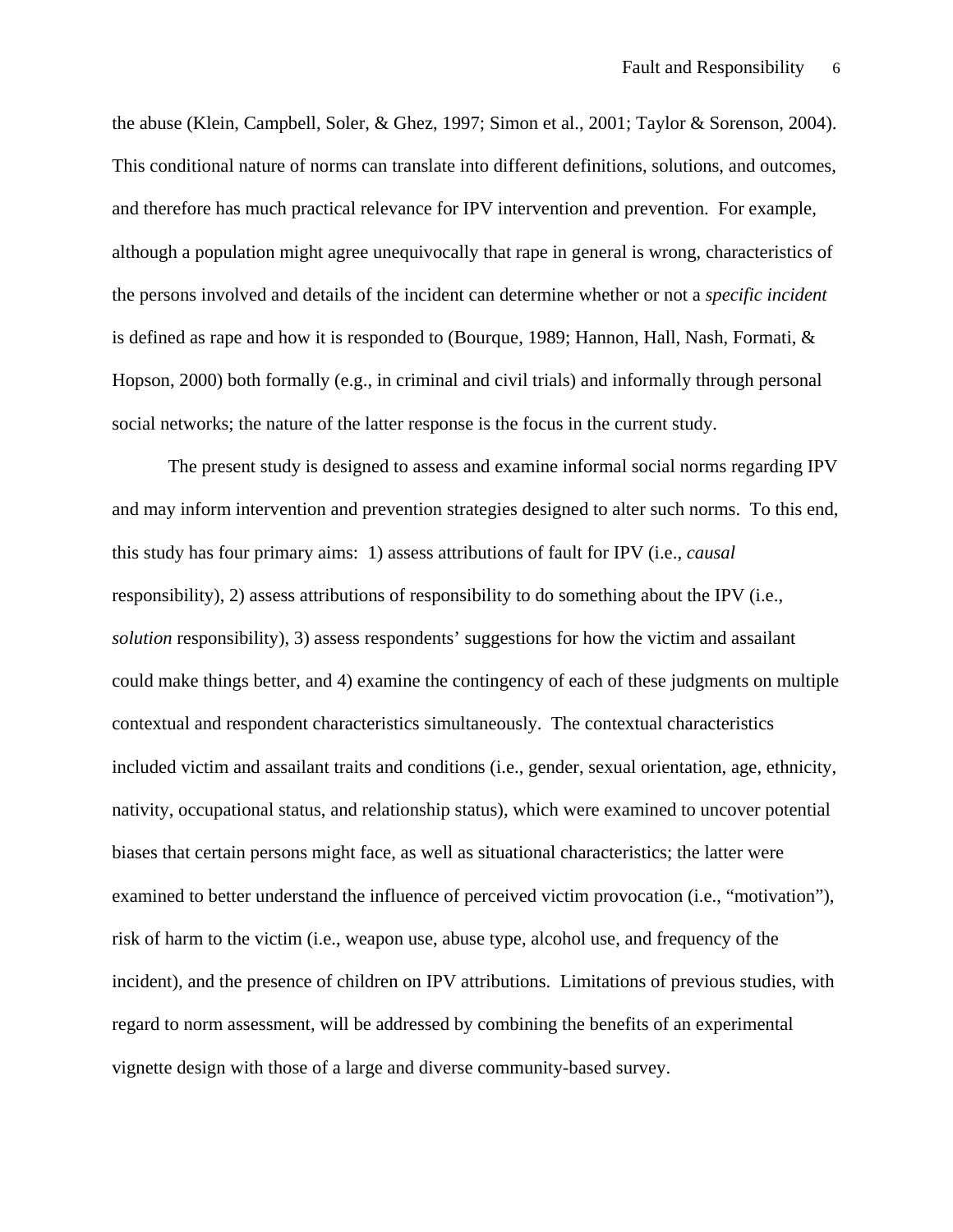## Method

## *Participants*

Data were gathered from six samples of adult populations in California. The first, a cross-sectional sample of the state, was obtained using a statewide random digit dial (RDD) sampling frame of 29,000 residential telephone numbers. Five additional samples were obtained using RDD sampling frames of residential phone numbers from block groups and census tracts known to have high concentrations of African Americans, Hispanics, Korean Americans, Vietnamese Americans, and other Asian Americans. (Asian immigrants are a rapidly growing portion of the population, and California has a higher proportion of Asians in the population than any other state in the continental U.S.[*The Asian Population: 2000. Census 2000 Brief*]. We over-sampled within the two largest Asian groups that would most likely be under-represented if the survey was not provided in their native language. We expected African Americans, Hispanics, and Whites to be well-represented with the provision of an English or Spanish language survey.) The final sample of 3,679 California adults consists of roughly equal proportions of each of these ethnic groups and White respondents (see Table 1), allowing for more efficient statistical comparisons. A majority of the sample was foreign-born and had been in the U.S. for 14 years on average. The mean respondent age was 41 years and most were women, worked full-time, and lived in urban areas. The sample was diverse in relationship and family status, educational background, and income level.

## *Vignette and Questionnaire Development, Design, and Coding*

A panel of community-based experts in IPV, comprised of survivors of IPV, founders and directors of battered women's shelters and rape crisis services that serve the ethnic communities under study, and the creator of a public awareness campaign about rape, informed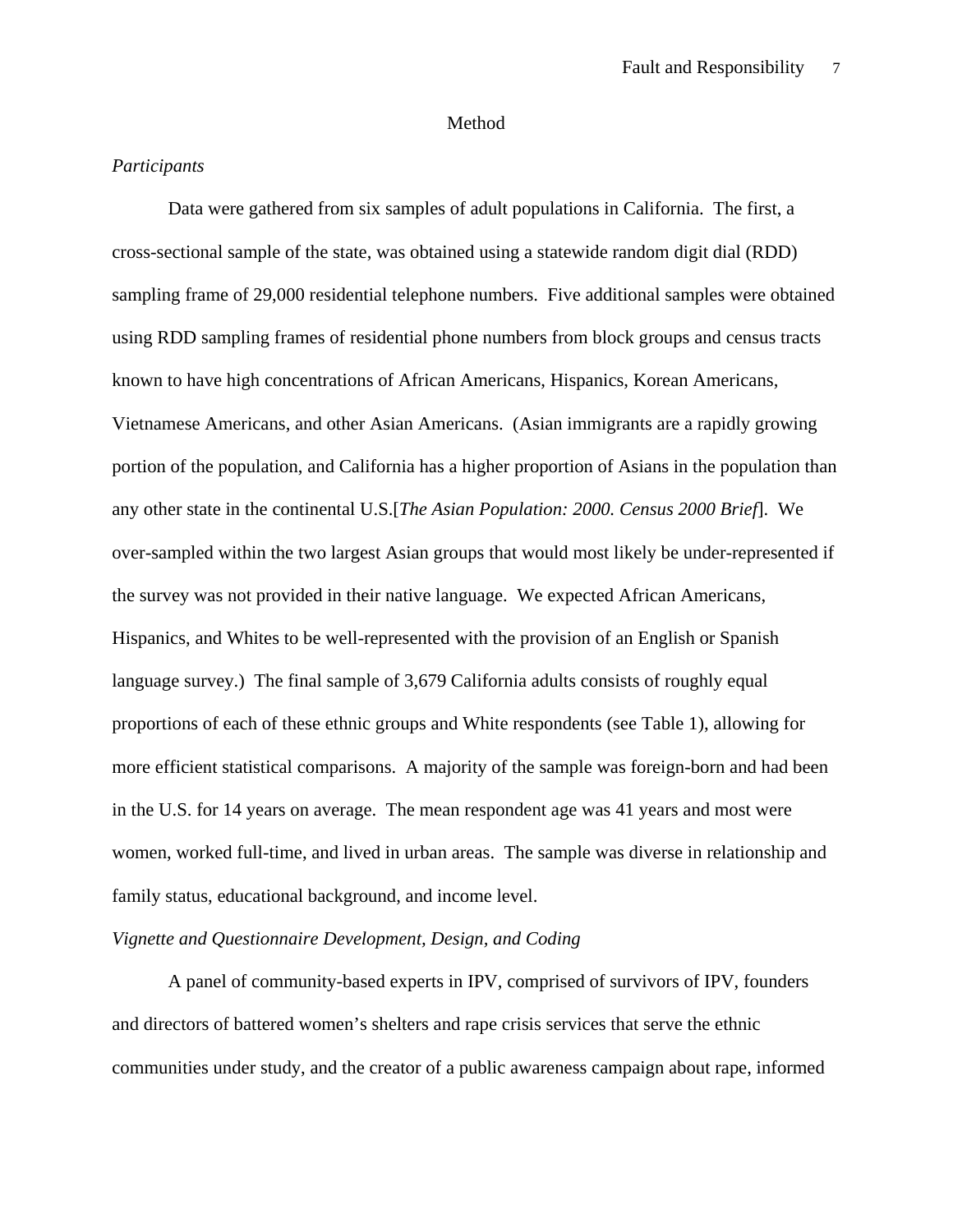the development of a questionnaire that was both relevant to and consistent with communitybased practice. In particular, the panel helped select the contextual factors we examined and helped ensure the cultural competence of the questionnaire. For example, they identified assailant and victim names and key words and concepts (e.g., shame, disrespect) used in the vignettes.

The questionnaire included seven vignettes: four portrayed adult IPV with a male assailant and a female victim, one portrayed adult IPV with a female assailant and a male victim, one portrayed adult IPV with a same-sex couple (50% of the couples were women and 50% were men), and one portrayed adolescent dating violence with a male assailant and a female victim. Each vignette was composed of randomly assigned categories from up to sixteen contextual characteristics about the victim, assailant, and situation (see Table 2). Ethnicity, nativity, occupational status, and alcohol use could vary between victim and assailant; however, age did not vary between the two. When the respondent was of Asian ancestry, six victim and assailant ethnic/national origin categories were used to test for effects of particular Asian heritage on judgments; otherwise, four ethnicities were used (see "Ethnicity" in Table 2). Each vignette described one of nine possible behaviors against a current or former intimate partner (see "Abuse type" in Table 2). To illustrate, the following is a sample vignette:

Teresa, a 35-year-old Latino woman is an office administrator and born outside the U.S. but has been here a long time. She is living with Rick, a White man of the same age who is a medical doctor and is U.S. born. One evening he accused her of cheating on him. Then he pulled out a gun and pressured her to have sex. No children were around during this incident. Before this incident occurred, he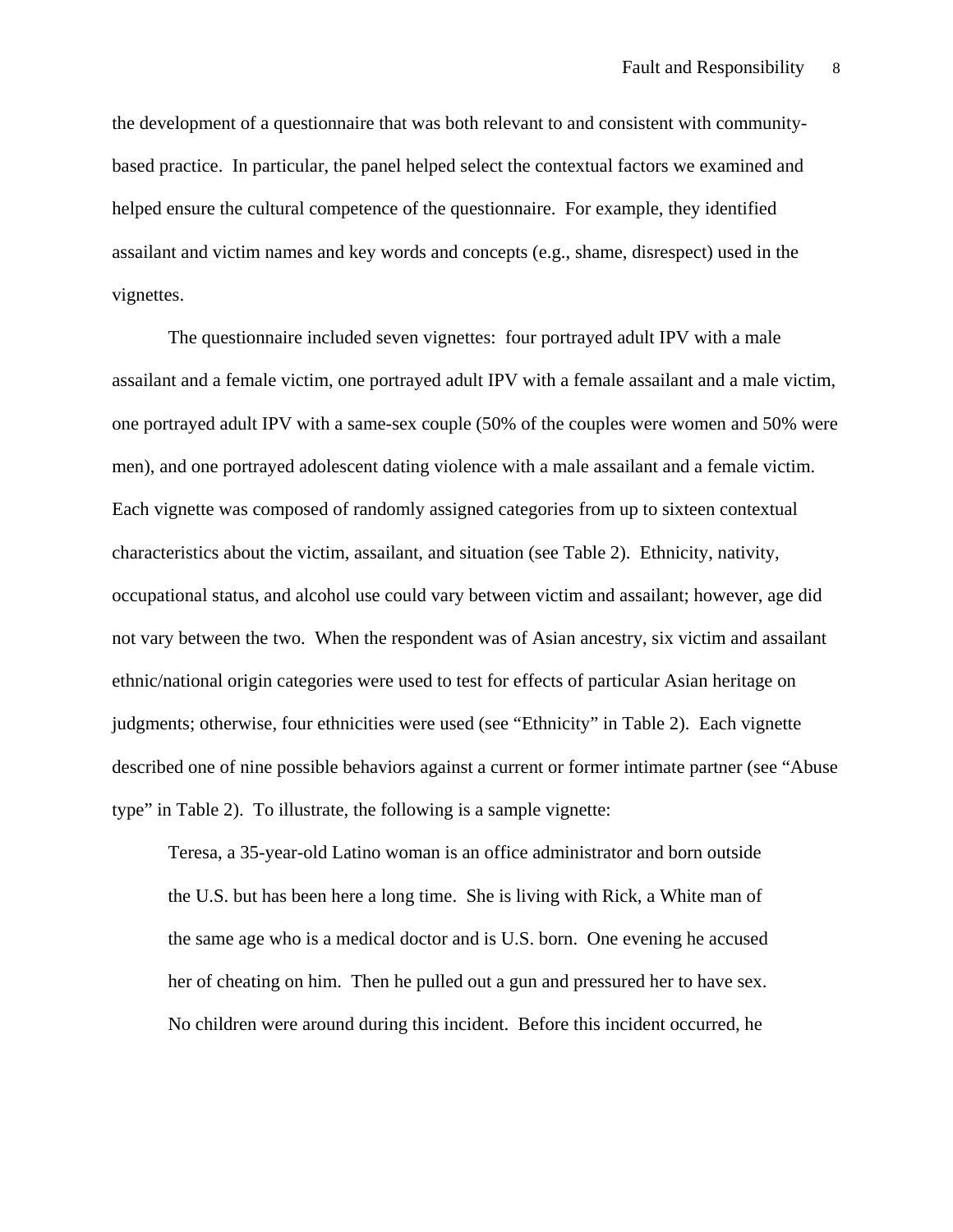had two drinks and she drank heavily. This was one of many times that an incident like this had happened between them.

After each vignette, respondents were asked:

1) "Who do you think is most at fault, that is, who is most responsible, in this situation?" Four response options were read to the respondent: mostly [assailant's name], mostly [victim's name], both are equally at fault, or neither is at fault.

2) "Who should do something about this situation? Do you think…"

Four response options were read to the respondent: [assailant's name] should, [victim's name] should, they both should, or they should do nothing about it.

If the latter response option was chosen, the interviewer skipped to the next part of the questionnaire. Otherwise, the response was inserted into the next question.

3) "What is the most important thing ["assailant's name," "victim's name," or they] should do to make things better?" This question was open-ended. The interviewer recorded the responses verbatim and the responses were later coded by two coders. The first coder coded all responses. The second coder coded a random sample of all the responses. The inter-rater reliability was 97%.

Four overall themes emerged from the responses to the third question: 1) change via personal will or action (i.e., the individual or couple should take personal responsibility to change an attitude or behavior); focus is on intrapersonal change, 2) talk (i.e., the individual or couple should seek a solution by talking about the problem, including discussion with family, friends, or general counseling); focus is on interpersonal communication, 3) leave or end the relationship (i.e., an individual should leave or the couple should no longer see each other), and 4) engage formal authority or focused-program for intervention (e.g., police, legal counsel,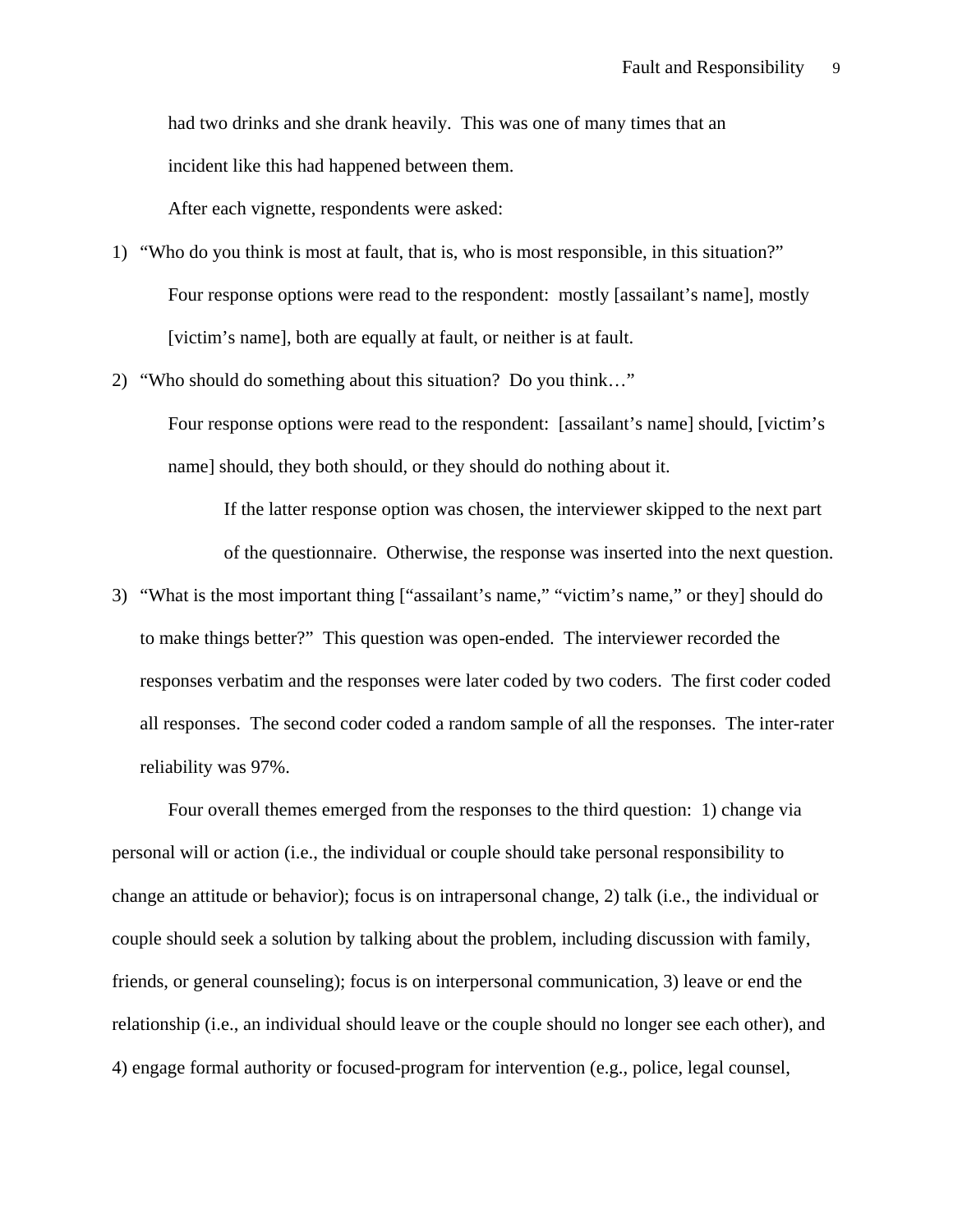religion, Alcoholics Anonymous, or anger management program); focus is on accessing authoritative counsel or intervention, external to the relationship. Four binary variables were created to represent the four major themes and up to three themes were coded positively for each verbatim response, so the options were not mutually exclusive. One person coded all the verbatim responses and a second person coded responses from a random sample of 100 vignettes. The inter-rater reliability was 97%.

Based on feedback from cognitive interviews, focus groups, and pre-tests (Dugoni & Baldwin, 2000), the questionnaire underwent multiple revisions in order to optimize its clarity, meaning, and length. The final English-language version of the questionnaire was translated into Spanish, Vietnamese, and Korean, translated back into English, and then minor adjustments were made to ensure equivalency of the forms.

## *Procedure*

The study was reviewed and approved by the Institutional Review Board at UCLA and the Committee on the Protection of Human Subjects' Rights at the University of Chicago for the National Opinion Research Center (NORC). NORC drew the samples and recruited, trained, and supervised interviewers. NORC conducted live telephone interviews in English, Spanish, Korean, and Vietnamese using Computer Assisted Telephone Interviewing beginning April 11, 2000 and ending March 25, 2001. The average interview, introduced to respondents as being about various aspects of family life, lasted 27 minutes. The overall response rate, calculated according to the standards of the American Association of Public Opinion Research with minor adjustments as relevant to this study, was 51.5%. (For more details on study methodology, see Imhof, Murphy, & Moore, 2001.)

#### *Statistical Analyses*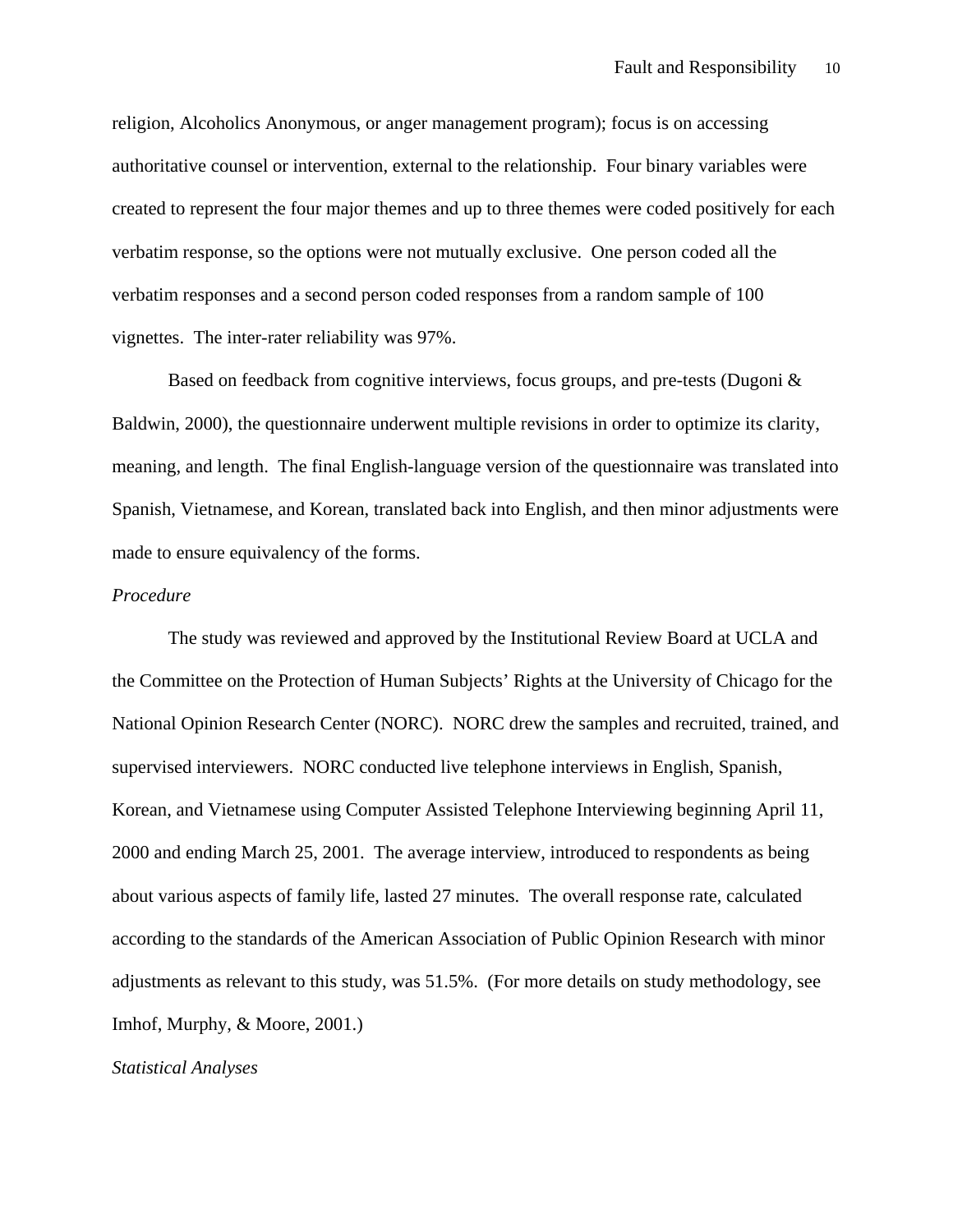Seven vignettes for each respondent resulted in 25,753 vignettes for analysis. Correlation matrices, frequency distributions, and tests for multicollinearity were examined for all predictors (listed in Tables 1 and 2). General response patterns were assessed by examining frequencies and percentages for the outcome variables.

Multivariate analyses were conducted to assess the effects of each predictor on outcomes while controlling for all other predictors. Non-independence of the vignettes by subject was accounted for by using the robust cluster option in STATA. Two separate multinomial regressions were used to analyze responses to the first two questions (i.e., "Who is at fault?" and "Who should do something?"), with "the assailant" used as the referent outcome. ("Neither," chosen in only 1.8% of the cases for each question, was dropped from the multivariate analyses.)

Based on responses to "Who should do something?" the data were divided into three groups: 1) assailant, 2) victim, or 3) both. Then for the third question, "What should be done to make things better?" a total of twelve multivariate logistic regressions were conducted to predict each of the four binary (yes/no) coded responses (change, talk, leave, and/or formal intervention) within the three groups of data; each equation included all predictors listed in Tables 1 and 2. Findings presented herein are at or below adjusted levels of statistical significance based on a Bonferroni correction for multiple statistical tests (Pedhazur & Kerlinger, 1982).

## Results

## *Social Norms about Fault, Responsibility, and Suggested Solutions for IPV*

The assailant was considered to be at fault in 92.3% of the vignettes: respondents thought the assailant was most at fault in more than two-thirds (69.2%) of the vignettes and equally at fault with the victim in about one-quarter (23.1%) of the incidents. Fault was assigned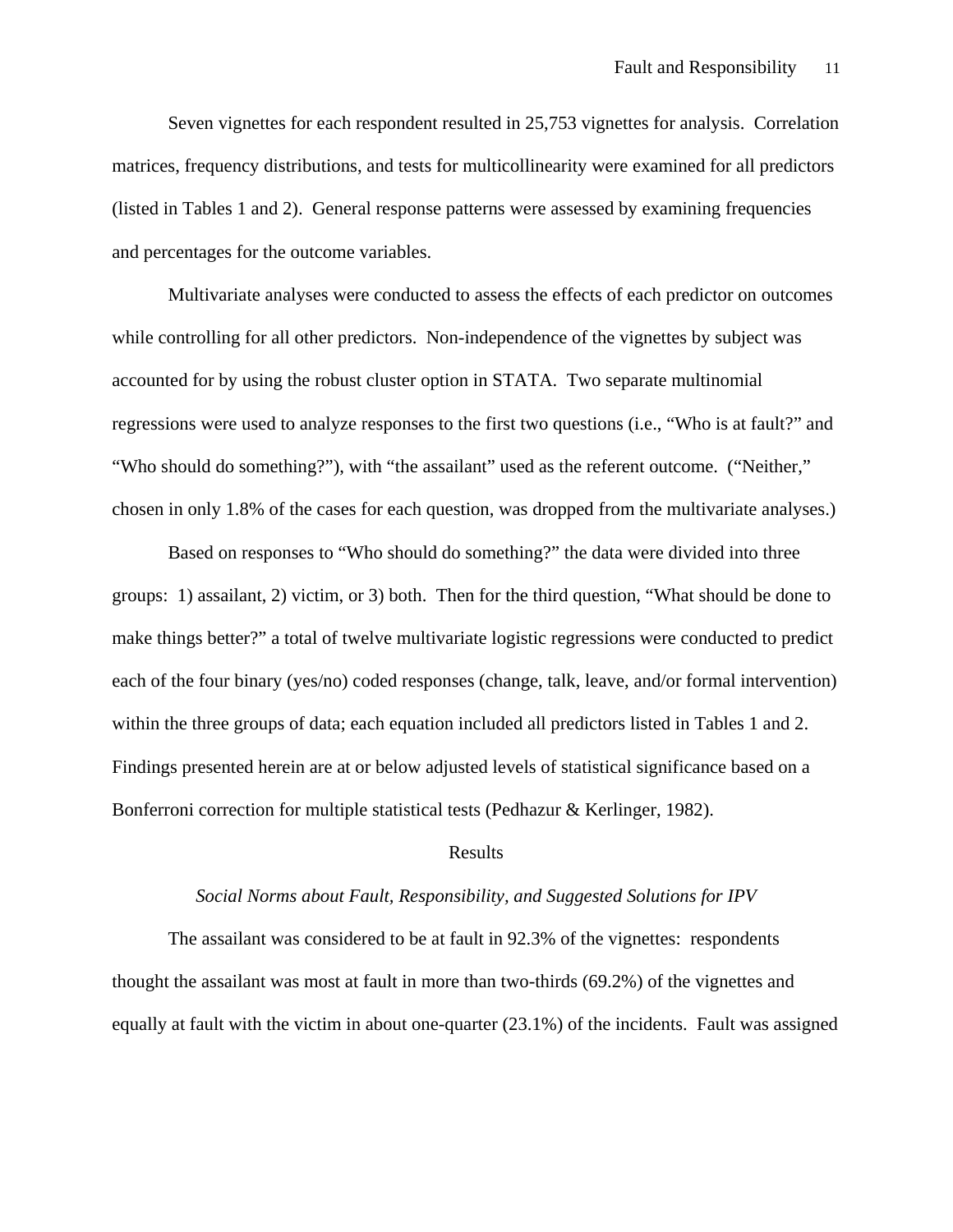solely to the victim only 4% of the time; overall, any fault was attributed to the victim in 27.1% of the vignettes.

Despite the fact that assailants were judged to be at fault or causally responsible most frequently, they were attributed primary *solution* responsibility in only 13.2% of the incidents. Rather, it was suggested that both the victim and assailant should to do something about the situation in a majority of the vignettes (52.1%) and that the victim alone should do something about one-third (31.1%) of the time. Overall, solution responsibility was assigned to the victim in 83.2% and to the assailant in 65.3% of the vignettes.

The most frequent suggestion for *what should be done* to make things better was "talk" (i.e., improved communication or general counseling) between the couple (37.8%). The next most common suggestions were that the victim should seek intervention by formal authorities (12.2%) and that the victim should leave or end the relationship (11.1%). Each of the other nine coded responses was suggested for less than 10% of the vignettes. For those incidents in which the assailant was held primarily accountable for taking action (13.2%), the most frequent suggestions were personal change (43.6%) and talk (42.8%). Suggestions that the assailant should leave or end the relationship (10%) or engage formal authorities (8.4%) were relatively uncommon. In contrast, for those incidents in which the victim was held primarily responsible for taking action (31.1%), the most frequent suggestions were to engage formal authorities for intervention (39.4%) and to leave or end the relationship (35.8%). Suggestions that the victim should "talk" (20.8%) or change personally (10.7%) totaled less than one-third. Finally, for those incidents in which it was suggested that both the victim *and* the assailant should take action (52.1%), "talk" was the most frequent suggestion by far (72.6%); there were relatively few suggestions that they should make a personal change (16.1%), leave or stay away from each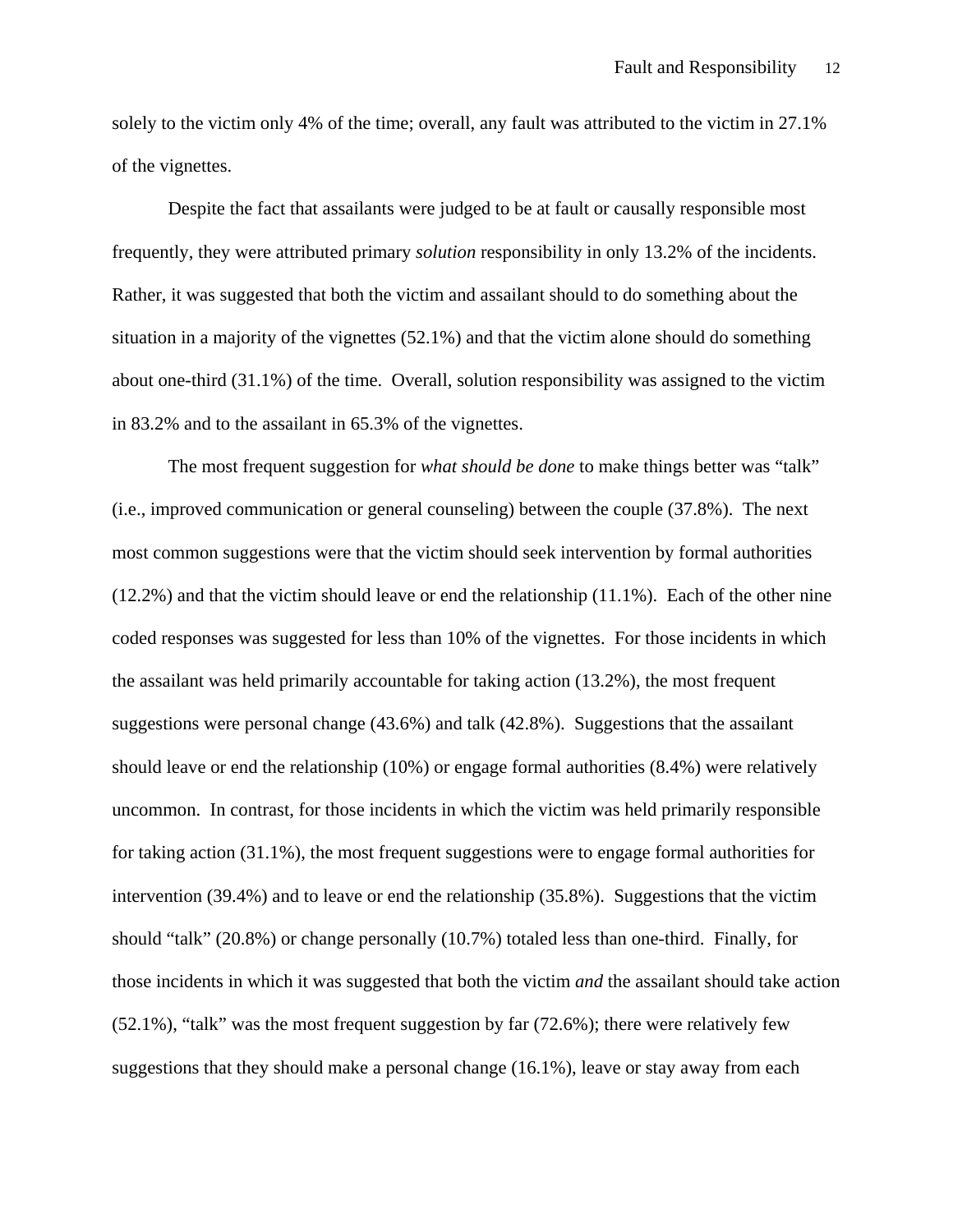other (14.6%), or engage formal authorities (6.5%). (Response options for this question were not mutually exclusive.)

In sum, although assailants were found to be most at fault most frequently, both assailants *and* victims were most frequently assigned solution responsibility. The most common solution suggested was "talk" or communication for the couple, and the next most common solutions were that the victim should seek formal assistance or leave the assailant. However, as the multivariate findings will show, these judgments were highly conditional.

## *Multivariate Findings: Predictors Associated with Judgments about IPV The Influence of Incident Context*

*Ascribing fault, or causal responsibility, to the victim*. About half of the examined vignette variables were associated with judgments about fault for IPV, that is, whether fault was assigned mostly to the victim, mostly to the assailant, or equally to both parties. (See Table 3. Reference categories are listed in this Table and not repeated throughout the text. For descriptive purposes, statistical significance of  $p<0.05$  is reported in the table; we focus herein on findings that meet the Bonferroni [adjusted] level of statistical significance. The Adjusted Odds Ratios [AOR] presented take into simultaneous consideration all variables listed in Tables 1 and 2.)

We first consider contextual variables that increased the odds of fault being assigned to the victim. More than any other context, heavy drinking by the victim increased the odds of faulting the victim primarily or equally with the assailant (AOR=2.61 and 2.87, respectively); odds also were raised when the victim had just 2 drinks (AOR=1.70 and 1.75, respectively). The victim also was faulted more frequently if accused of disrespecting (AOR=1.91 primary fault, 1.51 equal fault) or cheating on the assailant (AOR=1.28 equal fault only). Also, when the incident was "one of many," the frequency of ascribing equal fault increased (AOR=1.30). The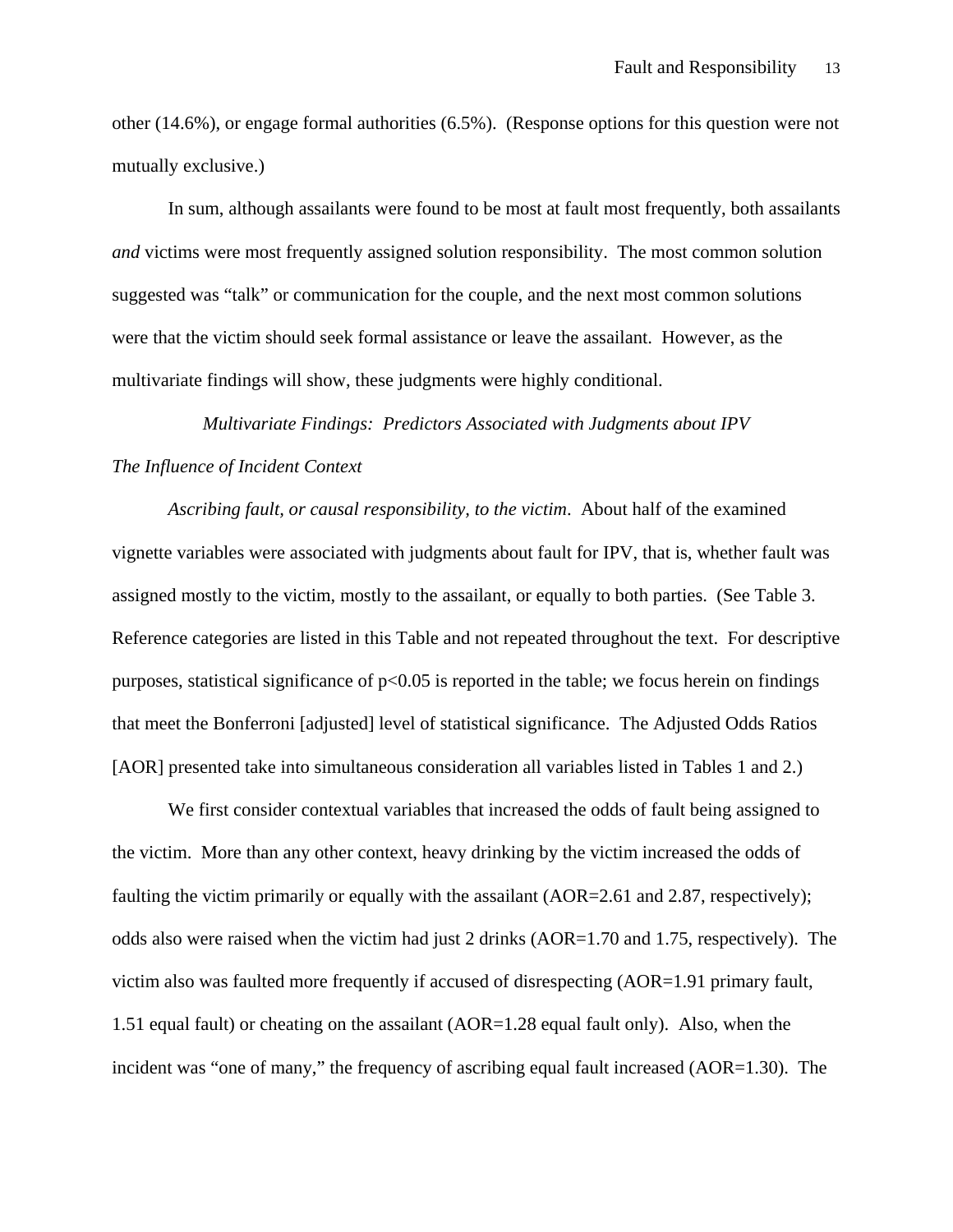influence of these contextual variables suggests that the victim is more likely to be considered at fault when his or her behavior is perceived as provocative (i.e., may have disrespected or cheated on the assailant) or irresponsible (i.e., when the victim was drinking).

 Gender and sexual orientation of the victim and assailant also had an influence on assigning fault. The odds of faulting primarily the victim were highest when the victim was a gay or straight male (AOR=1.99 and 1.43, respectively), and the odds of assigning equal fault were highest when the victim was a gay male or a lesbian (AOR=1.78 and 1.53, respectively). Therefore, of the four types of victims, straight female victims were faulted least and gay male victims were faulted most.

 On the other hand, *less* fault was assigned to the victim as the likelihood of victim injury increased. The odds of assigning fault to the victim alone were reduced when the assailant raped, punched, or beat up the victim, drank heavily or pulled out a gun (AOR=0.48, 0.53, 0.56, 0.54, and 0.56, respectively). Even more situations that were potentially harmful reduced the odds of assigning mutual fault, including when the assailant punched, raped, beat up, or slapped the victim, pulled out a gun or a knife, or destroyed the victim's identification documents (AOR=0.60, 0.61, 0.63, 0.66, 0.68, 0.73, and 0.75, respectively). In sum, assigning fault to the victim was most common when the victim's behavior was perceived as being provocative or negligent, or when the victim was gay and/or male, whereas assigning fault to the victim was least common when the risk of injury was greatest.

*Ascribing solution responsibility to the victim*. Compared to judgments of fault, fewer contextual characteristics of the IPV incident influenced judgments regarding solution responsibility. Although seven contextual variables had an impact on attributions of fault and five of them influenced judgments of both primary and mutual fault, only four of these variables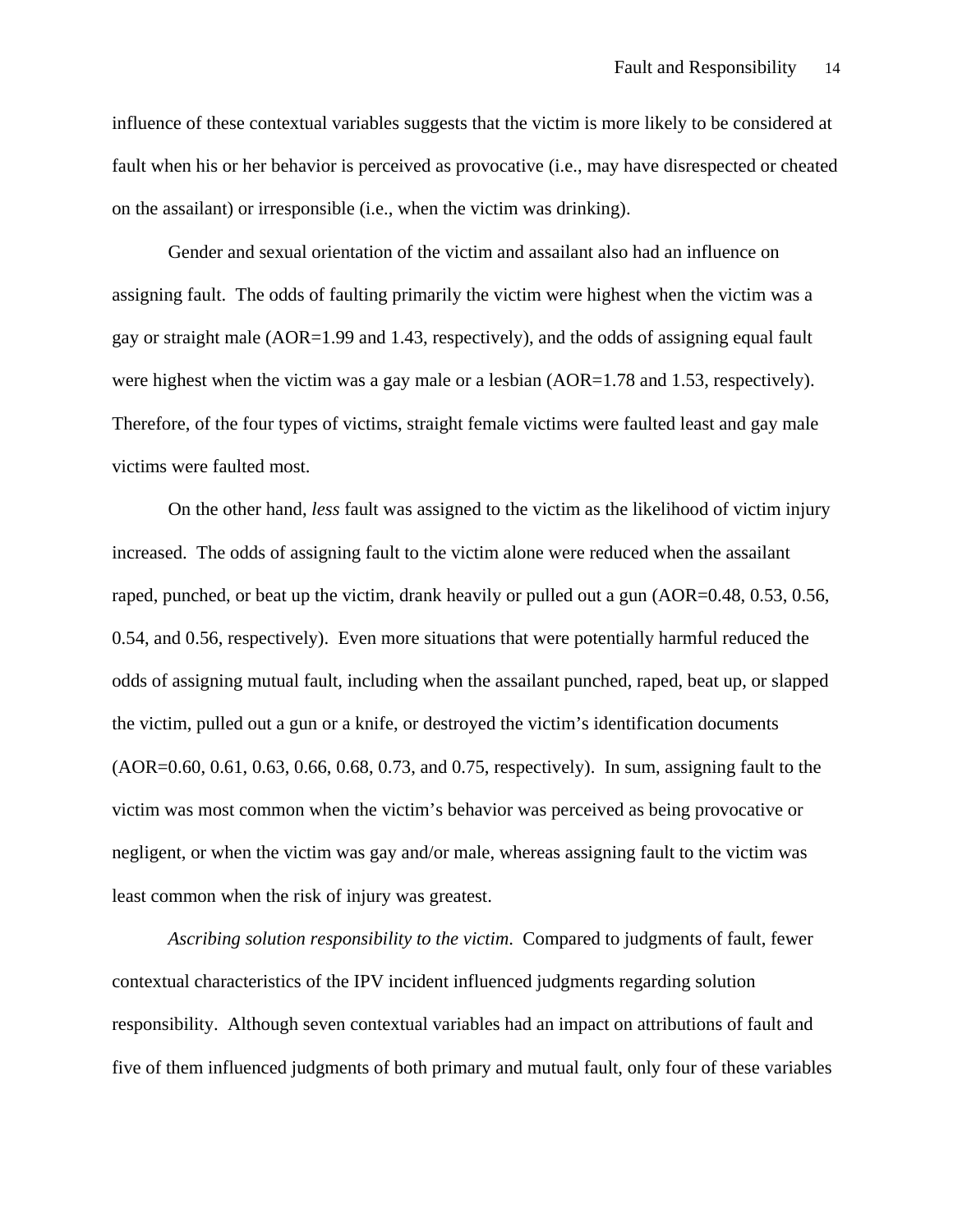(abuse type, victim alcohol use, frequency of the incident, and gender/sexual orientation) affected judgments about who should do something, and only the latter two influenced judgments of both primary and mutual solution responsibility.

 Abuse type, frequency of the incident, and the victim's use of alcohol each raised the odds of solution responsibility for the victim. Although the odds of faulting the victim *decreased* with the severity of the abuse, the odds of expecting only the victim to do something about the abuse *increased* when the abuse was sexual in nature (AOR=1.69, pressured for sex; 1.61, raped) or when the assailant beat up the victim (AOR=1.45). In contrast, just as frequency of the incident and the victim's use of alcohol increased the odds of faulting the victim, they also increased the odds of assigning solution responsibility to the victim. If the incident was described as anything other than "the only time," the odds of expecting the victim to do something increased (AOR=1.66, one of many times; 1.53, the fifth time; 1.28, no mention); also, the odds of expecting *both* persons to do something increased when the incident was "one of many times" (AOR=1.34). And, just as the odds of assigning mutual fault increased when the victim drank, so did the odds of assigning mutual solution responsibility  $(AOR = 1.76$ , drank heavily; 1.34, had 2 drinks). These findings indicate that the victim is most frequently expected to take action when the abuse is seen as serious, chronic, or something that the victim might be able to prevent.

Gender and sexual orientation had a mixed influence on fault and solution responsibility judgments. Of all of the contextual characteristics examined, the odds of assigning solution responsibility to victims were lessened *only* for straight men (AOR=0.69), despite the fact that fault was assigned to these victims more often than for straight women. In contrast, lesbian victims had greater odds of being ascribed mutual fault *and* mutual solution responsibility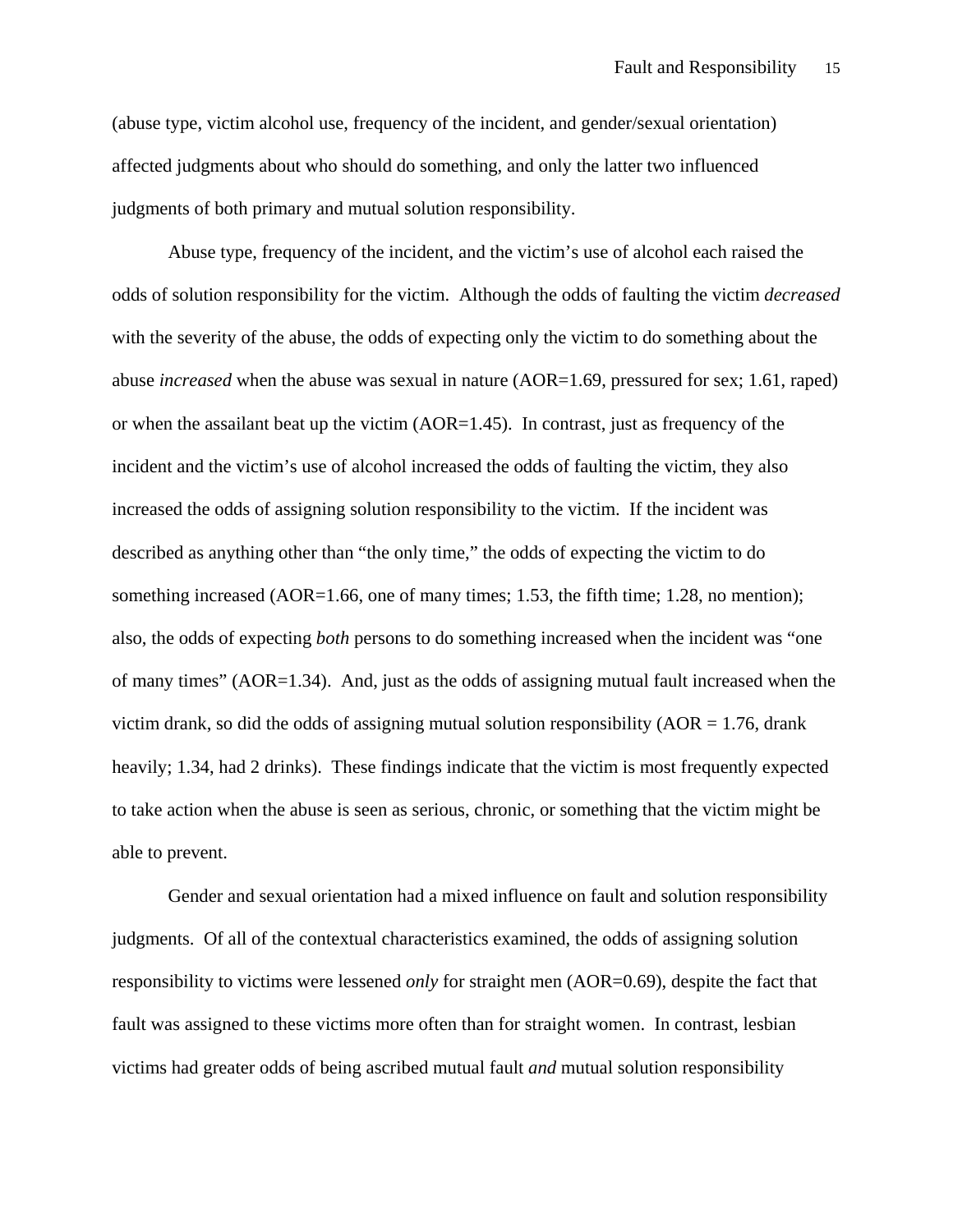(AOR=1.47). These findings suggest that gender-based relationship norms influenced these judgments.

*Suggestions for what should be done to make the situation better*. In this next section, we continue to focus on findings that meet the Bonferroni (adjusted) level of statistical significance. Findings are reported in the text; tabled data are available upon request from the authors. Reference categories for all reported predictors are indicated in Table 3, except the reference category for "relationship status," which is "married to." We use the terms "change," "talk," "leave," and "formal" as outcome descriptors as reported in the Methods section. Recall also that this question was not asked of those respondents who indicated that the couple "should do nothing about the abuse"  $(1.8\%)$ .

Although the most frequent suggestions were that the couple should improve communication or that the victim should leave/end the relationship or seek formal outside assistance, these responses were contingent upon the context of the incident. Overall, six contextual variables influenced these responses: victim and assailant gender/sexual orientation, victim and assailant relationship status, weapon use, abuse type, alcohol use, and frequency of the incident. In particular, the situational characteristics that tended to lower the odds of suggesting "talk" for the couple tended to increase the odds of suggesting that the victim should engage in self-protective action (i.e., "leave" or "formal"). This response pattern was linked with two key concepts—relationship norms and risk of harm to the victim.

Relationship norms linked to gender and sexual orientation were borne out in perceptions about legitimate and likely victims. When the victim was a straight man (vs. a straight woman), couple-promoting suggestions were most common and victim-protective suggestions were least common: the odds of suggesting that the couple or the victim should "talk" were higher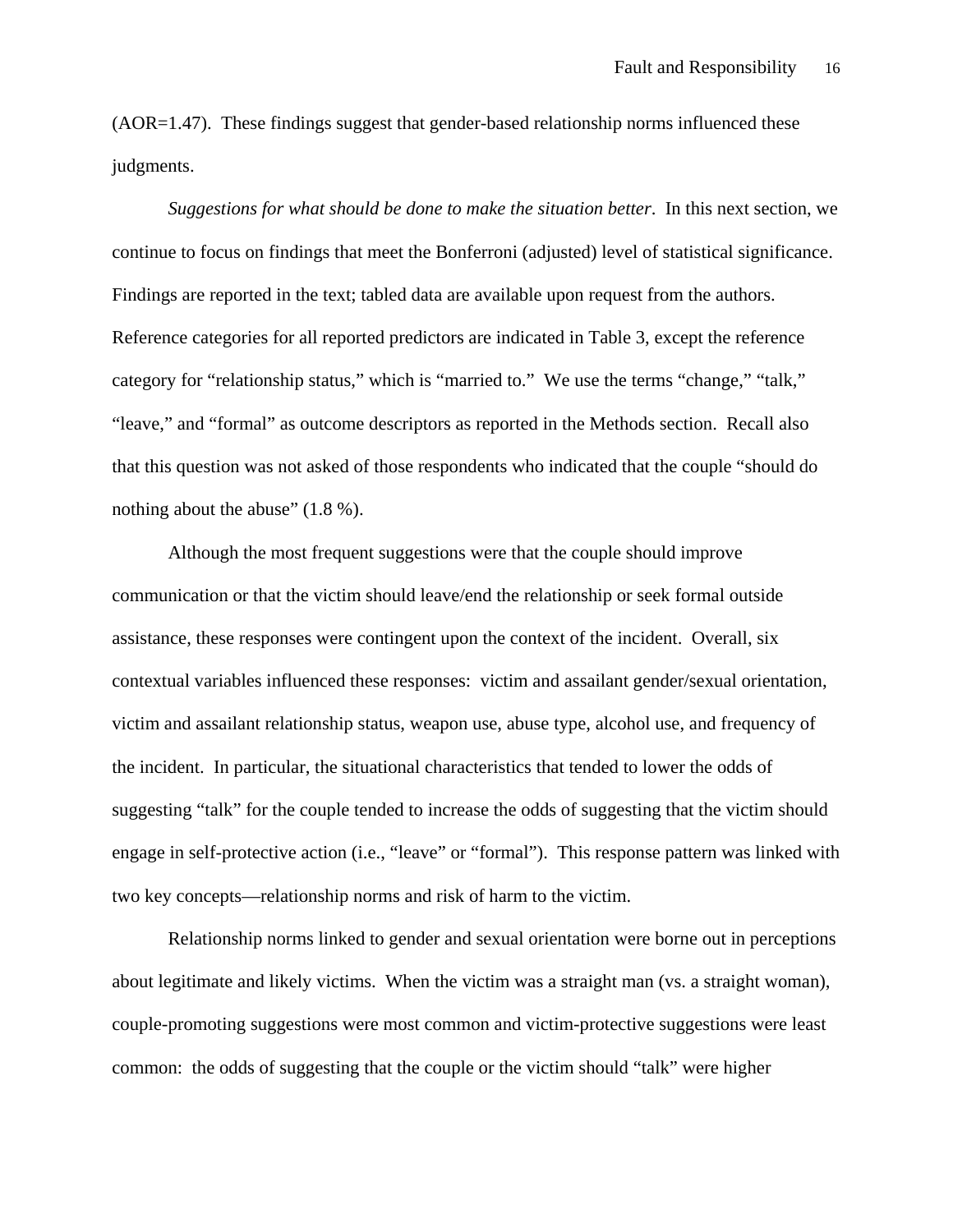$(AOR=1.36$  and 1.63, respectively), that the victim should change were higher  $(AOR=1.88)$ , and that the couple should "leave" or stay apart were lower (AOR=0.68). However, when the victim was a gay man, the opposite was true: the odds of suggesting "talk" for the couple were lower (AOR=0.66) and the odds of suggesting "leave" for the couple or the assailant were higher (AOR=1.56 and 2.55, respectively). Also, when the assailant was a woman, expectations that the victim should seek "formal" intervention were reduced (AOR=0.49, straight male victims; 0.67, lesbian victims). This pattern suggests that IPV committed by women is perceived as less serious or less harmful and that relationships with straight male victims are considered most worth saving, whereas IPV between gay men seems to be perceived as more injurious and/or the relationship itself is perceived as less valuable.

Relationship norms linked to the commitment status of the couple also played a major role in respondent judgments about suggested actions. When the couple was not currently married, victim-protective suggestions were more common and couple-promoting suggestions were less common. Specifically, when the couple was divorced (vs. married), there were more suggestions that the victim should seek formal intervention  $(AOR=1.54)$  and that the assailant should leave (AOR=3.01), but fewer suggestions that the couple or the assailant should talk (AOR=0.72 and 0.54, respectively). In addition, when the couple was dating, suggestions that the victim should leave were higher (AOR=1.69). In fact, when the couple was not married, the odds of suggesting that the couple should leave or stay apart were always greater (AOR=1.64, dating; 1.68, living together; 1.63, separated; 1.91, divorced) and the odds of suggesting that the victim should talk were lower (AOR=0.62, dating; 0.70, separated; 0.57, divorced). It appears that norms about committed relationships may have an important influence on the messages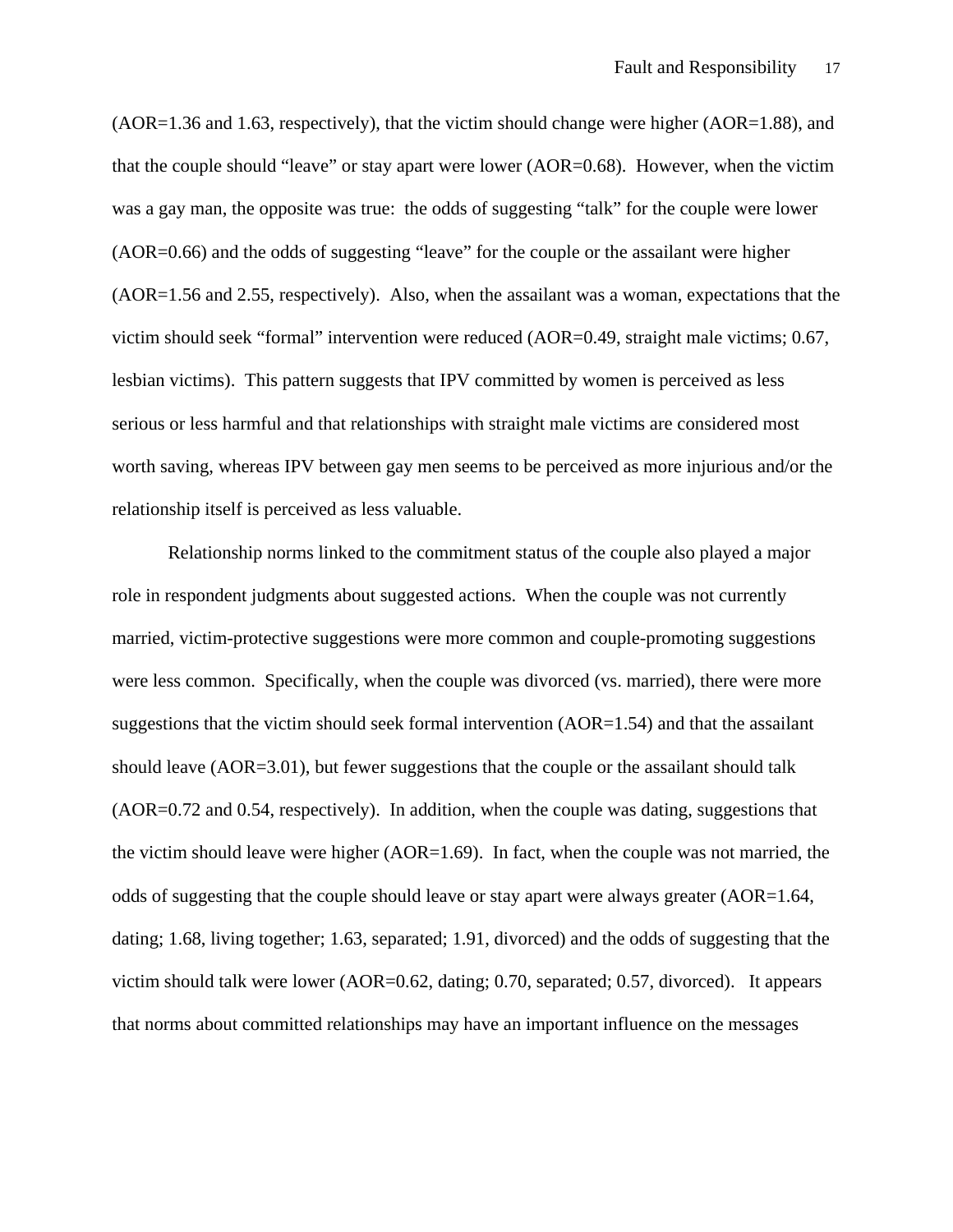given to victims, namely whether they are encouraged to try to work things out with the assailant or to take self-protective actions.

 A similar response pattern emerged with regard to increased risk of harm to the victim: victim-protective suggestions increased whereas couple-promoting suggestions decreased. Risk of harm was indicated primarily by four variables: weapon use, abuse type, assailant drinking, and abuse frequency. For those situations that most raised the risk of harm to the victim (i.e., when the assailant pulled out a gun, raped or beat up the victim, drank heavily, or when the abuse occurred for the fifth or many times), the odds of suggesting that the couple should "talk" were lower (AOR=0.73, 0.70, 0.72, 0.73, 0.72, and 0.76, respectively) than when the assailant grabbed an available object, belittled and insulted the victim, had nothing to drink, or when it was the only incident, respectively. However, only abuse type also was associated with increased odds of suggesting that the couple should engage formal intervention (AOR=2.23, rape; 1.98, beat; 1.97, punch) *and* leave or stay apart (AOR=1.54, rape; 1.60, beat); the latter suggestion also was more frequent when the incident had occurred five  $(AOR=1.53)$  or many times (AOR=1.70).

 Variables associated with increased risk of harm to the victim had a similar impact on suggestions for what action the victim alone should take. Expectations that the victim should seek formal intervention were increased when she or he was raped, beat up, punched, pressured for sex, or when the assailant pulled out a gun or a knife (AOR=2.59, 2.55, 2.19, 1.74, 1.89 and 1.86, respectively), and expectations that the victim should leave were increased when the incident had happened five times (AOR=1.69). Conversely, expectations that the victim should talk were lowered when the victim was beat up, punched, raped, or when the assailant pulled out a gun or a knife (AOR=0.58, 0.59, 0.62, 0.61, and 0.62, respectively). Similarly, the odds of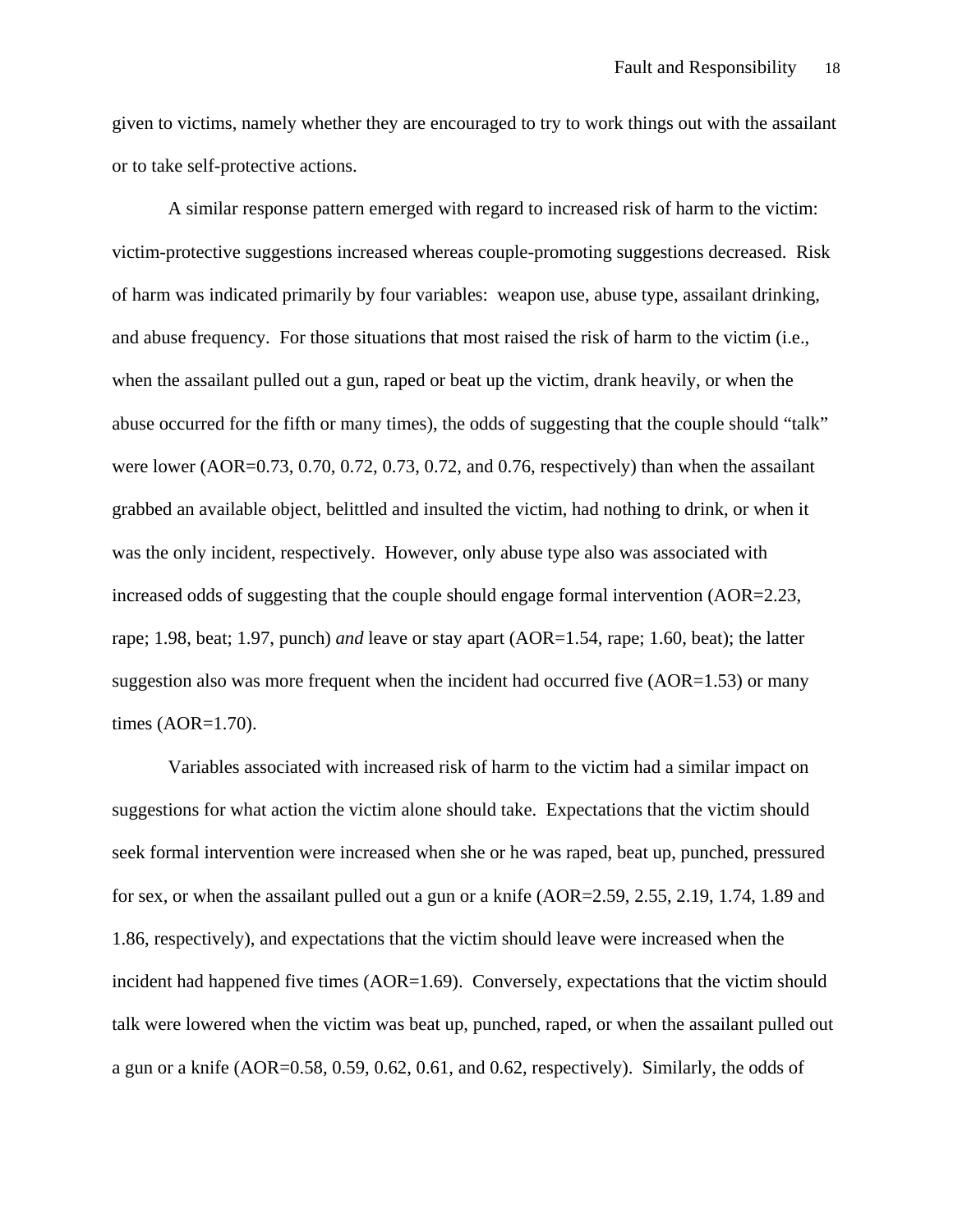suggesting that the victim should change were lowered when the incident involved sexual or physical assault (AOR=raped, 0.33; beat up, 0.40; punched, 0.49; pressured for sex, 0.49; slapped, 0.52) or occurred for the fifth time (AOR=0.54), and were raised when a weapon was not involved (AOR=1.65) or when the victim drank heavily (AOR=1.77).

 To summarize, although couple-promoting suggestions (i.e., "talk") were most frequent overall, and especially when the victim was a straight male, they were highly contingent upon a few contextual characteristics. When the couple was not married and when the abuse was likely to cause injury to the victim, couple-promoting suggestions were less frequent and victimprotective suggestions (i.e., "leave" and "formal") were more common.

## *Respondent Characteristics Associated with Assigning Fault, Responsibility, and Action*

 Compared to the contextual characteristics of the incident and consistent with prior work, fewer respondent attributes were associated with judgments and, for those that did matter, patterns of association were less clear and consistent. Of the 15 respondent characteristics assessed, only four (nativity, ethnicity, annual income, and gender) were important (see Table 3). Of these, nativity was the only respondent variable associated with attributions of fault and solution responsibility; ethnicity and income were associated with fault only, and gender was associated with solution responsibility only. Foreign-born persons had higher odds of assigning mutual fault to victims than US-born persons (AOR=1.49). Compared with Whites, African Americans had higher odds of assigning primary fault to victims and Hispanics had higher odds of assigning mutual fault  $(AOR=1.91$  and 1.58, respectively). In contrast, those in the highest annual income bracket (i.e., \$60,000 or more) had the lowest odds of assigning fault mostly to victims (AOR=0.57). Men and foreign-born persons had lower odds assigning solution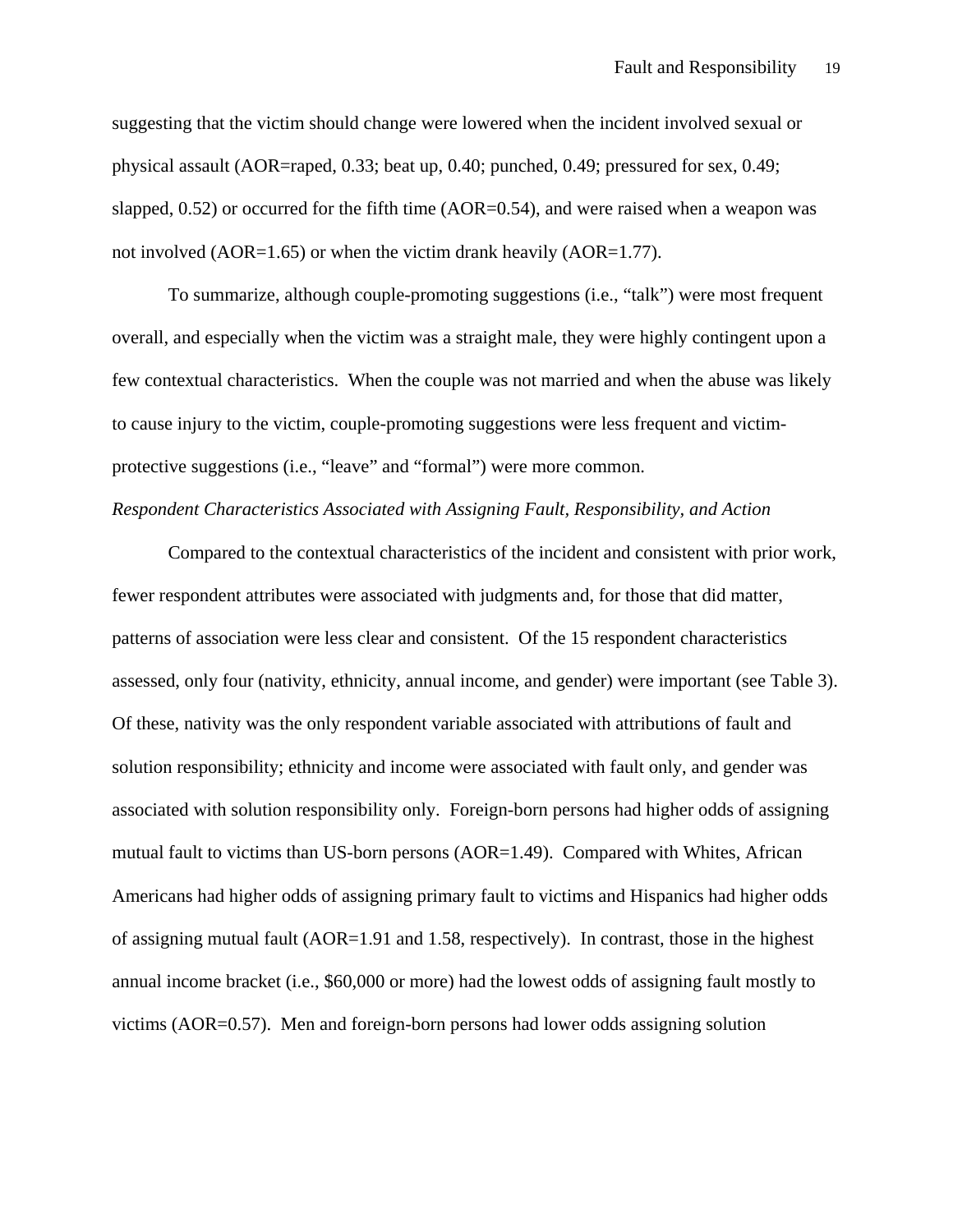responsibility to the victim or to both persons (AOR=0.75 and 0.76 for men vs. women, and 0.50 and 0.62 for foreign-born vs. US-born persons, respectively).

 The same four respondent characteristics (nativity, ethnicity, gender, and annual income) also were associated with suggested solutions. Some respondents were less supportive of victimprotective actions and more supportive of couple-promoting actions than others. Foreign-born (vs. US-born) persons, Vietnamese and Korean Americans (vs. Whites), and men (vs. women) all had lower odds of suggesting that the victim should leave (AOR=0.53, 0.58, 0.64, and 0.69, respectively) and Hispanics had lower odds of thinking the couple should leave or stay apart (AOR=0.43). Foreign-born persons also had lower odds of suggesting formal intervention for the couple (AOR=0.55) and higher odds of suggesting talk for the victim (AOR=1.59). Vietnamese Americans were the only group with higher odds of suggesting that the couple should change (AOR=2.08). And although men had lower odds than women of suggesting that the victim should leave (AOR=0.69), they had higher odds of suggesting that the victim should seek formal intervention (AOR=1.29). Finally, persons with annual household incomes ranging from \$40,000-\$60,000 (vs. less than \$20,000) were more inclined to think that the couple should talk (AOR=1.43) but less inclined to think the couple should change (AOR=0.66).

 In sum, the respondent characteristics that mattered suggest that norms and attitudes related to culture, gender, and to some degree, socioeconomic status play a role in how causal and solution responsibility for IPV are perceived, although few clear patterns exist. Persons born outside of the U.S. are more inclined to attribute fault to the victim and less inclined to think the victim should take self-protective action. And although men appear less inclined to assign solution responsibility to the victim, especially leaving the assailant, they are more inclined than women to suggest that the victim should engage formal assistance.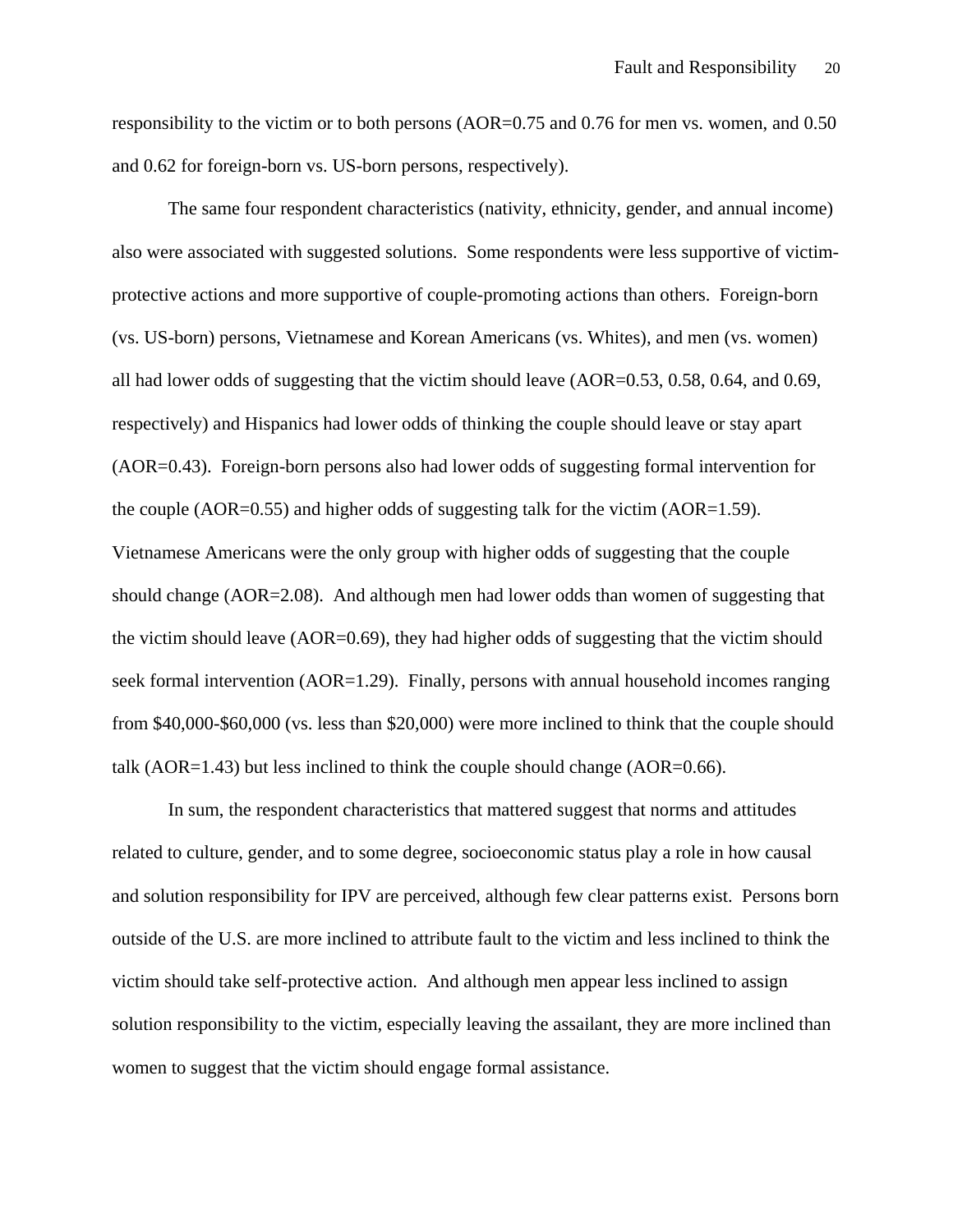## Discussion

 Previous research on the topic of personal responsibility for IPV has focused primarily on our first question of interest: who is considered most at fault for causing IPV and under what conditions? The present study adds to this work by assessing, in addition, norms regarding personal *solution* responsibility for IPV and what those solutions should be. Findings indicate that attributions of causal and solution responsibility for IPV are not in alignment. Although fault, or causal responsibility, was most frequently assigned to the assailant, and rarely to just the victim, *both* persons were assigned solution responsibility most frequently and secondarily this responsibility was placed solely on the victim. Although this finding may not square well with an intuitive sense of justice, it does square with common social expectations that once harm has occurred, or evidence of potential harm arises, the victim should take self-protective action. Although we often expect or hope that persons will pay for wrongs they have committed, we rarely expect this to occur without some sort of outside force or intervention (e.g., the criminal and civil justice systems) to ensure that punitive and/or restorative action occurs. For problems such as IPV, where the wrongdoing often is committed in private, escapes detection by formal authorities, and maintains the assailant's position of power and control, it is especially unlikely that the assailant would willfully take action to solve the problem; in fact, the perpetrator may not view the situation as a problem. Although the effects of formal sanctions against IPV are mixed (e.g., Jackson et al., 2003; Maxwell et al., 2001; Meloy, Cowett, Parker, Hofland, & Friedland, 1997), it is generally hoped that such interventions (e.g., arrest, restraining orders, batterer intervention programs) will help the assailant to recognize the "wrongness" of his or her actions and the victim to be protected from future assaults. Had we asked the question "who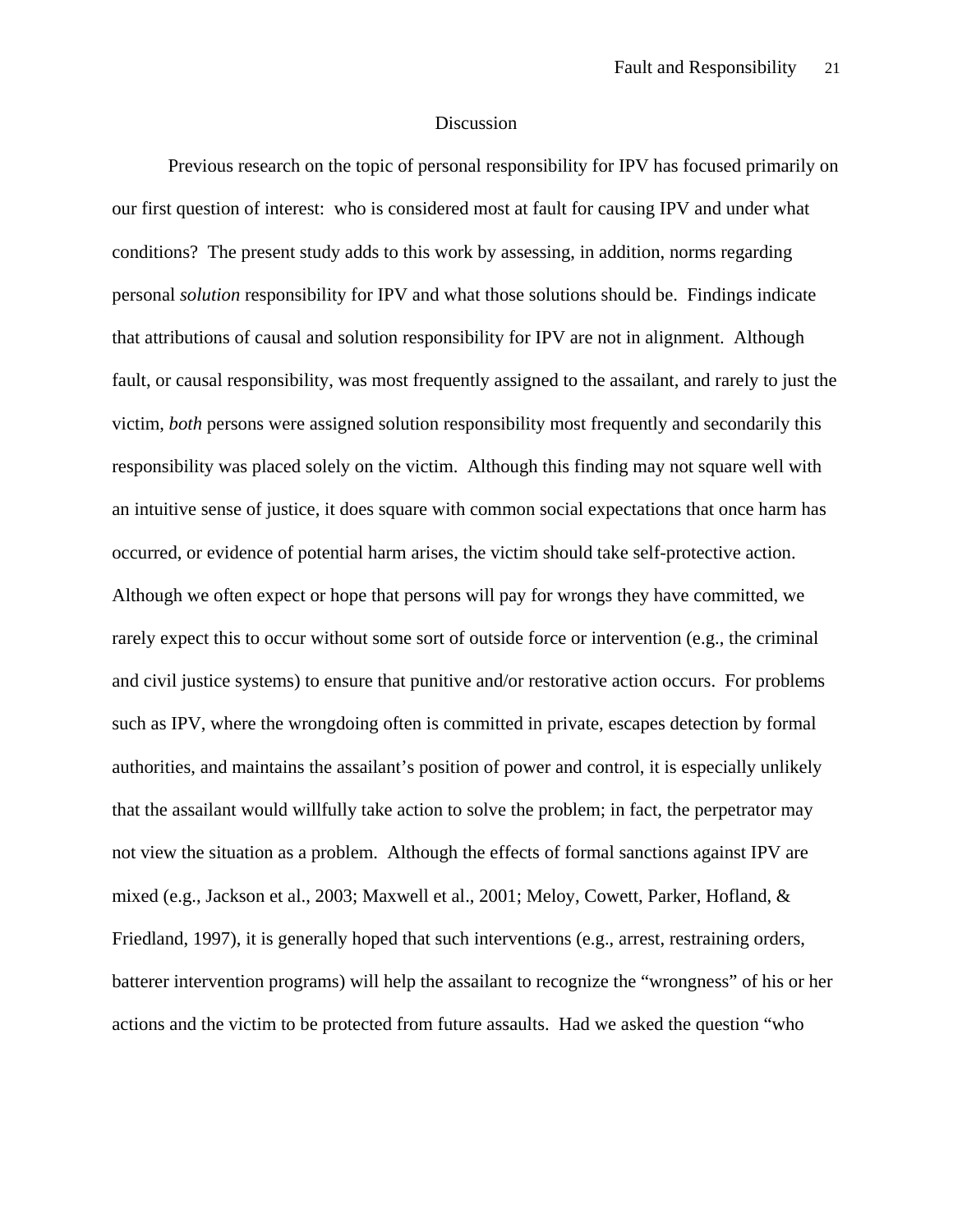should be *forced* to do something …?" or "who should be *punished…*?" the response might have been in greater alignment with attributions of fault.

Our focus on norms regarding solution responsibility for IPV provides insight into the type of support and advice that may be offered to victims and assailants by their personal networks. In most cases, respondents thought that both the victim and the assailant should solve the IPV by somehow improving their communication, suggesting that a wish to see the relationship remain intact was common. However, the next most common responses supported victim-protective action, recognizing a need to end the abuse. Combined, these responses are aligned with the wish of many IPV victims for the relationship to continue but the abuse to end (e.g., Buel, 1999; e.g., Geller, 1998; Mills, 2003). Victims' efforts to engage in self-protective action, such as calling the police or leaving the assailant, may in fact be viewed as temporary measures designed to end the abuse, not the relationship (Hoyle  $\&$  Sanders, 2000).

Despite this community-based support for improving couples' communication, the use of conjoint treatment as a response to IPV remains controversial. Critics warn that family and couples' therapy may not adequately account for relevant social contexts, may see the couple's interaction as the cause of the violence thereby blaming the victim, may inadvertently minimize the violence, and may not focus on ending the violence; however, proponents suggest that a couples' approach can be useful given that a majority of these relationships continue despite the violence, perceptions of violence are often similar within couples, and couples that experience IPV may seek out couple's therapy for issues other than violence and may find this approach less daunting than more targeted interventions (summarized in Shamai, 1996). Given the potential benefits of conjoint treatment and the lack of evidence for the effectiveness of offender-focused programs (Saunders & Hamill, 2003), it seems unwise to dismiss those strategies that hold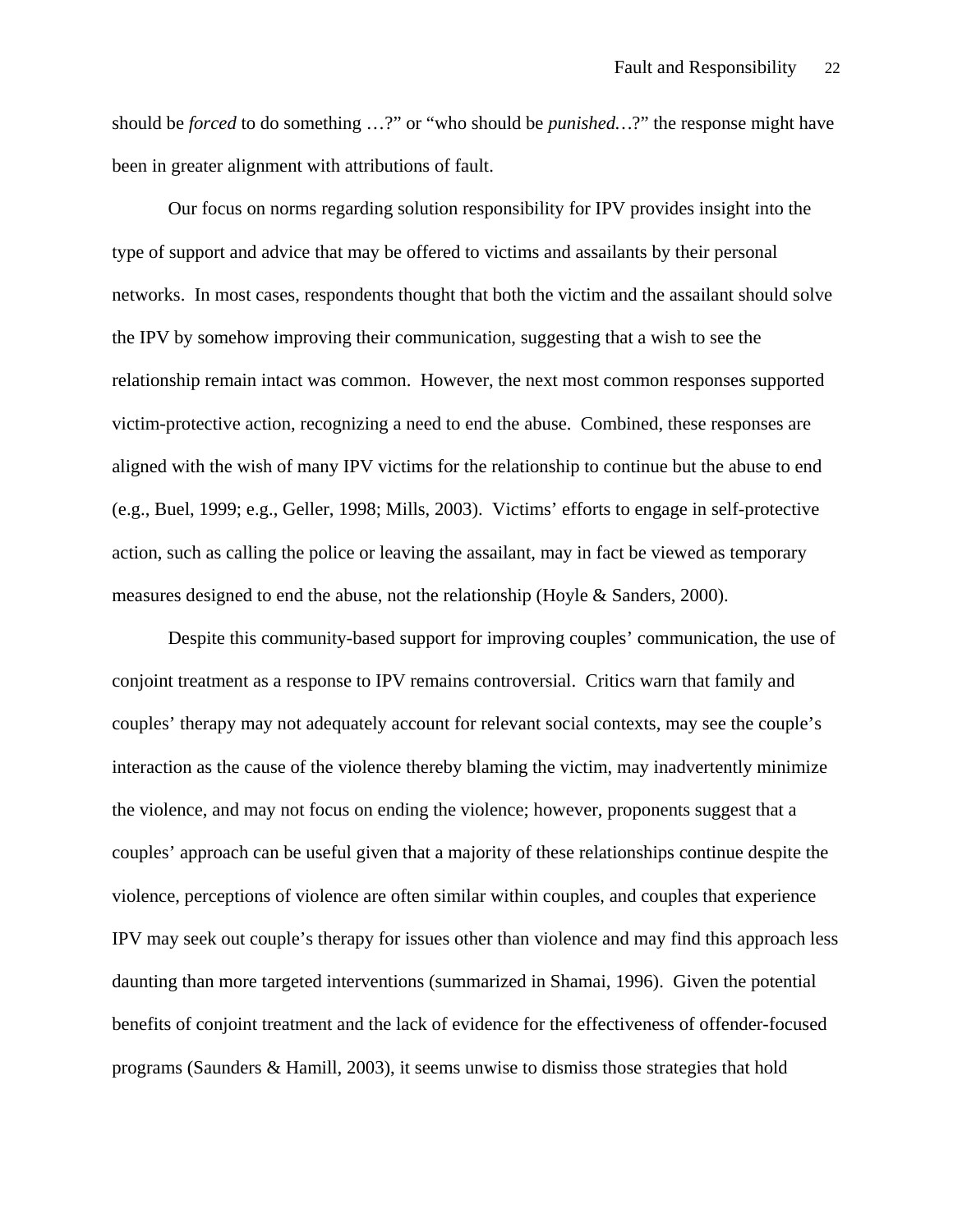promise for both the secondary and tertiary prevention of IPV, such as the Physical Aggression Couples Treatment (PACT) program (Heyman & Schlee, 2003; O'Leary, Heyman, & Neidig, 1999). For couples in which the IPV presents a low risk of physical harm, that want their relationship to remain intact, and that want to focus on the problem and elimination of IPV, this type of conjoint treatment may be at least as effective as gender specific treatment programs (O'Leary, 2001).

## *Fault and Responsibility Judgments in Context*

The multivariate findings from this study of intimate partner violence document once again that social norms often are contingent upon context. The study design allowed for the examination of multiple victim, assailant, situational, and respondent characteristics simultaneously; of these, the situational characteristics mattered most in influencing judgments. Almost all of the situational variables we examined were important although some, such as abuse type, mattered more than others. The situational contexts that were most influential—abuse type, weapon involvement, use of alcohol, and frequency of the abuse—relate to the severity of the abuse and the risk of harm to the victim. Although we took multiple characteristics of the victim, assailant, and respondent into account, only victim and assailant gender and sexual orientation mattered across all judgments. The victim and assailant's relationship status also was important, but only with regard to what solutions were suggested. Although previous work suggests that some IPV attributions may differ by victim ethnicity (e.g., Harrison & Esqueda, 2000; Locke & Richman, 1999; Pierce & Harris, 1993), we found no evidence for ethnic bias by study respondents. And consistent with prior work, respondent characteristics were largely unrelated to their judgments. However, those that were most relevant—nativity, ethnicity,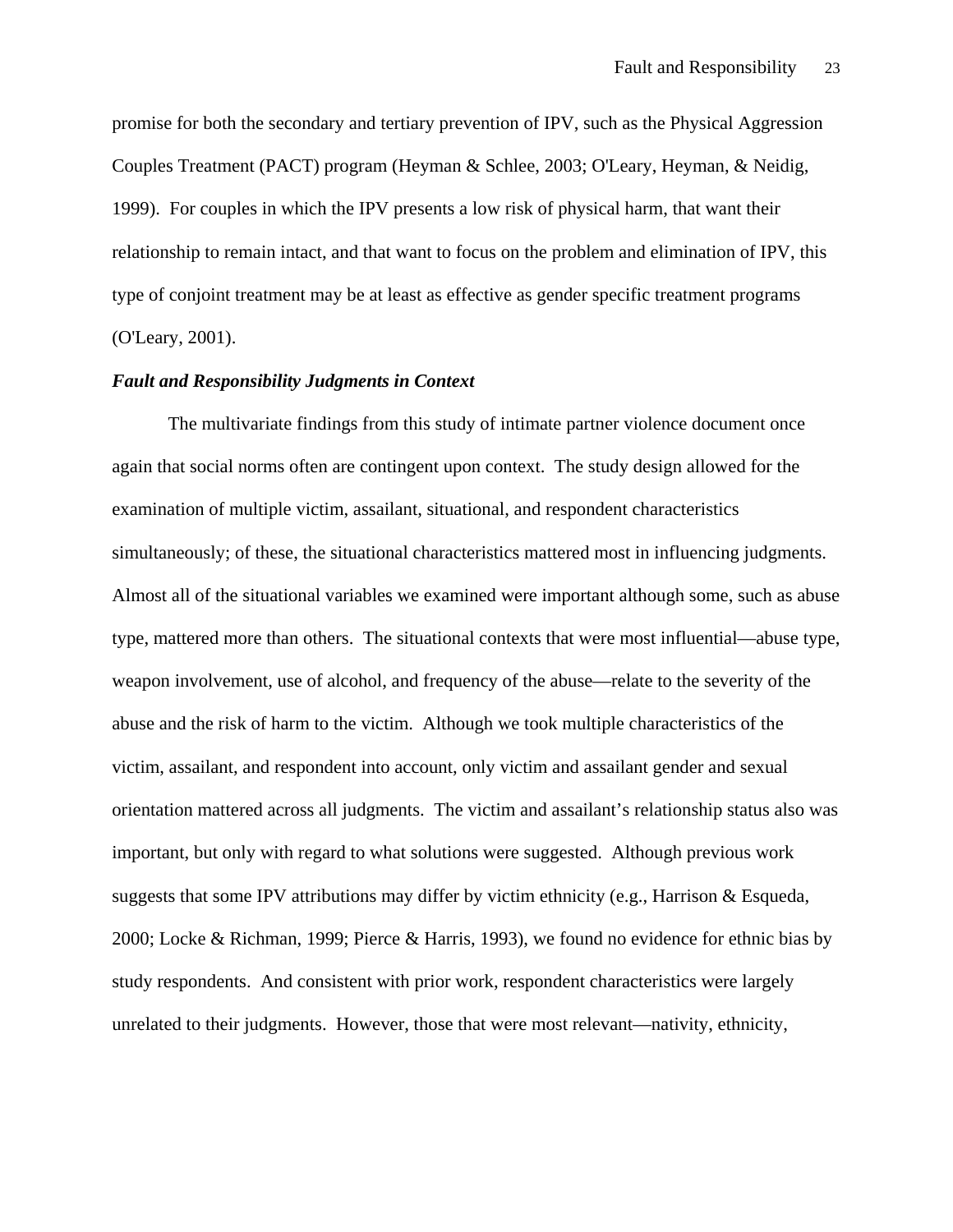gender, and income—suggest that values and attitudes linked with culture and gender seem to matter most.

*Which victims are most often assigned fault?* The perceived actions or inactions of victims have an impact on whether or not they are faulted for an incident. Consistent with anecdotal evidence and previous research (Harris & Cook, 1994; Harrison & Esqueda, 2000; Pavlou & Knowles, 2001; Pierce & Harris, 1993; West & Wandrei, 2002), fault was more frequently ascribed to victims who drank alcohol, especially those who drank heavily, and also to those perceived as being provocative (described in this study as "motivation" for the abuse, but in most previous studies as "provocation"). Also consistent with prior studies (e.g., Kanekar, Pinto, & Mazumdar, 1985), persons who had been previously victimized were blamed more frequently, ostensibly due to a perceived increased likelihood of assault and perceived concomitant negligence for tolerating or not preventing a foreseeable action (Howard, 1984). However, consistent with recent work (e.g., Katz & Arias, 2001), all other proxies for increased risk of serious harm or injury, including the assailant's use of alcohol (Thompson, Saltzman, & Johnson, 2001), physical violence, or weapon use, reduced the assignment of fault to the victim.

Consistent with prior research (e.g., Harris & Cook, 1994; e.g., Lehmann & Santilli, 1996), male victims of IPV (gay and straight) were more frequently assigned primary fault than heterosexual women. It may be difficult for many to view men as legitimate and blameless victims, given that men's violence against female intimates is perceived to be the norm, is more injurious than intimate partner violence committed by women (Saunders, 2002; Tjaden  $\&$ Thoennes, 2000), and that female perpetrators are more often the victims of ongoing abuse and may be motivated by self-defense (Dasgupta, 2002). All of these factors likely contribute to women's aggression being considered more acceptable than men's aggression (Bethke & Dejoy,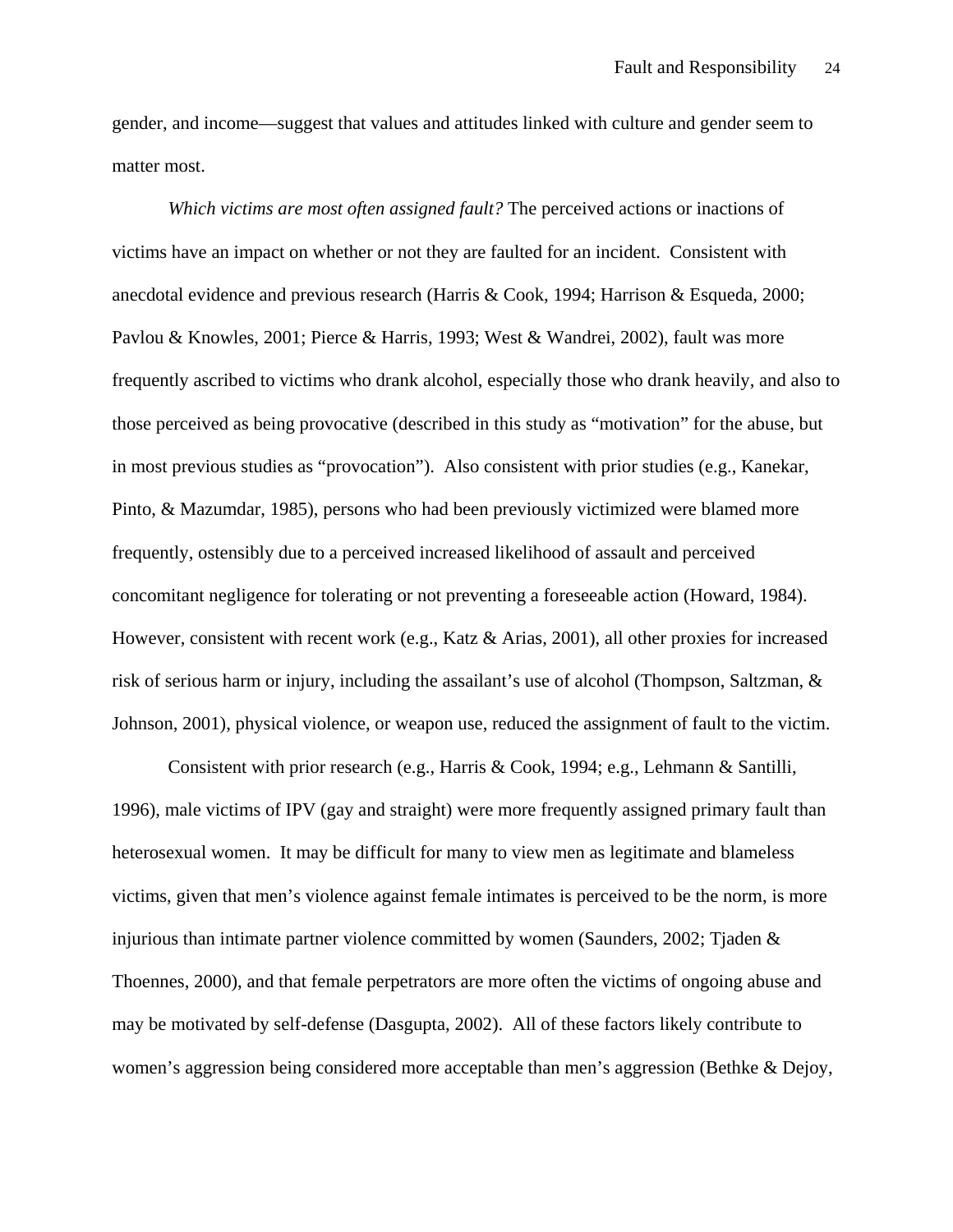1993; Sorenson & Taylor, 2005; Stewart-Williams, 2002). However, these findings also indicate that bias may exist against men who are victims of IPV.

Gay male victims of intimate partner violence had two judgments against them: as male victims, they were more often assigned primary fault and, as homosexual victims, they were more often assigned mutual fault. Gay and lesbian partners may be perceived as more equal than heterosexual partners on key factors such as physical strength, potential for causing injury, and motivation for IPV, leading persons to falsely assume that neither partner is generally at greater risk or vulnerability than the other. As with heterosexual men, such views may make it especially difficult for gay and lesbian victims to obtain needed support and services, with gay male victims being at particularly high risk given their own resistance to identifying themselves as victims and to seeking help for their victimization (Letellier, 1994).

*Which conditions are linked with couple-promoting vs.victim-protective solutions?* Many previous experimentally designed studies have examined contexts relevant in assigning fault, or *causal* responsibility, for intimate partner violence (e.g., Davies, Pollard, & Archer, 2001; Delgado & Bond, 1993; Feather, 1996; Harris & Cook, 1994; Harrison & Esqueda, 2000; Locke & Richman, 1999; Pierce & Harris, 1993); however, few if any have examined community-based attitudes regarding the *solution* responsibility that the victim, assailant, or both have once an incident has occurred. (Following a fairly thorough literature review, the authors have been unable to identify previous similar work, although others have asked opinions about whether an IPV victim should leave her abuser and also about what, in general, can be done to reduce IPV [e.g., Klein et al., 1997].) Compared with assignment of fault, solution attributions are less dependent on contextual factors; however, judgments about what action should be taken are highly conditional. Overall, judgments about who should solve the problem and suggested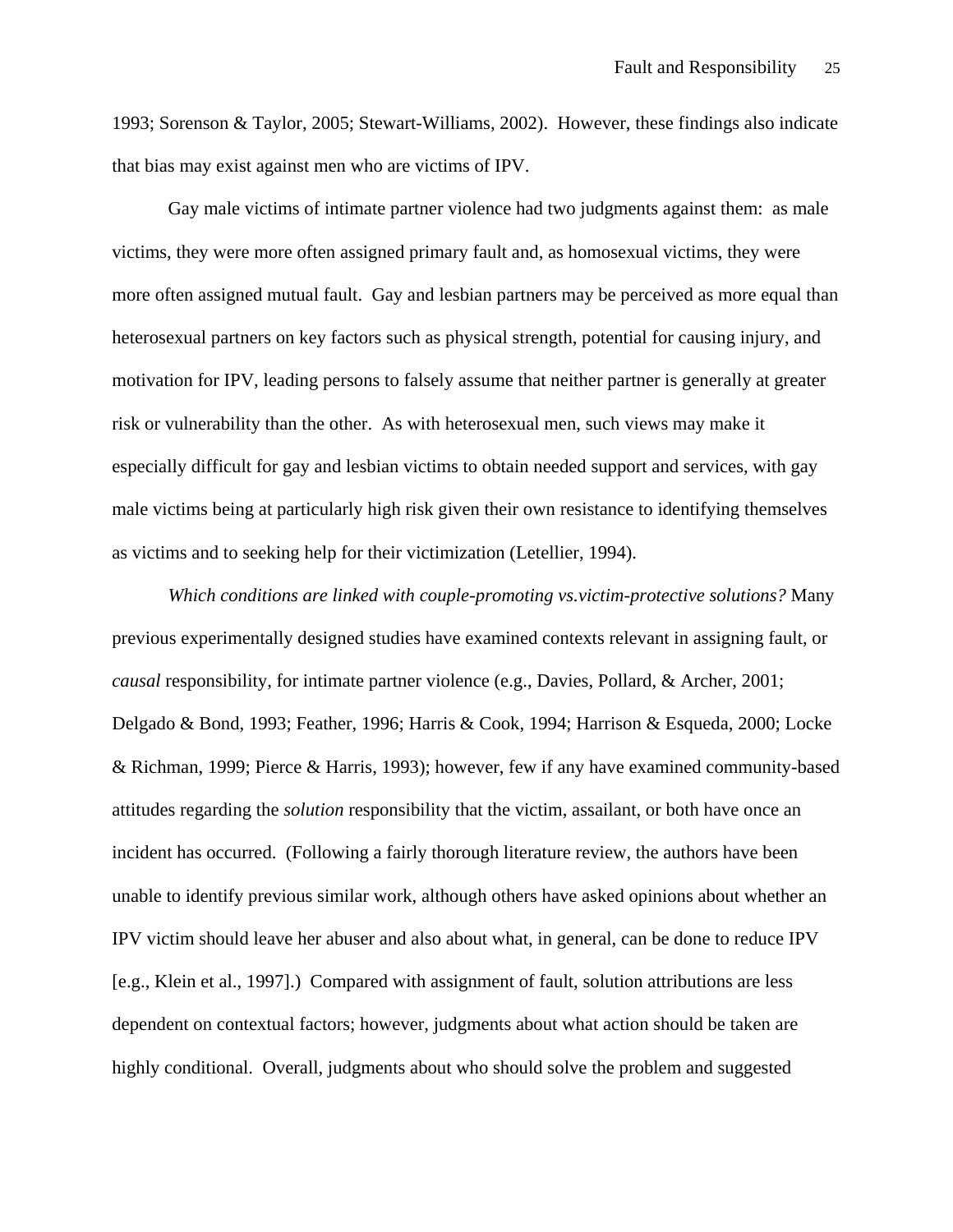solutions were affected by two key considerations—risk of harm to the victim and relationship norms associated with commitment and gender.

 Increased risk of harm to the victim (i.e., chronic abuse or abuse that involves sexual or severe physical assault) is linked with expectations that the victim should take action to promote her or his future safety. Current formal and informal norms regarding IPV appear to assume that assailants cannot or do not willingly seek to change their behavior. Although self-motivated change is valued in the U.S., these norms are unlikely to change until the perceived costs of committing IPV outweigh the perceived benefits for potential assailants (Fabiano, Perkins, Berkowitz, Linkenbach, & Stark, 2003; Gelles, 1983; Homans, 1958; Horne, 2001).

A similar pattern of suggested actions—leaving or staying apart was recommended more often and talking was recommended less often—emerged when the victim and assailant were not in a traditional, committed relationship, that is, when they were not married. These findings emphasize the power that traditional relationship norms, such as views on the sanctity of marriage and the unorthodoxy of same-sex partnerships, may have on the provision of services and general social support for certain IPV victims and assailants. Whether a married victim is seeking to leave her abusive partner or an unmarried gay couple is seeking conjoint couple's counseling for IPV, community support may be compromised. Overall, this inverse linkage between couple-promoting and victim-protective actions suggests a strong norm towards identifying certain relationships as worth saving, namely, those in which the couple is married or the risk of injury is low for the victim. It also appears that these suggestions are affected by both the gender and the cultural background of those persons making the judgments.

A slightly different pattern of findings was linked with gender-based norms and stereotypes. Male victims were least expected to take action, seemingly because the violence is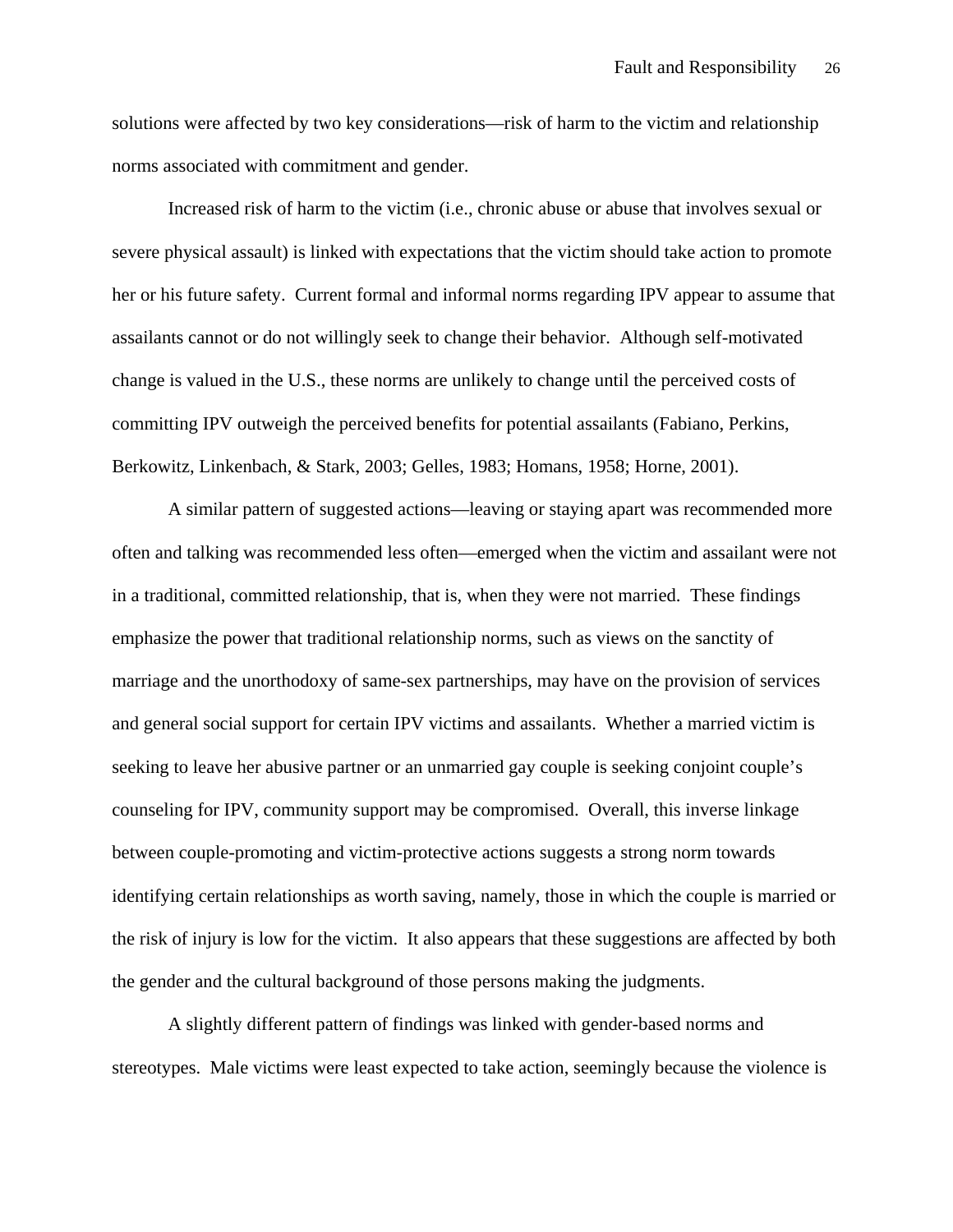perceived as less severe (for straight men) or because the relationship is perceived as not worth saving (for gay men). These interpretations are suggested because when the assailant was a woman (i.e., victim is a straight man or a lesbian), there were fewer suggestions for "formal" intervention; this is consistent with prior work showing that when the assailant is female, injury is judged to be less likely and police intervention less necessary (Sheridan, Gillett, Davies, Blaauw, & Patel, 2003). However, suggestions that imply the relationship is worth preserving (i.e., more talk, less leaving or staying apart) were most common when the victim was a straight man and least common when the victim was a gay man. Once again, these findings seem to tap into notions of what constitutes a legitimate victim and a valued relationship, definitions that are based in stereotyped and accepted gender roles. Gay male victims seem to be at a particular disadvantage because both their status as victims and their intimate relationships appear to be devalued.

 Finally, although assigning primary fault to the victim was relatively rare (it was most common for straight men, those who drank heavily, and those victimized without the use of a weapon), there was some indication that such an assignment was linked to expectations that the victim should personally change or seek counseling. Cultural norms again seem to play a role as, among foreign-born respondents, faulting the victim was linked with increased odds of suggesting counseling and decreased odds of suggesting formal intervention for the victim. Overall, the assignment of fault had less to do with assignment of solution responsibility and suggested actions than it did with norms regarding the victim and assailant's relationship and conditions of the incident itself.

## *Strengths and Limitations*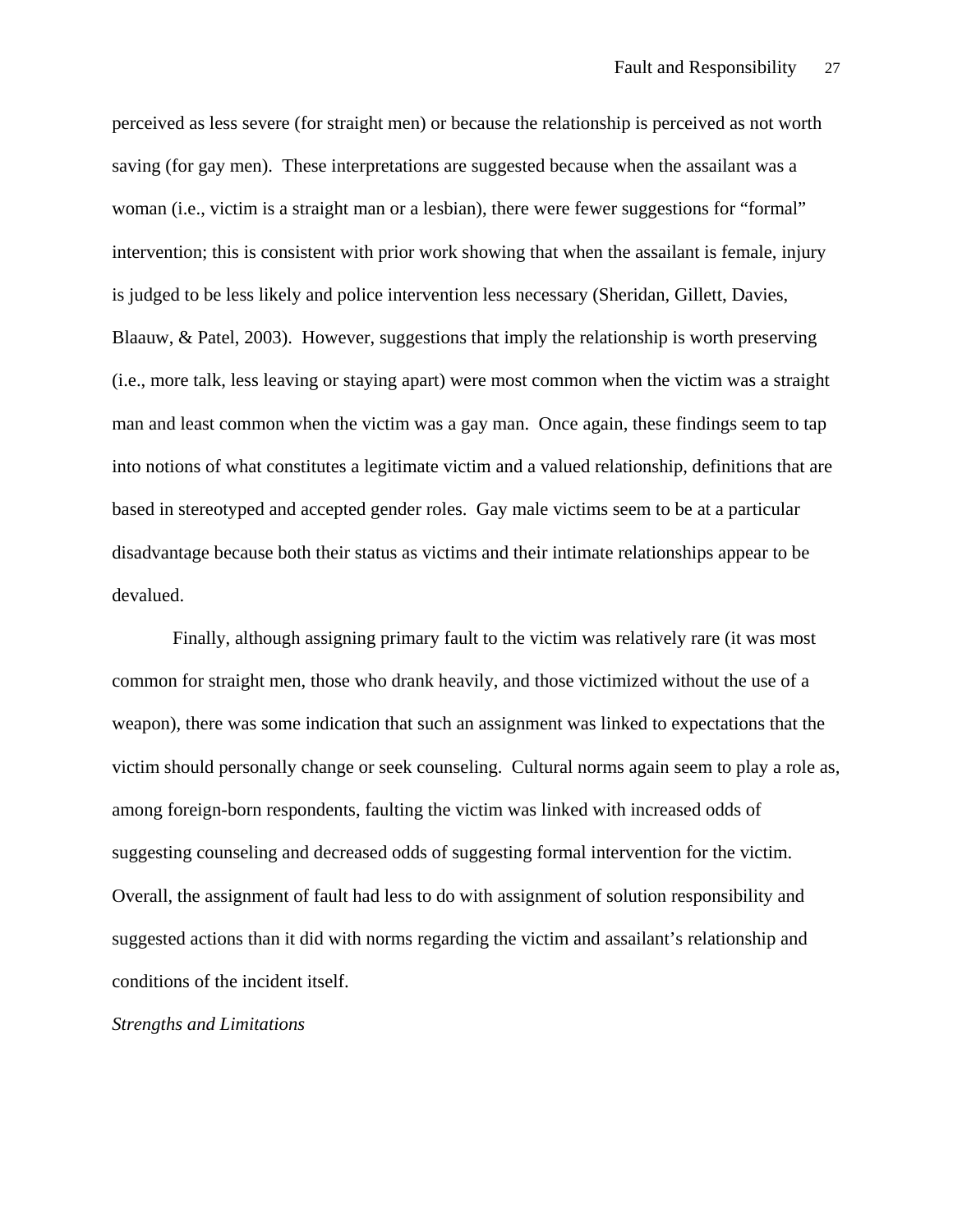In the present research, a community-based sample of almost 3,700 California adults considered nearly 26,000 intimate partner violence scenarios and provided judgments about fault or causal responsibility for IPV, solution responsibility for IPV, and what action should be taken. There are several methodological strengths to this study. First, the sample is community-based and diverse in terms of socio-demographic variables including age, ethnicity, nativity, education, and marital status. Offering the interview in four languages helped to ensure the inclusion of foreign-born persons, which turned out to be an important respondent characteristic to consider. Second, the experimental design used in tandem with large numbers of respondents and vignettes allowed for the simultaneous assessment of multiple variables potentially relevant to the norms examined, permitting us to identify which variables mattered most. Third, following a thorough literature review, vignette variables and their respective categories were selected with the guidance of a community advisory panel that is highly knowledgeable and experienced in the area of IPV. Nonetheless, we do not claim to have exhausted the realm of potentially relevant contexts. And finally, although attributions of fault and responsibility for *causing* IPV have been studied extensively, this study makes a unique contribution to our understanding of communitybased norms regarding victim and assailant responsibility for taking action and what action should be taken to improve IPV.

The overall response rate for the study (51.5%) may limit the generalizability of the findings; unfortunately, there is no way of knowing if those persons who did and did not participate in the study differ systematically from one another. Non-response is a long-standing and continuing challenge in survey research. The typical survey response rate nearly two decades ago was about 65% (Goyder, 1987), and rates have been declining ever since (Groves & Couper, 1998). The increased use of call screening devices, such as caller-ID and voicemail, and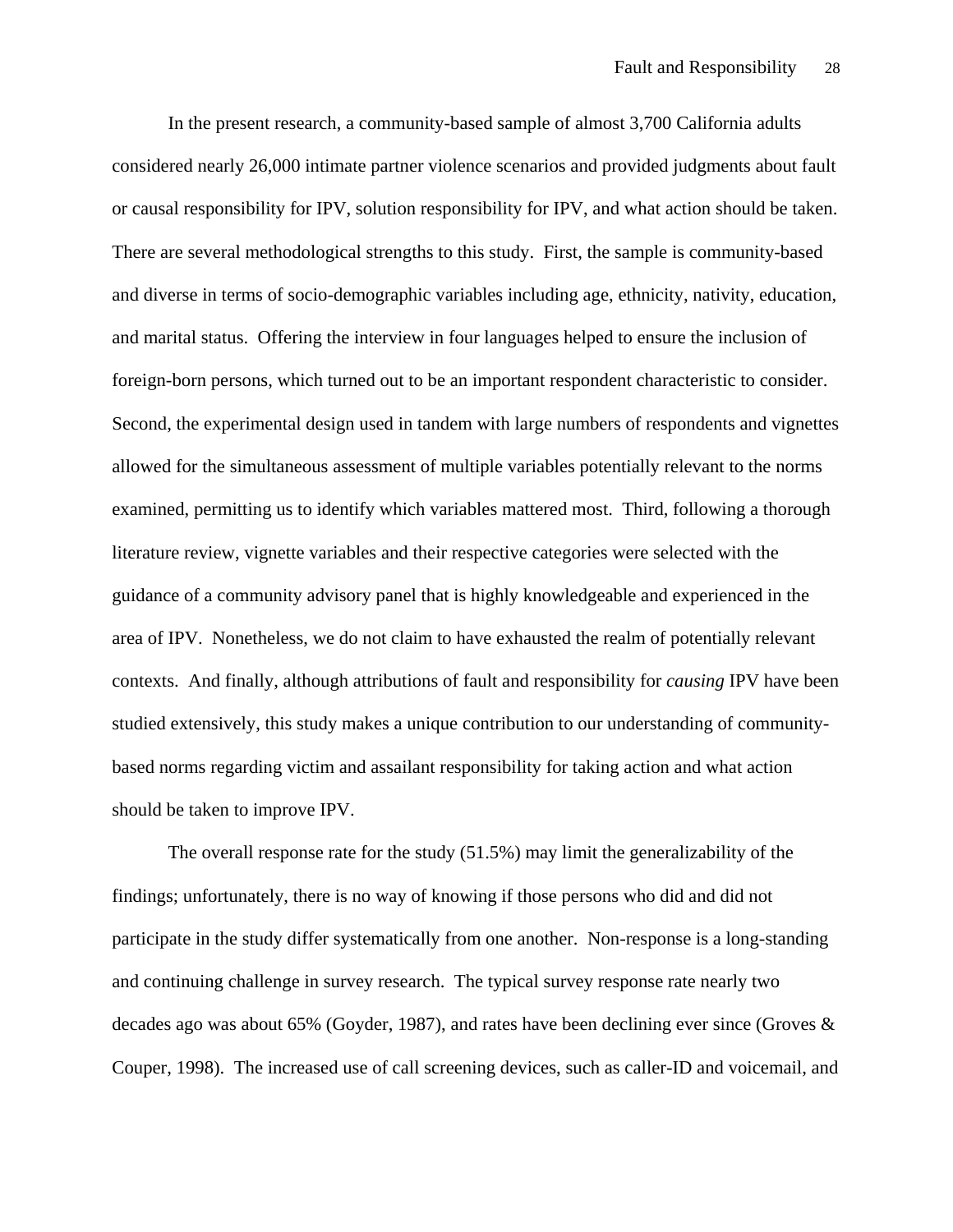other uses for telephone lines, such as faxes and modems, combined with increased marketing calls and an associated reluctance to participate in telephone surveys have further contributed to the challenge of maximizing survey response rates (Tuckel & O'Neill, 2001). In order to address this challenge in the present research, follow-up letters were sent to households that did not respond to phone calls and interviewers particularly skilled in refusal conversion contacted those who initially refused and offered incentives for participation. Another problem was that households whose members did not speak English, Korean, Spanish or Vietnamese could not be screened out as ineligible and, thus, remained a part of the response rate denominator. Language eligibility is a major challenge to surveys in geographic locales such as California where more than one-quarter of the population is foreign-born (*U.S. Census Bureau, State and County QuickFacts: California*, 2000). Nonetheless, the response rate obtained in this study is higher than those of other recent, large-scale, multi-language surveys conducted in the state ("California Health Interview Survey," 2002; Weinbaum et al., 2001). Given a high quality data collection firm (NORC in this study) and the limitations noted above, the obtained response rate is likely to be among the best that can be obtained at this point in time in this locale.

## *Conclusion and Implications*

A model of perceived fault and responsibility for intimate partner violence in which persons, incidents, and relevant norms are interconnected (e.g., Schlenker, Britt, Pennington, Murphy, & Doherty, 1994) is supported by study findings. Although victims were assigned fault, or *causal* responsibility, in just a minority of the incidents, they were assigned partial or full *solution* responsibility in a majority of cases. The types of actions suggested indicate common support for the abuse, but not necessarily the relationship, to end. These findings, however, were contingent upon relationship status and incident-based norms in that victim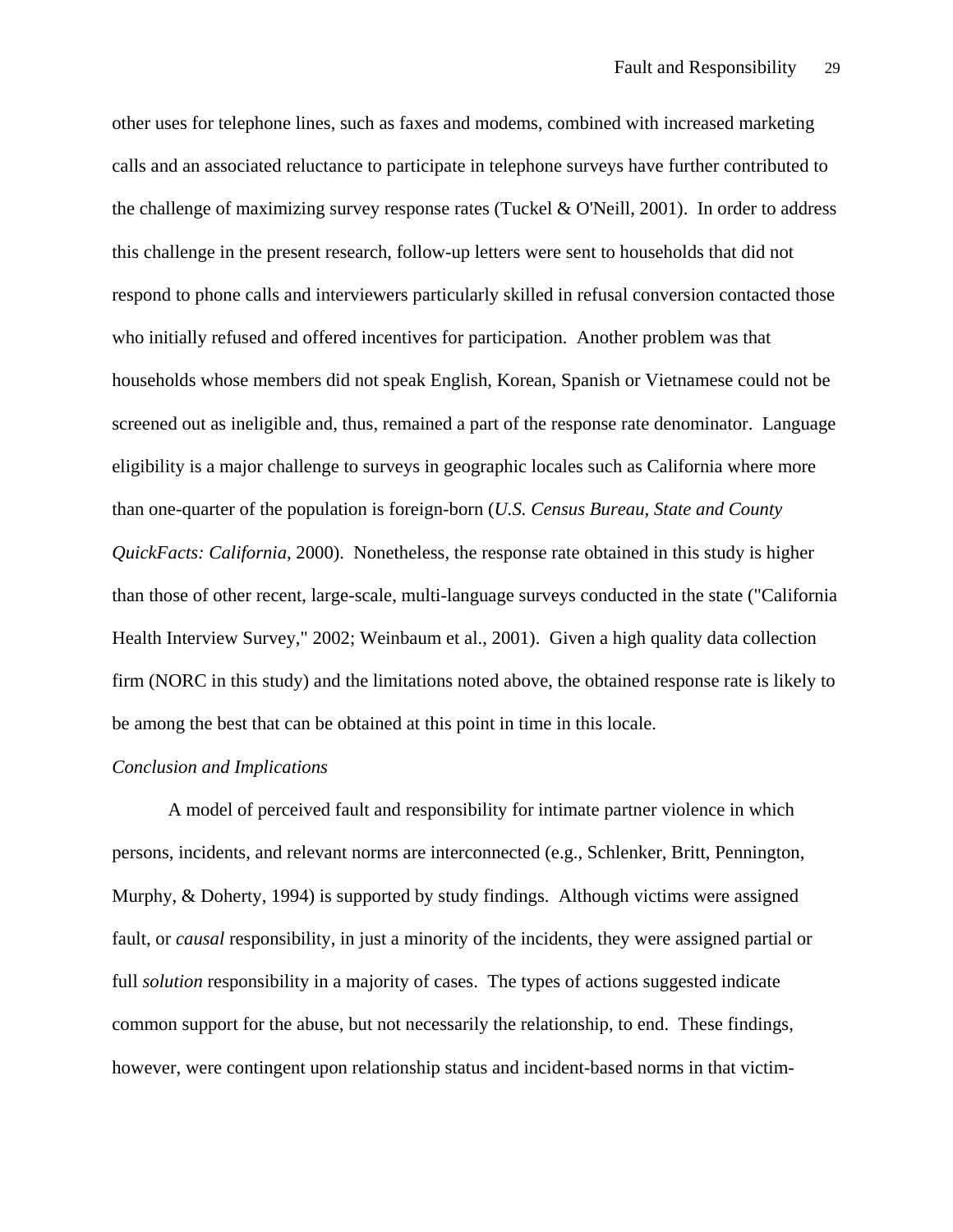protective suggestions were more common (and couple-promoting suggestions were less common) for unmarried victims as well as for those with an increased risk of harm. This knowledge provides a gauge for the situations in which the public is most likely to support intervention by formal authorities and explains, at least in part, the equivocal support for such intervention in broadly defined IPV (Klein et al., 1997; Taylor & Sorenson, 2004). The findings also provide a sense of the type of advice that certain victims are most likely to receive from their social network of family and friends, a commonly used resource in finding assistance for IPV (Horton & Johnson, 1993).

Given that many persons know of IPV victims, often know them while the abuse is happening, and, of those, many are likely to talk to those involved or intervene in some way (Nabi et al., 2000; Sorenson & Taylor, 2003), there is substantial opportunity for informal norms to exert influence on IPV outcomes. The advice and instrumental support provided to IPV victims by family and friends can have a profound influence on their decision to continue in or to leave an abusive relationship (Anderson et al., 2003; Heggie, 1986; Horton & Johnson, 1993). Yet, there may be little public awareness regarding the many barriers that IPV victims face in attempting to leave an abuser (Anderson et al., 2003; O'Campo, McDonnell, Gielen, Burke, & Chen, 2002) as well as of the limitations of formal sanctions in ending abuse (Hoyle & Sanders, 2000). As suggested in previous qualitative work (e.g., El-Bassel, Gilbert, Rajah, Foleno, & Frye, 2001), social network interventions might be designed to raise awareness about why IPV victims often fear asking for help (e.g., embarrassment, judgment) and about ideas for developing effective plans for victim safety.

Broad, population and community-based efforts designed to alter informal social norms about IPV are considered crucial to IPV prevention (Hyman, Guruge, Stewart, & Ahmad, 2000;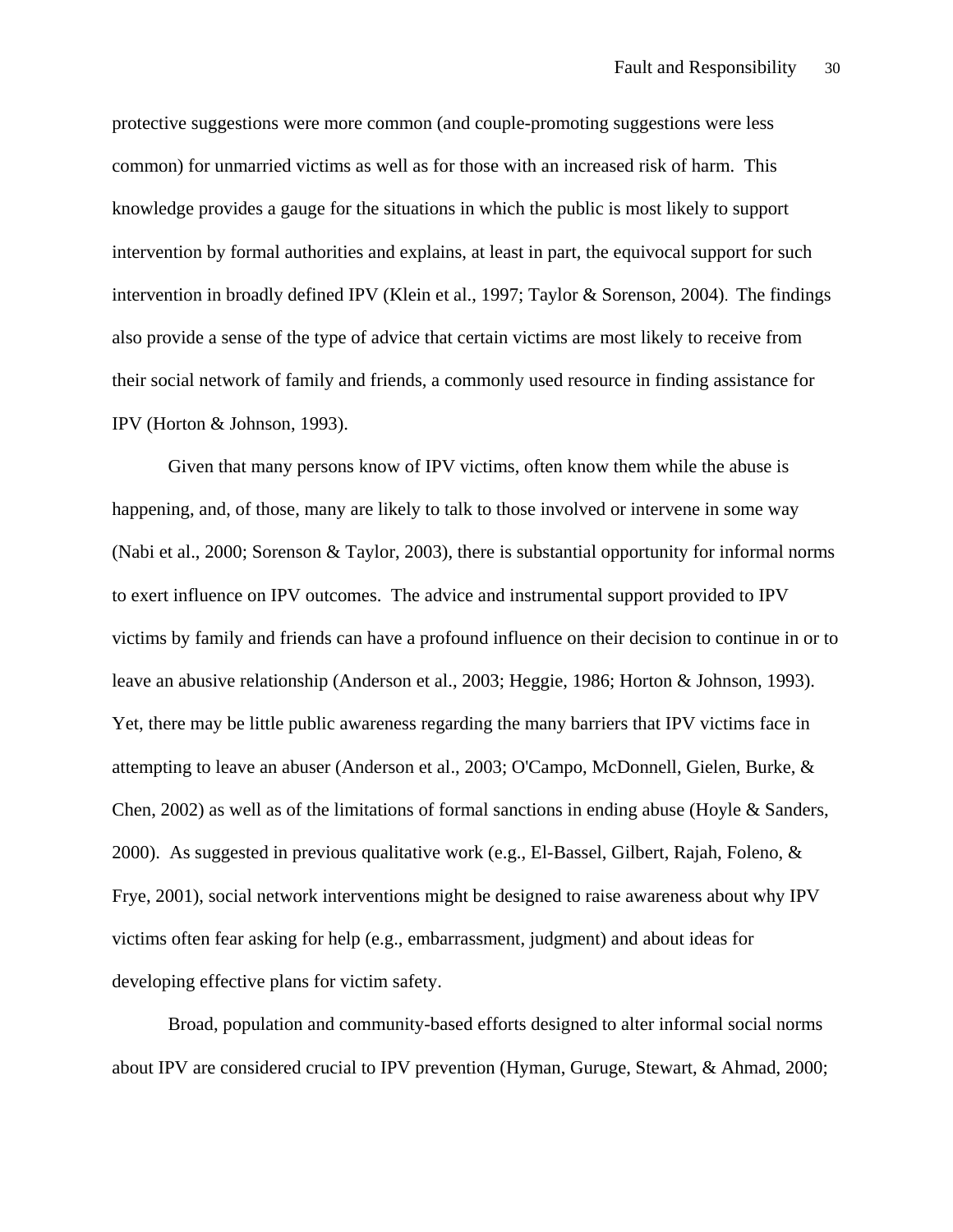Nabi & Horner, 2001; Saltzman, Green, Marks, & Thacker, 2000). Although IPV often escapes detection by formal authorities, it is unlikely to escape detection by family, friends, neighbors, and colleagues. The present findings suggest that efforts to shift informal social norms should minimally aim to ensure that the general public, service-providers, and persons responsible for formal sanctioning will provide respectful and even-handed responses to all persons seeking help for IPV as well as aim to raise awareness of challenges victims may face in taking self-protective action. Progressive efforts might encourage community responses, such as communitarian justice models (e.g., Coker, 1999; Koss, 2000; Mills, 2003), which might simultaneously improve communications between the couple, raise the social costs of IPV for the assailant, and raise expectations that the assailant should and will take primary responsibility for stopping the violence.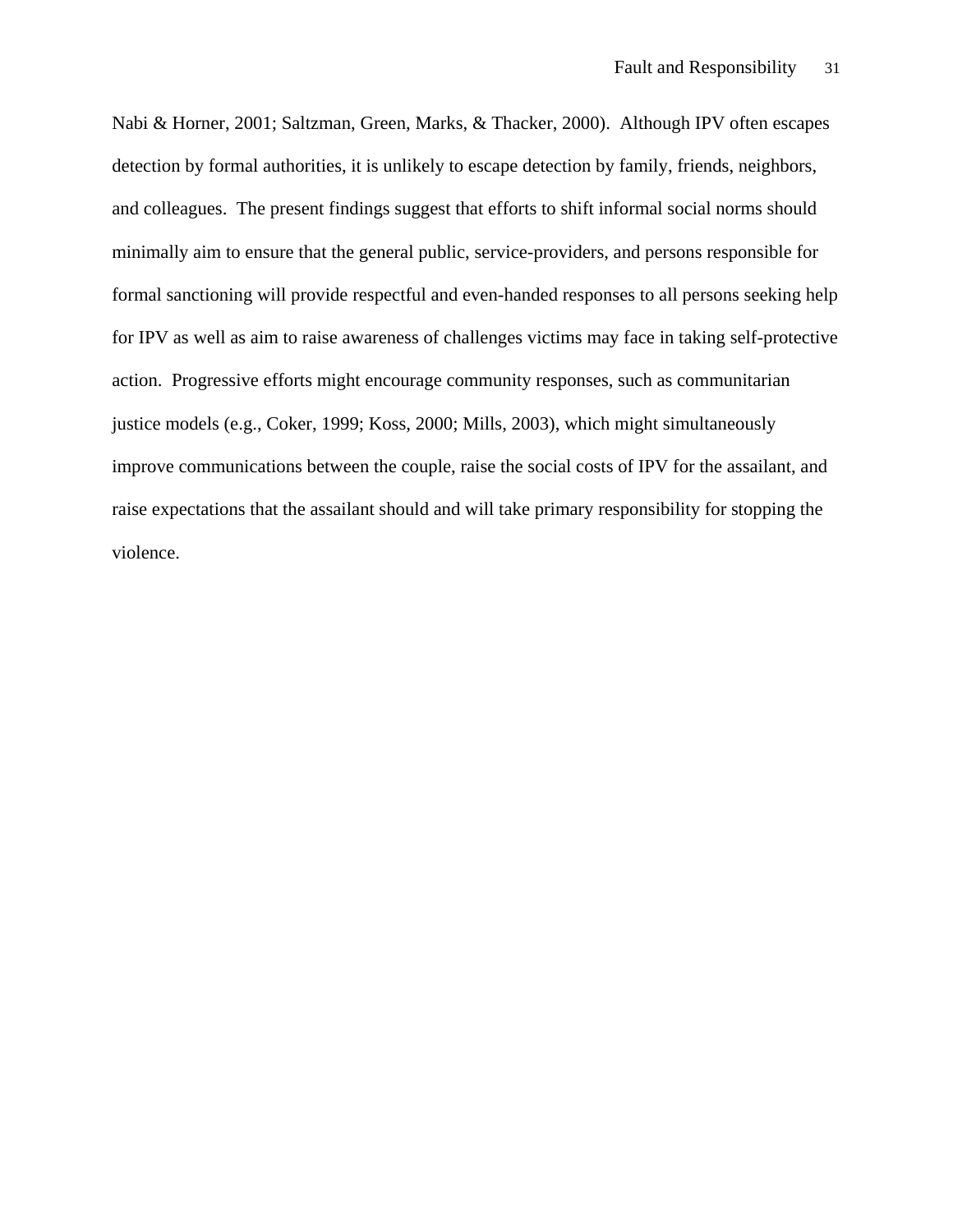## References

- Anderson, M. A., Gillig, P. M., Sitaker, M., McCloskey, K., Malloy, K., & Grigsby, N. (2003). "Why doesn't she just leave?" A descriptive study of victim reported impediments to her safety. *Journal of Family Violence, 18*(3), 151-155.
- *The Asian Population: 2000. Census 2000 Brief*. Retrieved March 29, 2002, from <http://www.census.gov/prod/2002pubs/c2kbr01-16.pdf>
- Bethke, T. M., & Dejoy, D. M. (1993). An experimental study of factors influencing the acceptability of dating violence. *Journal of Interpersonal Violence, 8*(1), 36-51.
- Bourque, L. B. (1989). *Defining rape*. Durham and London: Duke University Press.
- Brownlee, K., & Chlebovec, L. (2004). A group for men who abuse their partners: Participant perceptions of what was helpful. *American Journal of Orthopsychiatry, 74*(2), 209-213.
- Bryant, S. A., & Spencer, G. A. (2003). University students' attitudes about attributing blame in domestic violence. *Journal of Family Violence, 18*(6), 369-376.
- Buel, S. (1999). Fifty obstacles to leaving, a.k.a., Why abuse victims stay. *The Colorado Lawyer, 28*, 19-28.
- California Health Interview Survey. CHIS 2001 methodology series: Report 4 response rates. (2002). Los Angeles, CA: UCLA Center for Health Policy Research.
- Coker, D. (1999). Enhancing autonomy for battered women: Lessons from Navajo Peacemaking [Review]. *UCLA Law Review, 47*(1), 1-111.
- Dasgupta, S. D. (2002). A framework for understanding women's use of nonlethal violence in intimate heterosexual relationships. *Violence Against Women, 8*(11), 1364-1389.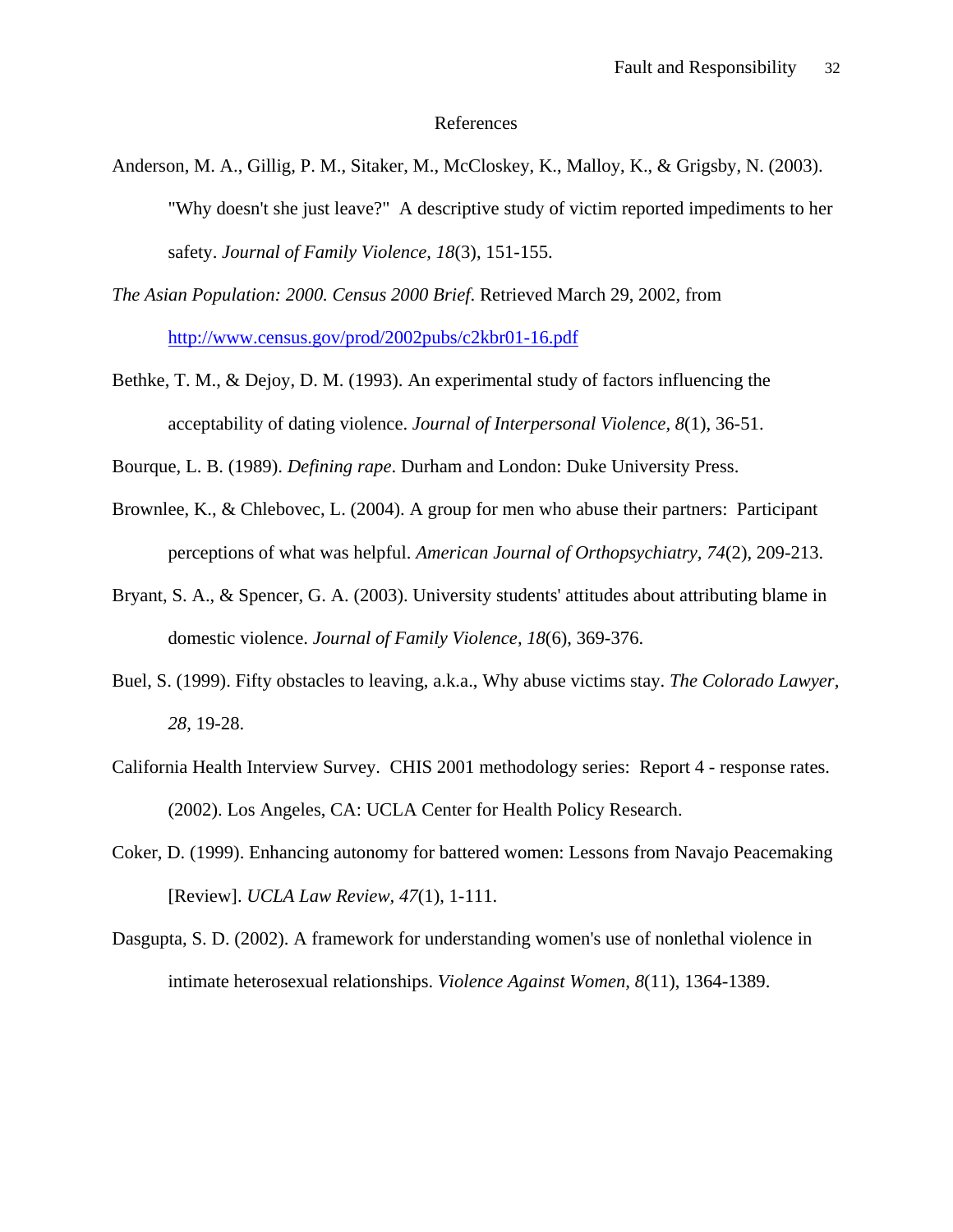- Davies, M., Pollard, P., & Archer, J. (2001). The influence of victim gender and sexual orientation on judgments of the victim in a depicted stranger rape. *Violence and Victims, 16*(6), 607-619.
- Delgado, A. R., & Bond, R. A. (1993). Attenuating the attribution of responsibility: The lay perception of jealousy as a motive for wife battery. *Journal of Applied Social Psychology, 23*(16), 1337-1356.
- Deutsch, M., & Gerard, H. B. (1955). A study of normative and informational social influences upon individual judgment. *Journal of Abnormal & Social Psychology, 51*, 629-636.
- Dugoni, B. L., & Baldwin, A. K. (2000). *Cognitive lab report, research project (#4943) on DV vignettes*. Chicago, IL: National Opinion Research Center at University of Chicago.
- El-Bassel, N., Gilbert, L., Rajah, V., Foleno, A., & Frye, V. (2001). Social support among women in methadone treatment who experience partner violence. *Violence Against Women, 7*(3), 246-274.
- Fabiano, P. M., Perkins, W., Berkowitz, A., Linkenbach, J., & Stark, C. (2003). Engaging men as social justice allies in ending violence against women: Evidence for a social norms approach. *Journal of American College Health, 52*(3), 105-112.
- Feather, N. T. (1996). Domestic violence, gender, and perceptions of justice. *Sex Roles, 35*(7-8), 507-519.
- Geller, J. A. (1998). Conjoint therapy for the treatment of partner abuse: Indications and contradictions. In A. R. Roberts (Ed.), *Battered women and their families: Intervention strategies and treatment programs* (2 ed.). New York: Springer.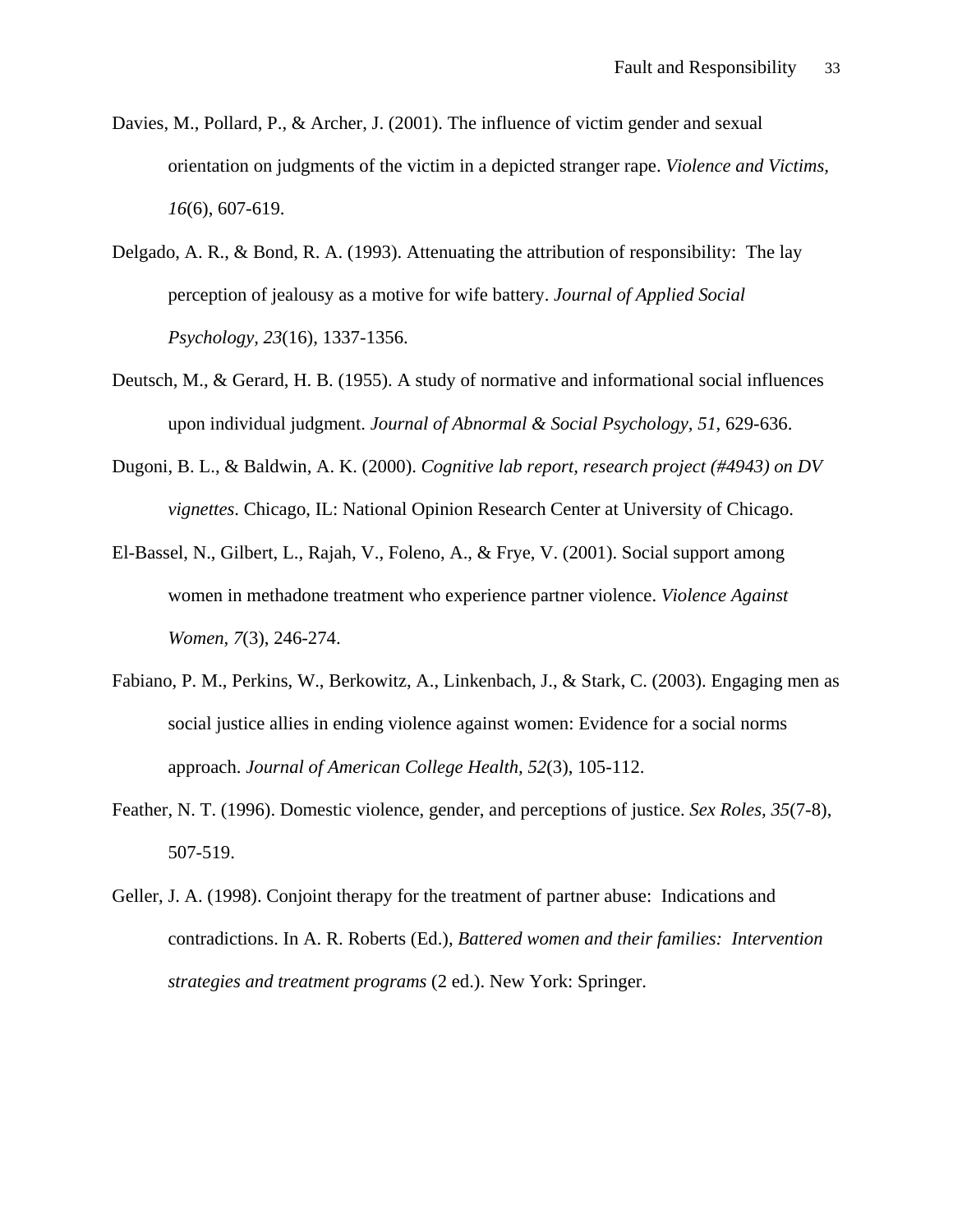- Gelles, R. J. (1983). An exchange/social theory. In D. Finkelhor, R. J. Gelles, G. T. Hotaling, & M. A. Straus (Eds.), *The dark side of families: Current family violence research* (pp. 151- 165). Beverly Hills, CA: Sage.
- Goyder, J. (1987). *The silent minority: Nonrespondents on sample surveys*. Boulder, CO: Westview Press.
- Groves, R. M., & Couper, M. (1998). *Nonresponse in household interview surveys*. New York: Wiley.
- Hannon, R., Hall, D. S., Nash, H., Formati, J., & Hopson, T. (2000). Judgments regarding sexual aggression as a function of sex of aggressor and victim. *Sex Roles, 43*(5-6), 311-322.
- Harris, R. J., & Cook, C. A. (1994). Attributions about spouse abuse It matters who the batterers and victims are. *Sex Roles, 30*(7-8), 553-565.
- Harrison, L. A., & Abrishami, G. (2004). Dating violence attributions: Do they differ for ingroup and out-group members who have a history of dating violence? *Sex Roles, 51*(9- 10), 543-550.
- Harrison, L. A., & Esqueda, C. W. (2000). Effects of race and victim drinking on domestic violence attributions. *Sex Roles, 42*(11-12), 1043-1057.
- Heggie, D. L. (1986). *The influence of social networks on battered women.* Unpublished Dissertation Abstracts International; 47 (8-b), 3524, Fuller Theological Seminary.
- Heyman, R. E., & Schlee, K. (2003). Stopping wife abuse via physical aggression couples treatment. *Journal of Aggression, Maltreatment & Trauma, 7*(1-2), 135-157.
- Homans, G. C. (1958). Social behavior as exchange. *American Journal of Sociology, 63*(6), 597- 606.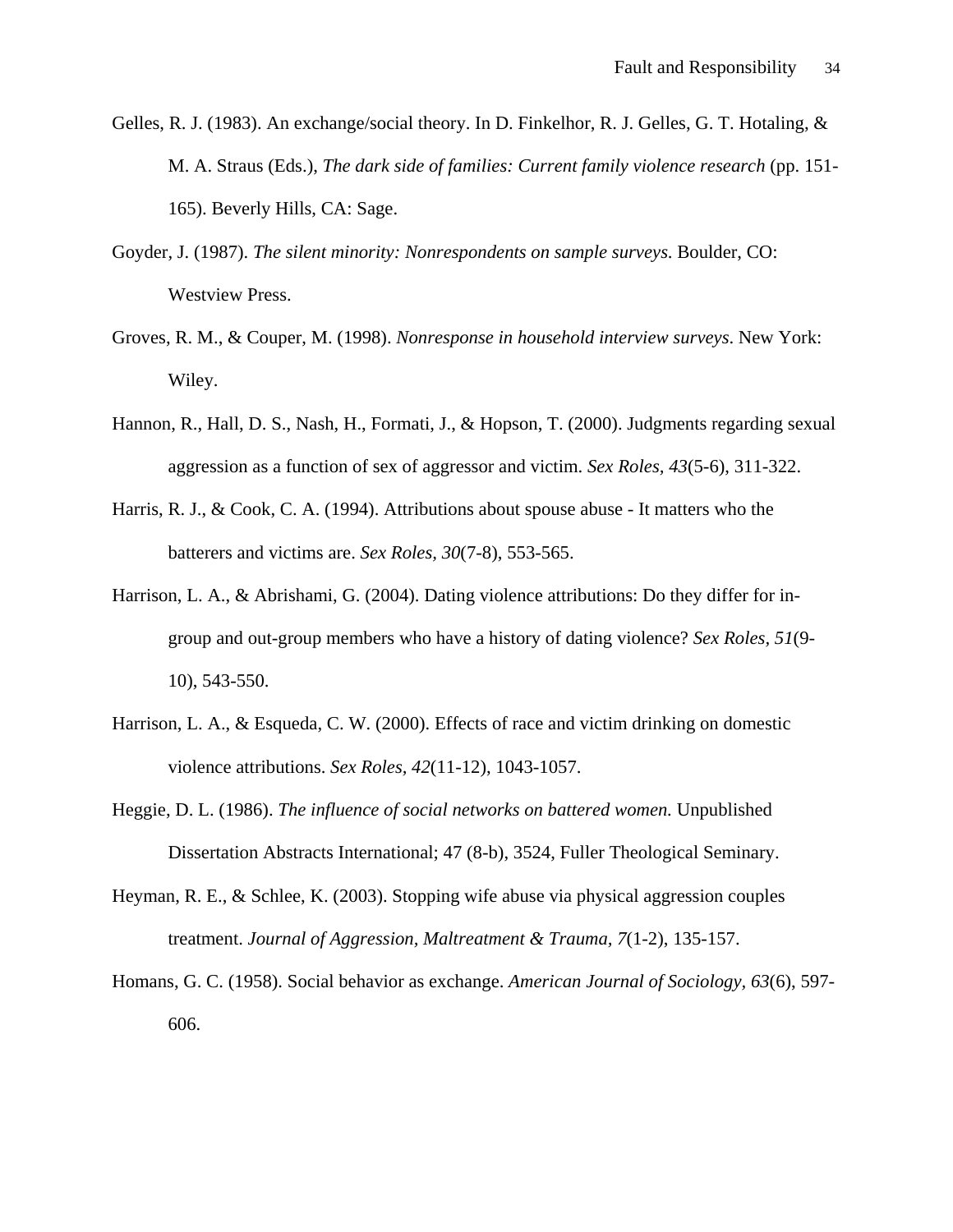- Home, A. M. (1994). Attributing responsibility and assessing gravity in wife abuse situations: A comparative study of police and social workers. *Journal of Social Service Research, 19*(1-2), 67-84.
- Horne, C. (2001). Sociological perspectives on the emergence of social norms. In M. Hechter & K.-D. Opp (Eds.), *Social norms* (pp. 3-34). New York, NY: Russell Sage Foundation.
- Horton, A. L., & Johnson, B. (1993). Profiles and strategies for women who have ended abuse. *Families in Society, 74*(8), 481-492.
- Howard, J. A. (1984). The "normal" victim: The effects of gender stereotypes on reactions to victims. *Social Psychology Quarterly, 47*(3), 270-281.
- Hoyle, C., & Sanders, A. (2000). Police response to domestic violence From victim choice to victim empowerment? *British Journal of Criminology, 40*(1), 14-36.
- Hyman, I., Guruge, S., Stewart, D., & Ahmad, F. (2000). Primary prevention of violence against women. *Women's Health Issues, 10*(6), 288-293.
- Imhof, L., Murphy, S. R., & Moore, W. (2001). *California vignettes study, methodology report*. Chicago, IL: National Opinion Research Center, University of Chicago.
- Jackson, S., Feder, L., Forde, D. R., Davis, R. C., Maxwell, C. D., & Taylor, B. G. (2003). *Batterer intervention programs: Where do we go from here?* (No. NCJ 195079). Washington, D.C.: National Institute of Justice.
- Kanekar, S., Pinto, N. J. P., & Mazumdar, D. (1985). Causal and moral responsibility of victims of rape and robbery. *Journal of Applied Social Psychology, 15*(7), 622-637.
- Katz, J., & Arias, I. (2001). Women's attributions for hypothetical dating violence: Effects of partner alcohol use and violence severity. *Journal of Applied Social Psychology, 31*(7), 1458-1473.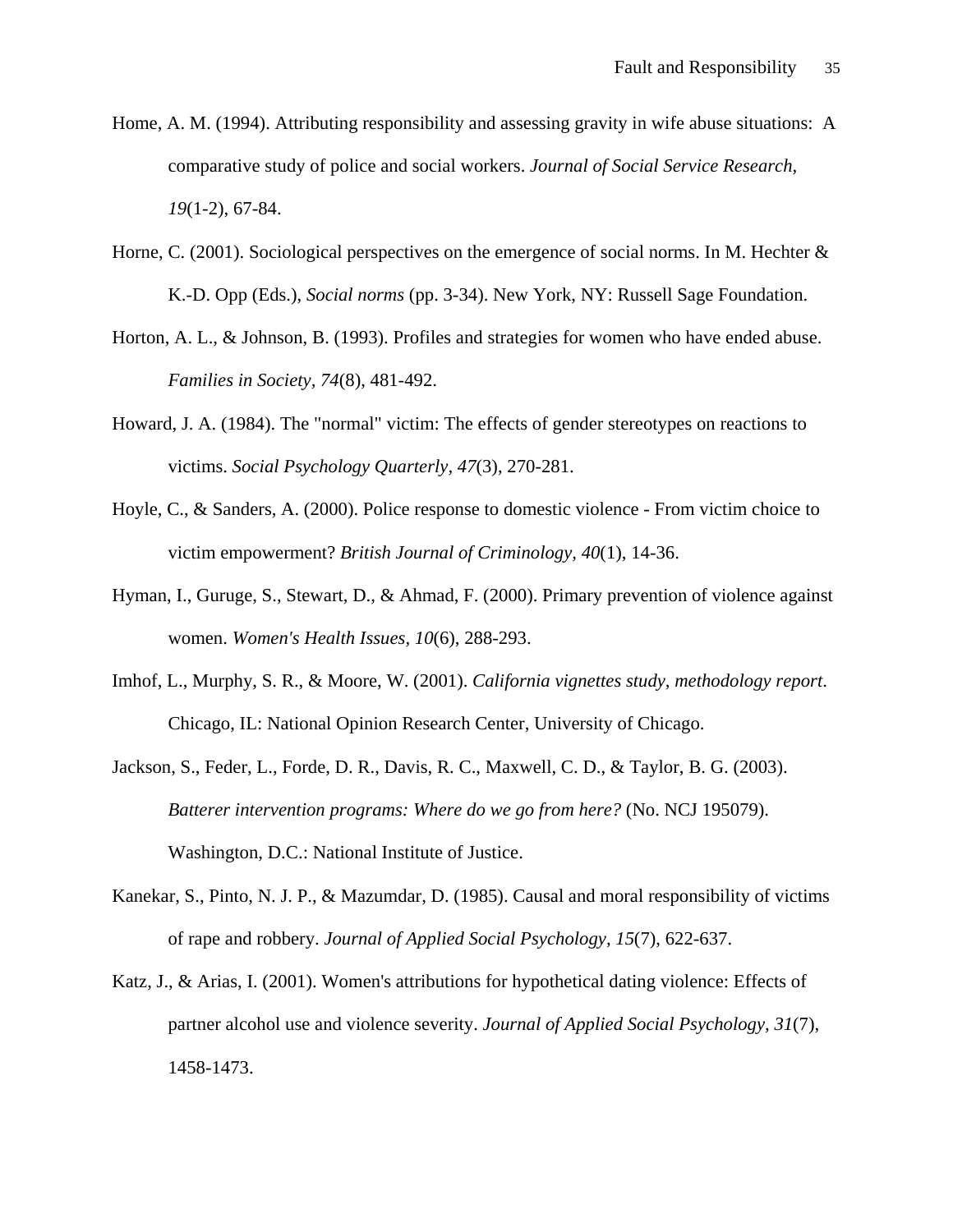- Klein, E., Campbell, J. C., Soler, E., & Ghez, M. (1997). *Ending domestic violence: Changing public perceptions/halting the epidemic*. Thousand Oaks, CA: Sage Publications.
- Koss, M. P. (2000). Blame, shame, and community: Justice responses to Violence Against Women. *American Psychologist, November*, 1332-1343.
- Labine, A. L. (2001). *Distribution of domestic violence blame and traditional/egalitarian sexrole orientation: A clinical vs. non-clinical population comparison.* Unpublished Dissertation, University of Arkansas.
- Langhinrichsen-Rohling, J., Shlien-Dellinger, R. K., Huss, M. T., & Kramer, V. L. (2004). Attributions about perpetrators and victims of interpersonal abuse. *Journal of Interpersonal Violence, 19*(4), 484-498.
- Lehmann, M., & Santilli, N. R. (1996). Sex differences in perceptions of spousal abuse. *Journal of Social Behavior & Personality, 11*(5 Special Issue), 229-238.
- Letellier, P. (1994). Gay and bisexual domestic violence victimization: Challenges to feminist theory and responses to violence. *Violence & Victims, 9*(2), 95-106.
- Locke, L. M., & Richman, C. L. (1999). Attitudes toward domestic violence: Race and gender issues. *Sex Roles, 40*(3-4), 227-247.
- Maxwell, C. D., Garner, J. H., & Fagan, J. A. (2001). *The effects of arrest on intimate partner violence: New evidence from the spouse assault replication program*: U.S. Department of Justice.
- Meloy, J. R., Cowett, P. Y., Parker, S. B., Hofland, B., & Friedland, A. (1997). Domestic protection orders and the prediction of subsequent criminality and violence toward protectees. *Psychotherapy: Theory, Research, Practice, Training, 34*(4), 447-458.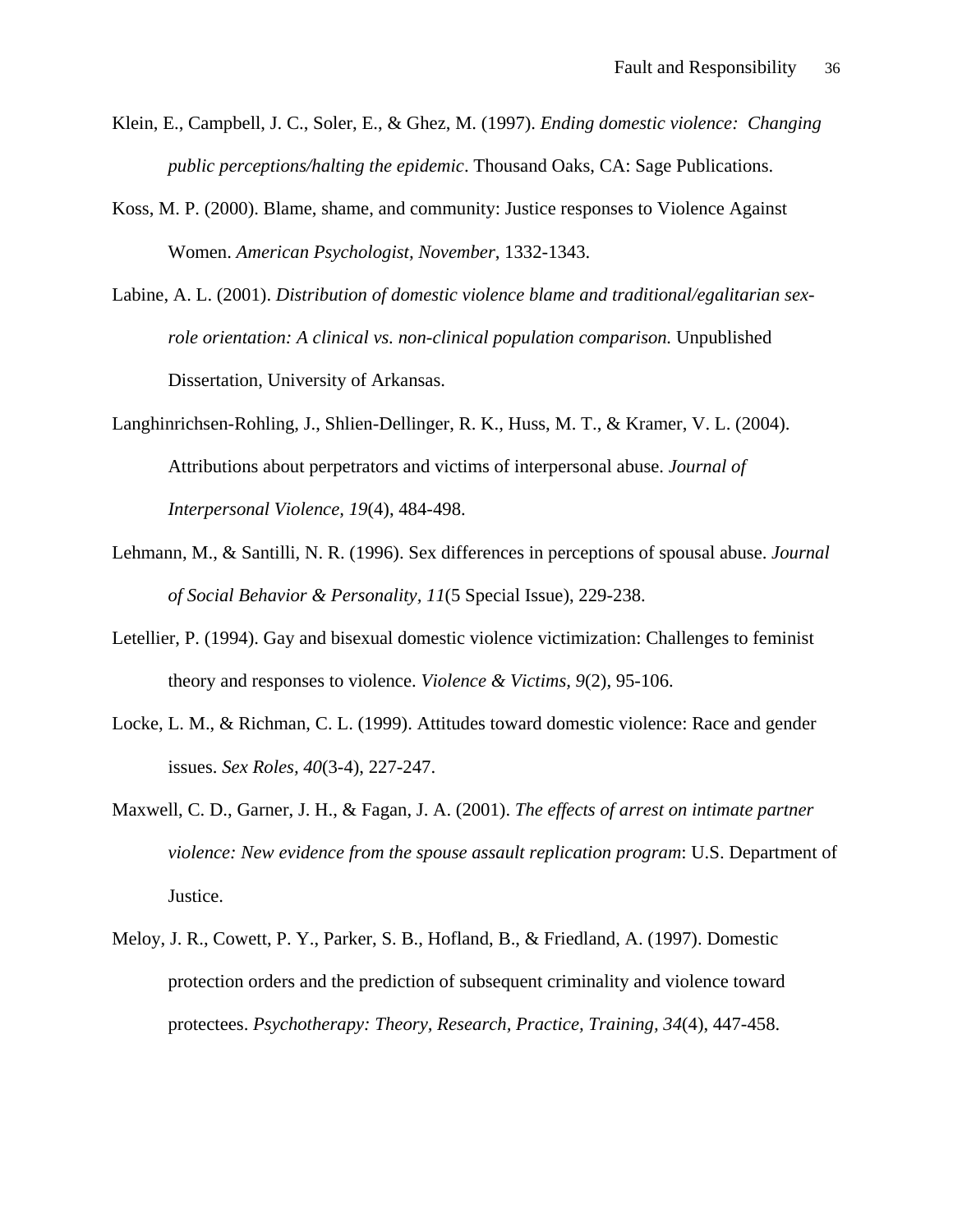- Mills, L. G. (2003). *Insult to injury: Rethinking our responses to intimate abuse*. Princeton: Princeton University Press.
- Moore, T. M., Eisler, R. M., & Franchina, J. J. (2000). Causal attributions and affective responses to provocative female partner behavior by abusive and nonabusive males. *Journal of Family Violence, 15*(1), 69-80.
- Nabi, R. L., & Horner, J. R. (2001). Victims with voices: How abused women conceptualize the problem of spousal abuse and implications for intervention and prevention. *Journal of Family Violence, 16*(3), 237-253.
- Nabi, R. L., Meehan-Starck, T., & Sunderland, A. (2000). *Attitudes and beliefs about domestic violence: The results of a survey of adults in Philadelphia* (Survey Series No. 6). Philadelphia: The Annenberg Public Policy Center.
- O'Campo, P., McDonnell, K., Gielen, A., Burke, J., & Chen, Y. H. (2002). Surviving physical and sexual abuse: What helps low-income women? *Patient Education & Counseling, 46*(3 Special Issue), 205-212.
- O'Leary, K. D. (2001). Conjoint therapy for partners who engage in physically aggressive behavior: Rationale and research. *Journal of Aggression, Maltreatment & Trauma, 5*(2), 145-164.
- O'Leary, K. D., Heyman, R. E., & Neidig, P. H. (1999). Treatment of wife abuse: A comparison of gender-specific and conjoint approaches. *Behavior Therapy, 30*(3), 475-505.
- Pavlou, M., & Knowles, A. (2001). Domestic violence: Attributions, recommended punishments and reporting behavior related to provocation by the victim. *Psychiatry, Psychology & Law, 8*(1), 76-85.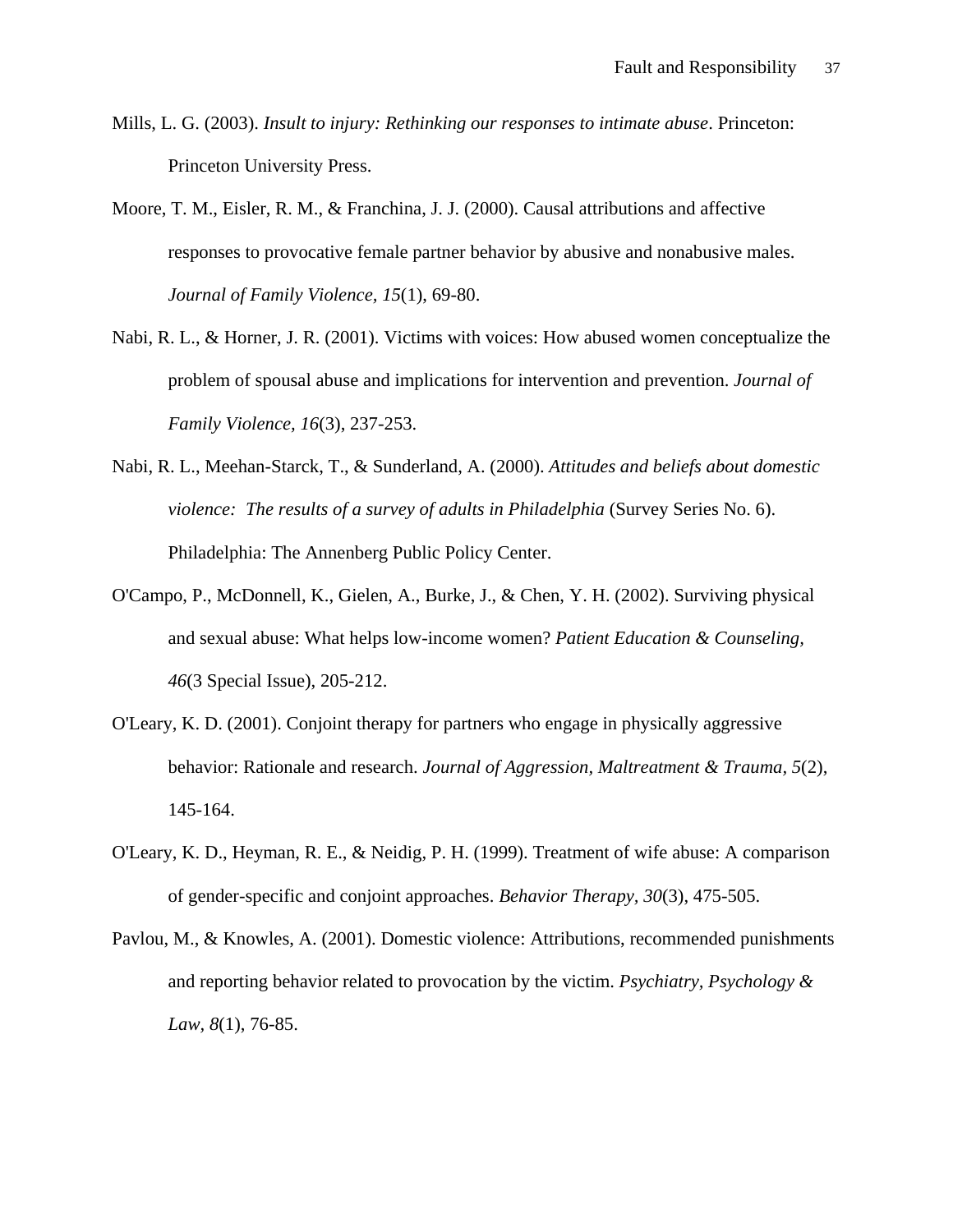- Pedhazur, E. J., & Kerlinger, F. N. (1982). *Multiple regression in behavioral research: Explanation and prediction* (2nd ed.). New York: Holt Rinehart and Winston.
- Pierce, M. C., & Harris, R. J. (1993). The effect of provocation, race, and injury description on men's and women's perceptions of a wife-battering incident. *Journal of Applied Social Psychology, 23*(10), 767-790.
- Pleck, E. H. (2004). Domestic tyranny: The making of American social policy against family violence from colonial times to the present  $(1<sup>st</sup>$  Illinois ed.). Urbana: University of Illinois Press.
- Saltzman, L. E., Green, Y. T., Marks, J. S., & Thacker, S. B. (2000). Violence against women as a public health issue: Comments from the CDC. *American Journal of Preventive Medicine, 19*(4), 325-329.
- Saunders, D. G. (2002). Are physical assaults by wives and girlfriends a major social problem? *Violence Against Women, 8*(12), 1424-1448.
- Saunders, D. G., & Hamill, R. M. (2003). *Violence against women: Synthesis of research on offender interventions* (No. NCJ 201222): National Institute of Justice.
- Schlenker, B. R., Britt, T. W., Pennington, J., Murphy, R., & Doherty, K. (1994). The triangle model of responsibility. *Psychological Review, 101*(4), 632-652.
- Shamai, M. (1996). Couple therapy with battered women and abusive men: Does it have a future? In J. Edleson & Z. Eisikovits (Eds.), *Future interventions with battered women and their families* (pp. 201-215). Thousand Oaks, CA: Sage Publications.
- Sheridan, L., Gillett, R., Davies, G. M., Blaauw, E., & Patel, D. (2003). 'There's no smoke without fire': Are male ex-partners perceived as more 'entitled' to stalk than acquaintance or stranger stalkers? *British Journal of Psychology, 94*, 87-98.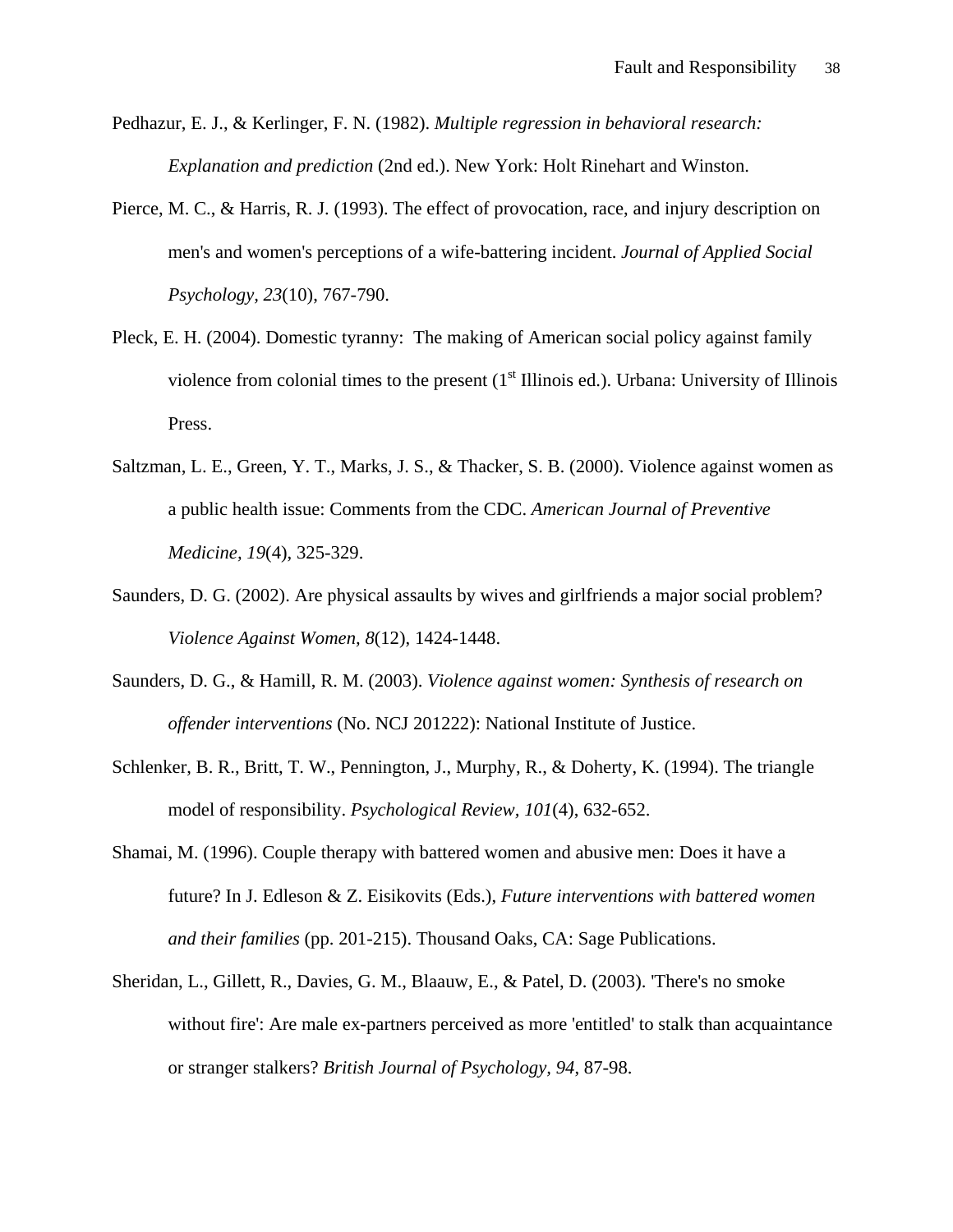- Simon, T. R., Anderson, M., Thompson, M. P., Crosby, A. E., Shelley, G., & Sacks, J. J. (2001). Attitudinal acceptance of intimate partner violence among U. S. adults. *Violence & Victims, 16*(2), 115-126.
- Smithey, M., & Straus, M. A. (2004). Primary prevention of intimate partner violence. In H. Kury & J. Obergfell-Fuchs (Eds.), *Crime Prevention - New Approaches* (pp. 239-276). Mainz/Germany: Weisser Ring Gemeinnutzige Verlags-GmbH.
- Sorenson, S. B., & Taylor, C. A. (2003). Personal awareness of domestic violence: Implications for health care. *Journal of the American Medical Women's Association, 58*(1), 4-9.
- Sorenson, S. B., & Taylor, C. A. (2005). Female aggression toward male intimate partners: An examination of social norms in a community-based sample. *Psychology of Women Quarterly, 29*, 78-96.
- Stewart-Williams, S. (2002). Gender, the perception of aggression, and the overestimation of gender bias. *Sex Roles, 46*(5-6), 177-189.
- Taylor, C. A., & Sorenson, S. B. (2004). Injunctive social norms of adults regarding teen dating violence. *Journal of Adolescent Health, 34*(6), 468-479.
- Thompson, M. P., Saltzman, L. E., & Johnson, H. (2001). Risk factors for physical injury among women assaulted by current or former spouses. *Violence Against Women, 7*(8), 886-899.
- Tjaden, P., & Thoennes, N. (2000). *Full report of the prevalence, incidence, and consequences of violence against women: Findings from the National Violence Against Women Survey* (No. NCJ 183781). Washington, D.C.: U.S. Department of Justice, Office of Justice Programs, National Institute of Justice.
- Tuckel, P., & O'Neill, H. (2001). *The vanishing respondent in telephone surveys.* Paper presented at the American Association for Public Opinion Research, Montreal.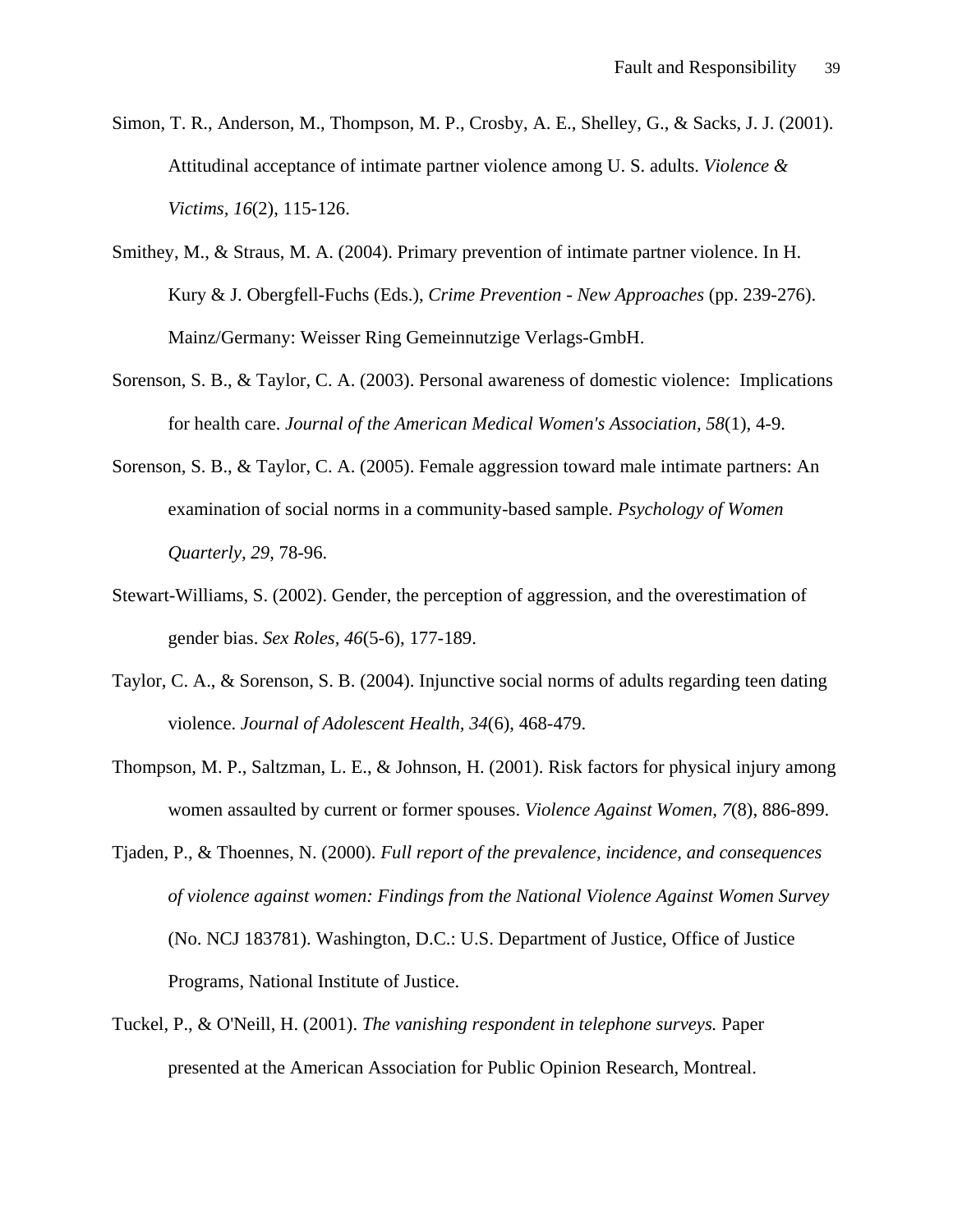- *U.S. Census Bureau, State and County QuickFacts: California*. (2000). Retrieved March 14, 2003, from http://quickfacts.census.gov/qfd/states/06000.html
- Wandrei, M. L., & Rupert, P. A. (2000). Professional psychologists' conceptualizations of intimate partner violence. *Psychotherapy, 37*(3), 270-283.
- Weinbaum, Z., Stratton, T. L., Chavez, G., Motylewski-Link, C., Barrera, N., & Courtney, J. G. (2001). Female victims of intimate partner physical domestic violence (IPP-DV), California 1998. *American Journal Preventive Medicine, 21*(4), 313-319.
- West, A., & Wandrei, M. L. (2002). Intimate partner violence: A model for predicting interventions by informal helpers. *Journal of Interpersonal Violence, 17*(9), 972-986.
- White, B. H., & Kurpius, S. E. R. (2002). Effects of victim sex and sexual orientation on perceptions of rape. *Sex Roles, 46*(5-6), 191-200.
- Williams, K. R. (1992). Social sources of marital violence and deterrence: Testing an integrated theory of assaults between partners. *Journal of Marriage and the Family, 54*(3), 620-629.
- Williams, K. R., & Hawkins, R. (1992). Wife assault, costs of arrest, and the deterrence process. *Journal of Research in Crime and Delinquency, 29*(3), 292-310.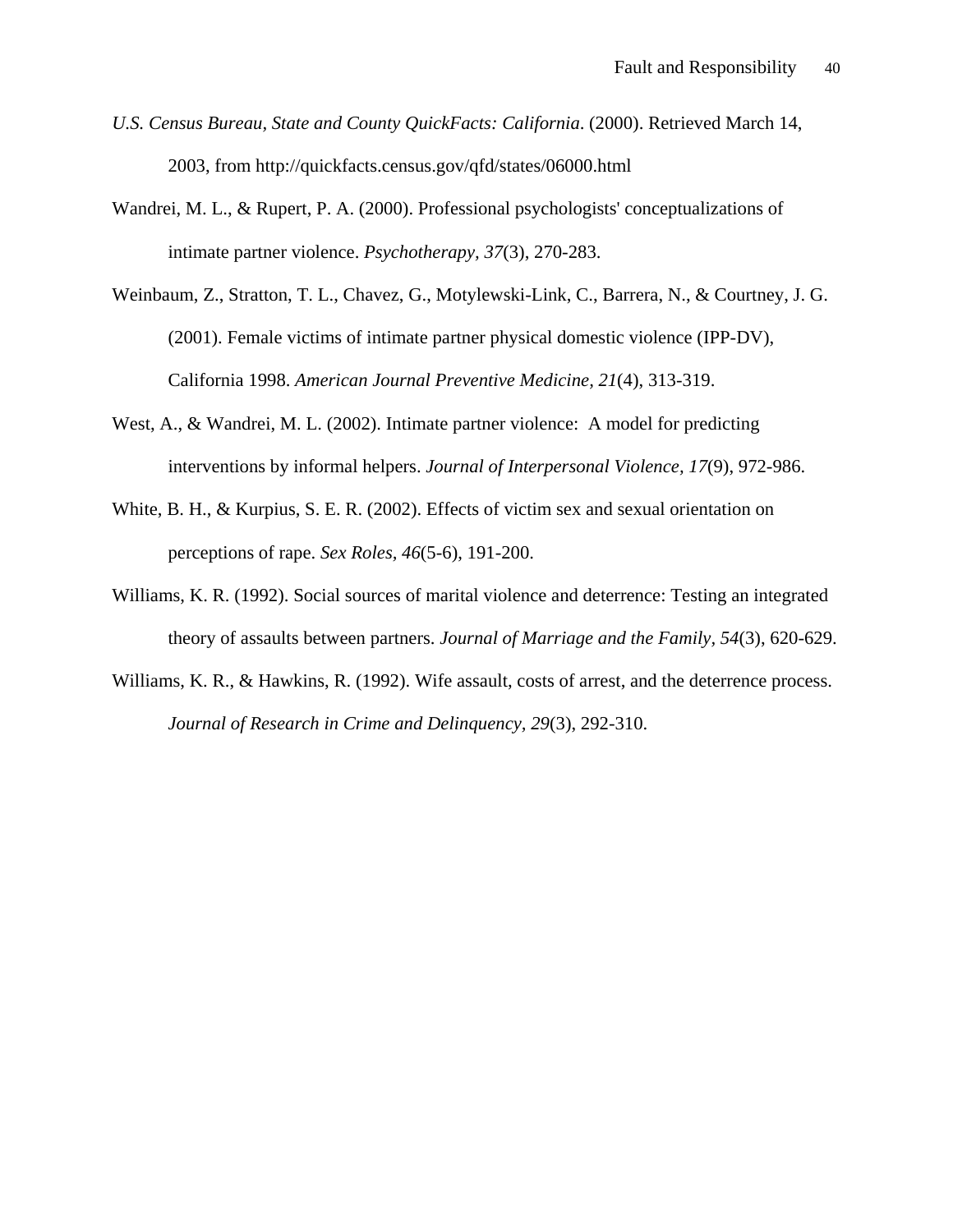|                                                    | $\%$                        |
|----------------------------------------------------|-----------------------------|
| Ethnicity                                          |                             |
| African American                                   | 15.0                        |
| Hispanic                                           | 18.1                        |
| White <sup>1</sup>                                 | 16.4                        |
| Korean American                                    | 16.8                        |
| Vietnamese American                                | 16.9                        |
| Other Asian American <sup>2</sup>                  | 16.8                        |
| Nativity                                           |                             |
| United States <sup>1</sup>                         | 39.7                        |
| <b>Outside of United States</b>                    | 59.9                        |
| Gender                                             |                             |
| Female $1$                                         | 58.8                        |
| Male                                               | 41.2                        |
| Age                                                |                             |
| $18 - 39$ years old <sup>1</sup>                   | 49.7                        |
| 40 years and older                                 | 49.3                        |
| Current relationship status                        |                             |
| Married <sup>1</sup>                               | 47.3                        |
| Living with partner                                | 5.3                         |
| In serious relationship                            | 5.8                         |
| Dating                                             | 11.4                        |
| Not currently in a relationship                    | 29.4                        |
| Ever married                                       |                             |
| Yes <sup>1</sup>                                   | 66.3                        |
| Ever divorced or separated <sup>3</sup>            |                             |
| Yes                                                | 21.7                        |
| Number of adults over 18 years old in              |                             |
| household                                          |                             |
| $1^1$                                              | 23.1                        |
|                                                    | 43.5                        |
| 3 or more                                          | 32.7                        |
| Any children less then 5 years of age <sup>3</sup> |                             |
| Yes                                                | 19.4                        |
| Any children age 5 to 17 years of age <sup>3</sup> |                             |
| Yes                                                | 35.3                        |
| Education (highest level completed)                |                             |
| $11th$ grade                                       | 13.0                        |
| $12^{th}$ grade <sup>1</sup>                       | 22.7                        |
| Some college, trade or vocational                  | 25.0                        |
| College graduate or more                           | 38.6<br>$(t_0 h)$ continuou |

Table 1. Respondent Characteristics,  $n = 3,679$ 

(table continues)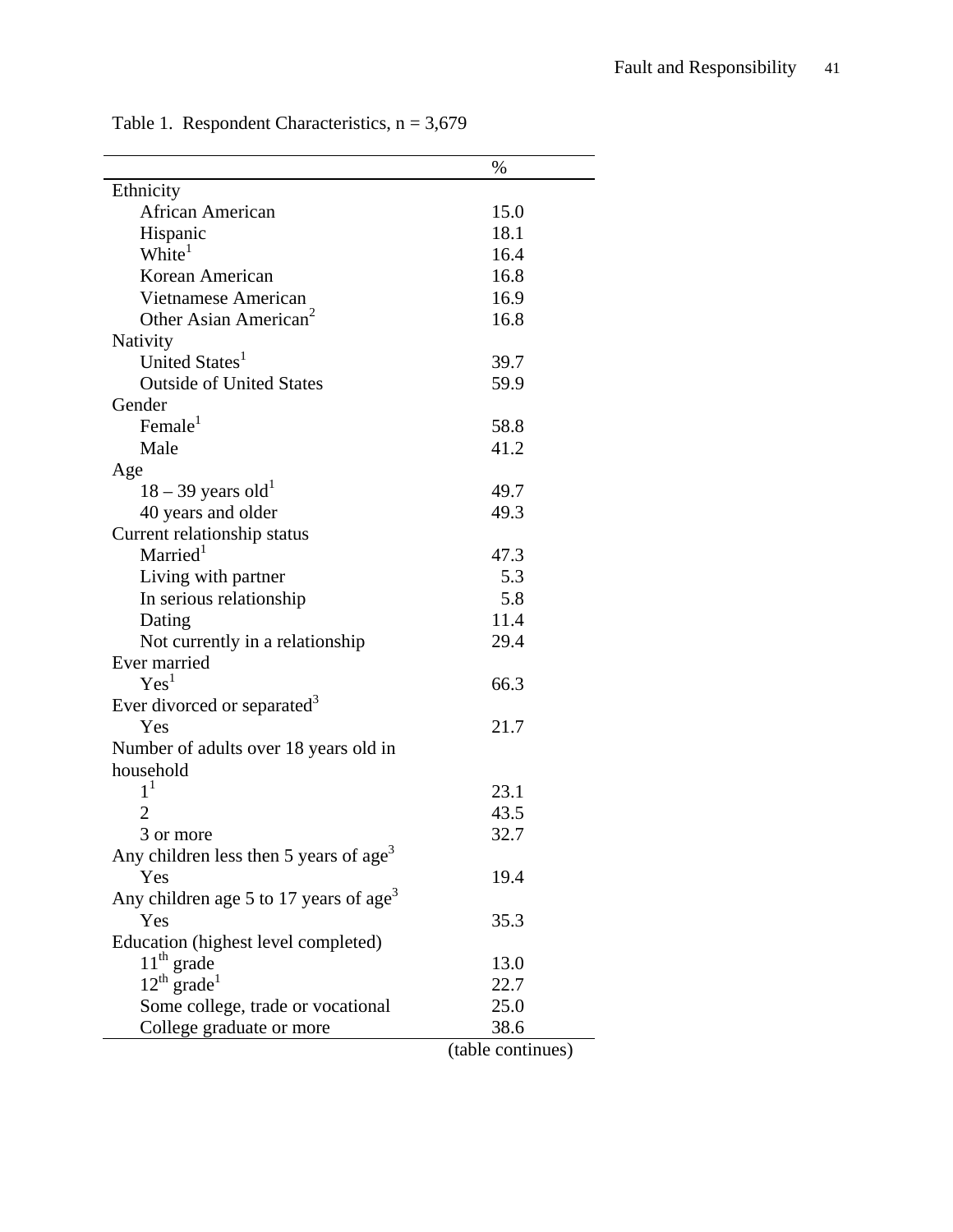| Table 1. (continued)                      |      |  |  |  |
|-------------------------------------------|------|--|--|--|
| Annual income                             |      |  |  |  |
| Less than $$20,0001$                      | 23.9 |  |  |  |
| \$20,000 - \$39,999                       | 24.5 |  |  |  |
| \$40,000 - \$59,999                       | 15.2 |  |  |  |
| \$60,000 or more                          | 20.8 |  |  |  |
| Number of people supported on income      |      |  |  |  |
| $1^1$                                     | 24.9 |  |  |  |
| 2                                         | 25.0 |  |  |  |
| $\overline{3}$                            | 17.3 |  |  |  |
| $\overline{4}$                            | 15.7 |  |  |  |
| 5 or more                                 | 13.4 |  |  |  |
| <b>Employment status</b>                  |      |  |  |  |
| Working full-time <sup>1</sup>            | 53.5 |  |  |  |
| Working part-time                         | 11.2 |  |  |  |
| Unemployed                                | 5.9  |  |  |  |
| Retired                                   | 10.8 |  |  |  |
| Keeping house                             | 7.9  |  |  |  |
| In school                                 | 8.5  |  |  |  |
| Other                                     | 1.9  |  |  |  |
| Size of town                              |      |  |  |  |
| Large city (over $250,000$ ) <sup>1</sup> | 60.9 |  |  |  |
| Suburb/medium city (50,000 - 249,999)     | 28.1 |  |  |  |
| Small city, town or farm $(< 50,000)$     | 9.3  |  |  |  |

*Note*. Percents do not sum to 100% because missing values (e.g., "don't know" responses, refusals, interviewer error) are not listed in the table. Missing values ranged from 0.0-1.7% on all variables, except for *Income* (15.5%) and *Number of people supported on income* (3.6%).

 $1$  Reference categories used in multivariate analyses.

 $2$  Respondents of Asian-Pacific Islander descent who are not Korean American or Vietnamese American.

<sup>3</sup> Reference category was "no."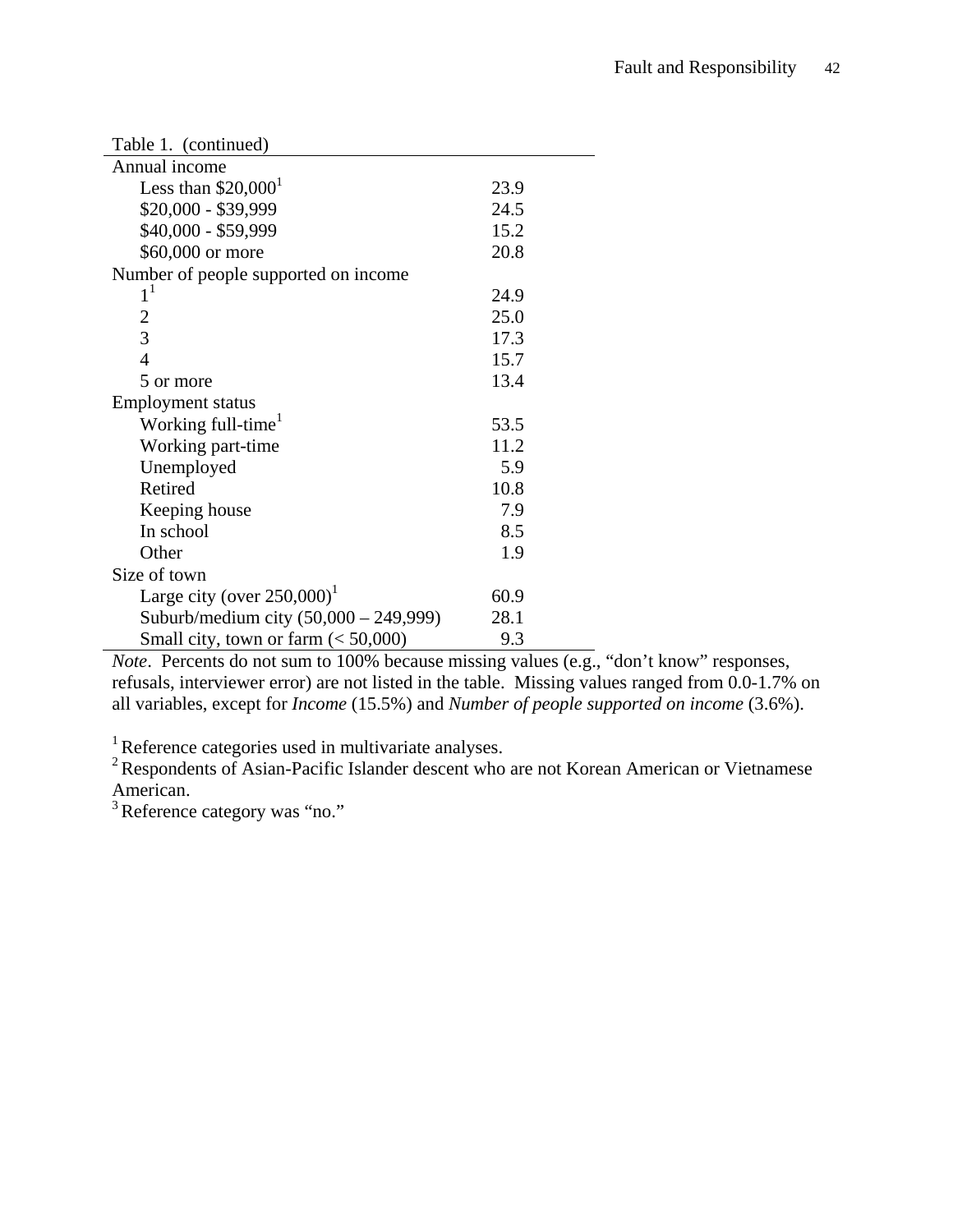Table 2. Contextual variables included in vignettes<sup>1</sup>

| Victim and assailant characteristics                                                                                |
|---------------------------------------------------------------------------------------------------------------------|
| Victim Gender/Sexual Orientation <sup>2</sup> :                                                                     |
| Female/Heterosexual <sup>3</sup> , Male/Heterosexual, Male/Homosexual, Female/Homosexual                            |
| Age:                                                                                                                |
| $15^4$ , 20, 35 <sup>3</sup> , 55, (no mention)                                                                     |
| Ethnicity <sup>3</sup> :                                                                                            |
| African American, Latino, White <sup>3</sup> , Asian American, Korean American, Vietnamese                          |
| American                                                                                                            |
| Nativity:                                                                                                           |
| Born in the U.S. <sup>3</sup> , Born outside the U.S. but has been here a long time, A recent                       |
| immigrant, (no mention)                                                                                             |
| Occupational status:                                                                                                |
| Student <sup>4</sup> , Unemployed, Factory worker <sup>3</sup> , Office administrator, Medical doctor, (no mention) |
| Relationship status:                                                                                                |
| Dating <sup>4</sup> , Living with, Married to <sup>3</sup> , Separated from, Divorced from                          |
|                                                                                                                     |
| Situational characteristics                                                                                         |
| Motivation:                                                                                                         |
| Accused her of looking at another man <sup>3</sup> (jealousy), Told her that he did not want her                    |
| to visit her family tonight and that he would not allow it (control), Accused her of cheating                       |
| on him (infidelity), Accused her of disrespecting and shaming him (humiliation)                                     |
| Weapon:                                                                                                             |
| Grabbed an available object in a threatening manner <sup>3</sup> , Pulled out a knife, Pulled out a                 |
| gun, (no mention)                                                                                                   |
| Abuse type:                                                                                                         |
| Belittled and insulted <sup>3</sup> , Told her she could no longer have contact with anyone but                     |
| him, Destroyed her social security card and driver's license <sup>6</sup> , Threatened to harm her,                 |
| Slapped her, Pressured her to have sex with him, Punched her with his fist, Beat her                                |
| up, Forced her to have sex with him                                                                                 |
| Children present:                                                                                                   |
| No children were around <sup>3</sup> , There was a child in the other room, (no mention)                            |
| Alcohol use:                                                                                                        |
| Had nothing to drink <sup>3</sup> , Had 2 drinks, Drank heavily, (no mention)                                       |
| Frequency of incident:                                                                                              |
| The only time <sup>3</sup> , The fifth time, One of many times, (no mention)                                        |
| $1$ In order to lessen the questionnaire administration time and respondent burden, some variables                  |
| were not included in every vignette. However, gender, ethnicity, relationship status, and abuse                     |
| type were always included as these variables were deemed most crucial to the integrity of the                       |
| scenarios based on advice from our experts panel and a review of the literature. An example of                      |
| the shortest possible vignette is as follows: "Rochelle, an African-American woman, is                              |
| separated from David, an Asian-American man. One evening he accused her of disrespecting                            |
| and shaming him in front of his family. Then he beat her up."                                                       |
| <sup>2</sup> Victim gender/sexual orientation was Female/Heterosexual in four adult vignettes and one               |
| adolescent vignette, male/heterosexual in one adult vignette, and homosexual in one adult                           |
| vignette, with a 50/50 chance of portraying a lesbian or gay male couple.                                           |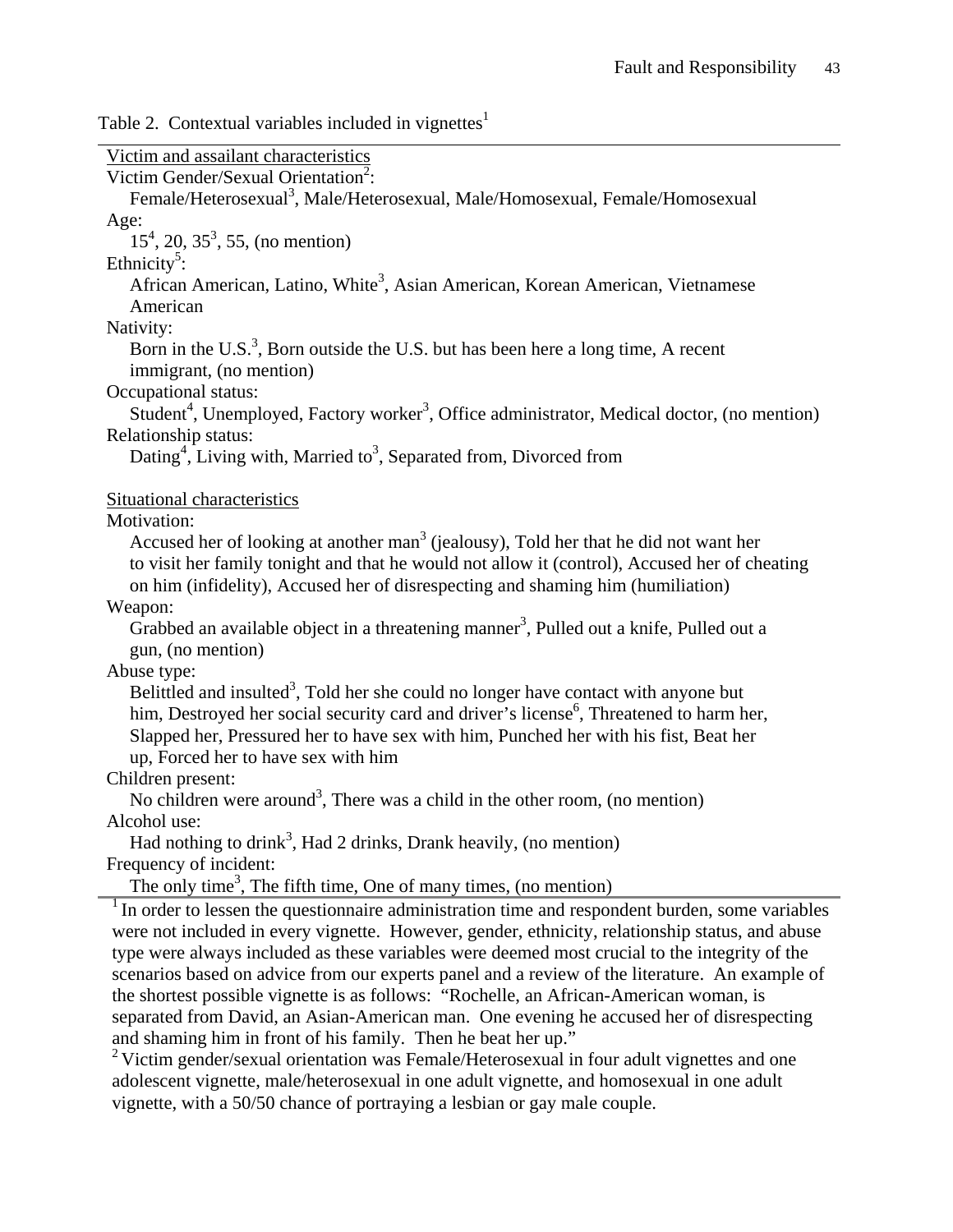$3$  Reference categories used in multivariate analyses.

<sup>4</sup> Categories that were assigned only in the adolescent vignette.

<sup>5</sup> All six ethnic categories were used with Asian-American (i.e., Korean, Vietnamese, and other Asian-American) respondents. Only the first four categories were used with non-Asian (i.e., African-American, Latino, and White) respondents.

<sup>6</sup> When the victim was "a recent immigrant," "social security card and driver's license" was replaced with "green card."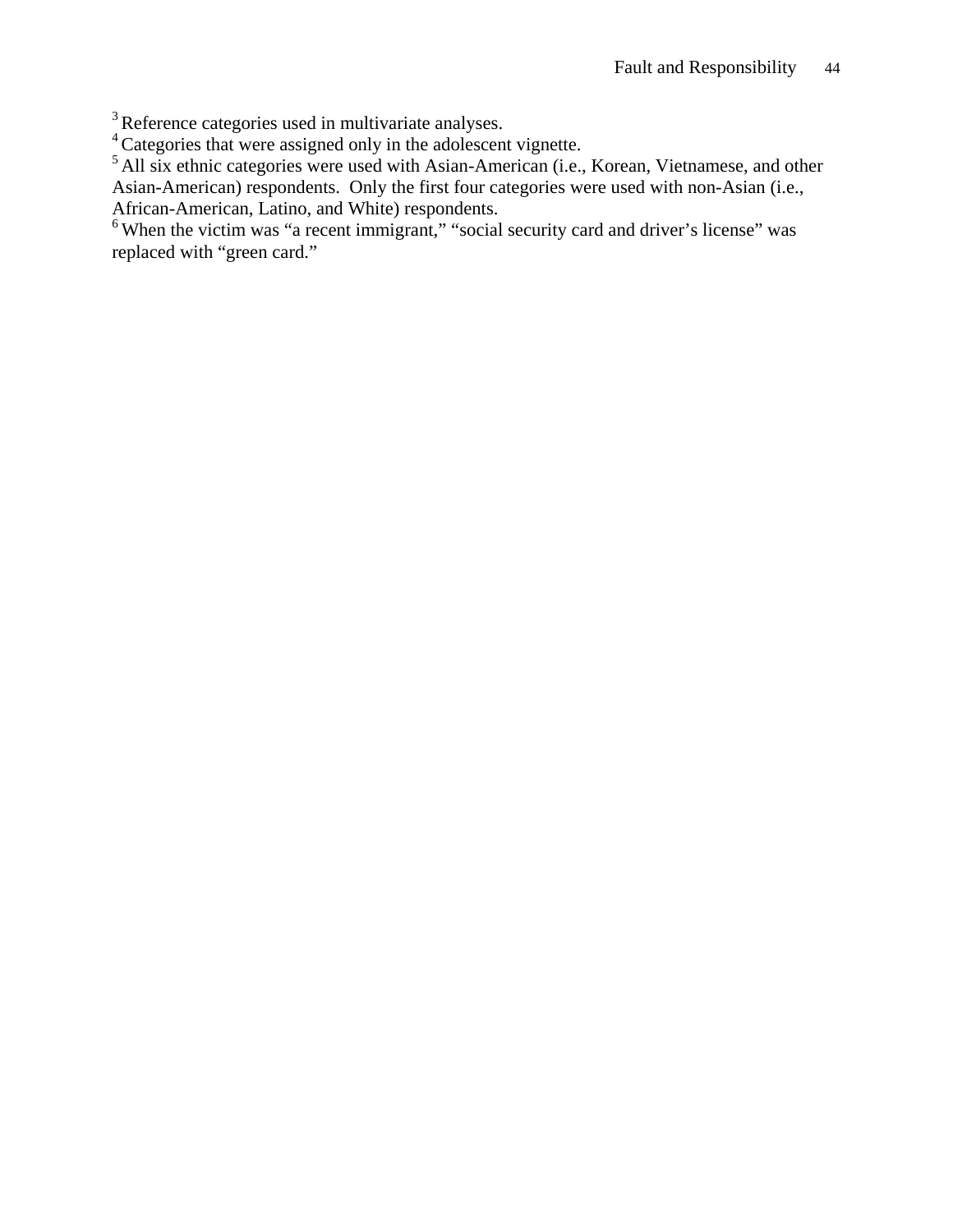|                                    | Fault          |                   | <b>Solution Responsibility</b> |                   |
|------------------------------------|----------------|-------------------|--------------------------------|-------------------|
|                                    | $(n = 24,786)$ |                   | $(n = 24,832)$                 |                   |
|                                    | Victim         | Both <sup>1</sup> | Victim                         | Both <sup>'</sup> |
| <b>Vignette Variables</b>          |                |                   |                                |                   |
| Victim gender/sexual orientation   |                |                   |                                |                   |
| (vs. Female/Heterosexual)          |                |                   |                                |                   |
| Male/Heterosexual                  | $1.43***$      | $1.15**$          | $0.69***$                      | 0.97              |
| Male/Homosexual                    | $1.99****$     | $1.78***$         | 0.86                           | $1.28**$          |
| Female/Homosexual                  | 1.26           | $1.53***$         | 1.03                           | $1.47***$         |
| Motivation (vs. victim accused of  |                |                   |                                |                   |
| looking at another person)         |                |                   |                                |                   |
| Victim not allowed to visit        | 0.83           | $0.75***$         | 1.12                           | 0.96              |
| Family                             |                |                   |                                |                   |
| Victim accused of cheating on      | $1.43**$       | $1.28***$         | 1.07                           | $1.22**$          |
| <b>Assailant</b>                   |                |                   |                                |                   |
| Victim accused of disrespecting    | 1.91****       | $1.51***$         | 0.98                           | $1.27***$         |
| and shaming assailant              |                |                   |                                |                   |
| Weapon (vs. Grabbed an available   |                |                   |                                |                   |
| object)                            |                |                   |                                |                   |
| Pulled out a knife                 | $0.74*$        | $0.73***$         | 1.12                           | 0.90              |
| Pulled out a gun                   | $0.56***$      | $0.68***$         | $1.25**$                       | 0.92              |
| Not mentioned                      | $1.31*$        | $1.25***$         | 0.95                           | 1.12              |
| Abuse type (vs. Belittled and      |                |                   |                                |                   |
| insulted)                          |                |                   |                                |                   |
| Victim could no longer have        | $1.40*$        | 0.98              | 1.14                           | 0.97              |
| contact with anyone but            |                |                   |                                |                   |
| assailant                          |                |                   |                                |                   |
| Destroyed social security card     | $0.69**$       | $0.75***$         | 1.11                           | 0.92              |
| and driver's license               |                |                   |                                |                   |
| Threatened to harm                 | 0.89           | 0.90              | $1.31**$                       | 1.16              |
| Pressured to have sex              | $0.64**$       | $0.82**$          | $1.69***$                      | 1.06              |
| Forced to have sex                 | $0.48***$      | $0.61***$         | $1.61***$                      | 0.85              |
| Slapped                            | 0.83           | $0.66***$         | $1.37***$                      | 1.00              |
| Punched with fist                  | $0.53***$      | $0.60***$         | $1.25*$                        | $0.83*$           |
| Beat up                            | $0.56***$      | $0.63***$         | $1.45***$                      | 0.93              |
| Assailant alcohol use (vs. Nothing |                |                   |                                |                   |
| to drink)                          |                |                   |                                |                   |
| Had 2 drinks                       | $0.67**$       | 1.03              | 0.96                           | 1.00              |
| Drank heavily                      | $0.54***$      | 0.97              | 0.90                           | 0.90              |
| No mention                         | 1.06           | 1.02              | 1.04                           | 1.00              |

Table 3. Adjusted odds ratios for attributions of fault (causal responsibility) and solution responsibility

(table continues)